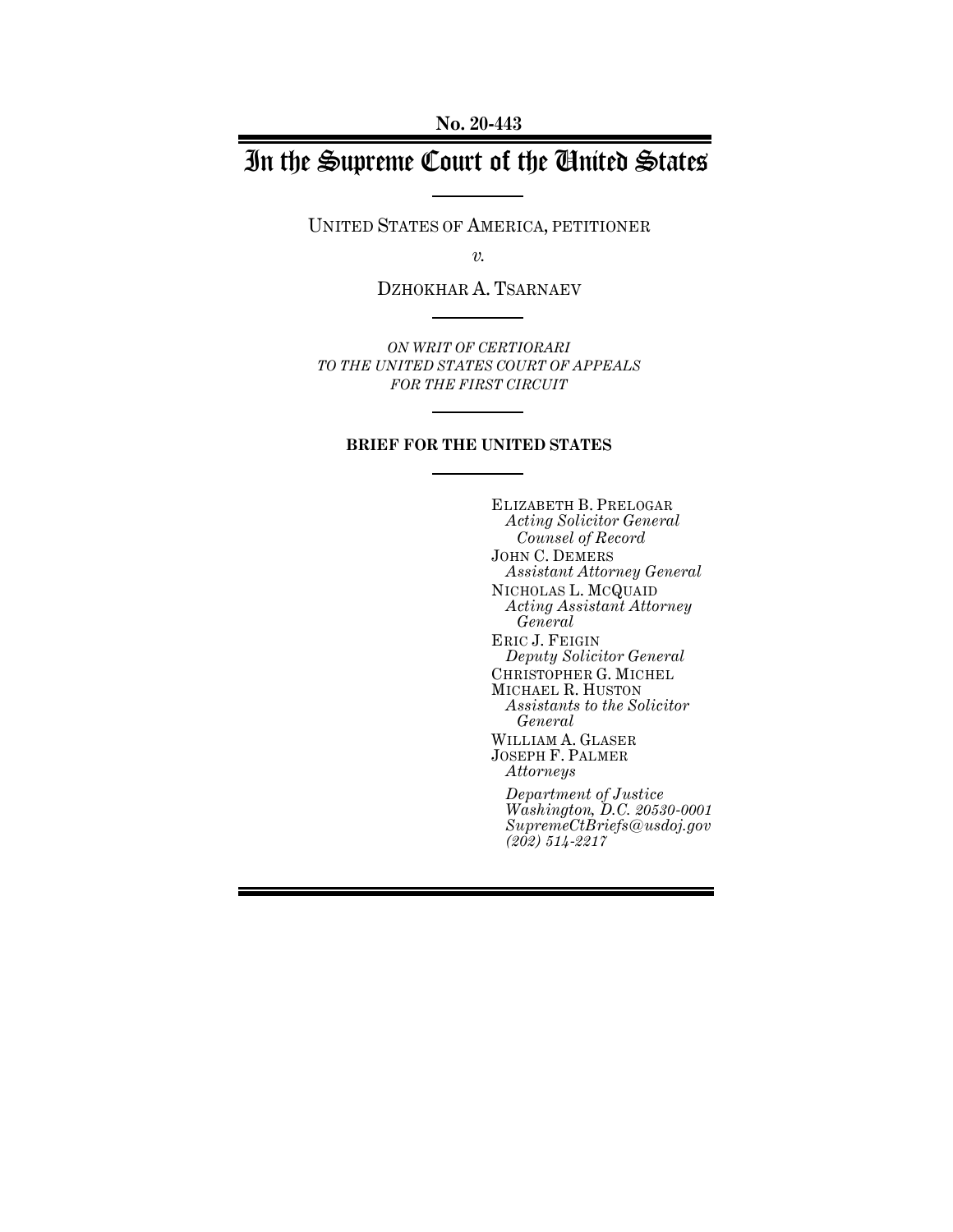# **QUESTIONS PRESENTED**

1. Whether the court of appeals erred in concluding that respondent's capital sentences must be vacated on the ground that the district court, during its 21-day voir dire, did not ask each prospective juror for a specific accounting of the pretrial media coverage that he or she had read, heard, or seen about respondent's case.

2. Whether the district court committed reversible error at the penalty phase of respondent's trial by excluding evidence that respondent's older brother was allegedly involved in different crimes two years before the offenses for which respondent was convicted.

(I)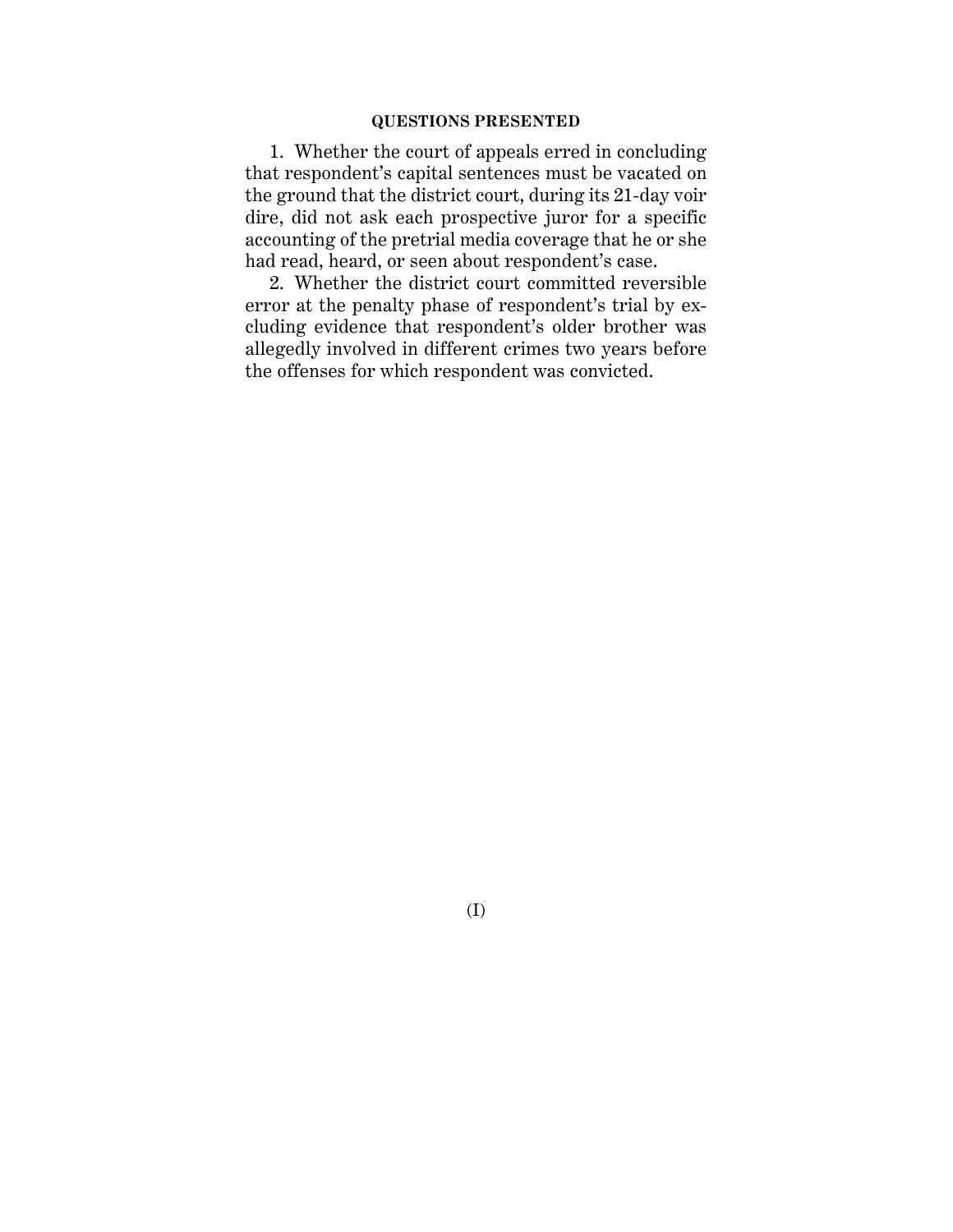# **TABLE OF CONTENTS**

| Statement: |                                                                                                    |                                                  |  |  |  |  |
|------------|----------------------------------------------------------------------------------------------------|--------------------------------------------------|--|--|--|--|
|            |                                                                                                    |                                                  |  |  |  |  |
|            |                                                                                                    |                                                  |  |  |  |  |
|            |                                                                                                    | 1. Venue challenges and jury selection7          |  |  |  |  |
|            |                                                                                                    | 2.                                               |  |  |  |  |
|            |                                                                                                    |                                                  |  |  |  |  |
|            |                                                                                                    |                                                  |  |  |  |  |
|            |                                                                                                    |                                                  |  |  |  |  |
| Argument:  |                                                                                                    |                                                  |  |  |  |  |
| L.         | The court of appeals erred in applying an inflexible                                               |                                                  |  |  |  |  |
|            | voir dire rule to invalidate respondent's capital                                                  |                                                  |  |  |  |  |
|            |                                                                                                    |                                                  |  |  |  |  |
|            |                                                                                                    | A. The district court's extensive jury-selection |  |  |  |  |
|            |                                                                                                    | procedures appropriately and effectively         |  |  |  |  |
|            |                                                                                                    |                                                  |  |  |  |  |
|            |                                                                                                    | A juror can be impartial even if he or she<br>1. |  |  |  |  |
|            |                                                                                                    | has seen, and formed opinions based on,          |  |  |  |  |
|            |                                                                                                    |                                                  |  |  |  |  |
|            |                                                                                                    | The district court's voir dire procedures<br>2.  |  |  |  |  |
|            |                                                                                                    | here were appropriately tailored to              |  |  |  |  |
|            |                                                                                                    |                                                  |  |  |  |  |
|            |                                                                                                    | B. The court of appeals erred in relying on a    |  |  |  |  |
|            |                                                                                                    | novel, inflexible, and unsupported voir dire     |  |  |  |  |
|            |                                                                                                    | rule to invalidate respondent's capital          |  |  |  |  |
|            |                                                                                                    | 29                                               |  |  |  |  |
| II.        |                                                                                                    | The court of appeals erred in alternatively      |  |  |  |  |
|            | vacating respondent's capital sentences based on<br>his brother's alleged involvement in different |                                                  |  |  |  |  |
|            |                                                                                                    |                                                  |  |  |  |  |
|            |                                                                                                    |                                                  |  |  |  |  |
|            | A.                                                                                                 | The district court did not abuse its discretion  |  |  |  |  |
|            |                                                                                                    | in declining to admit the Waltham evidence  39   |  |  |  |  |

(III)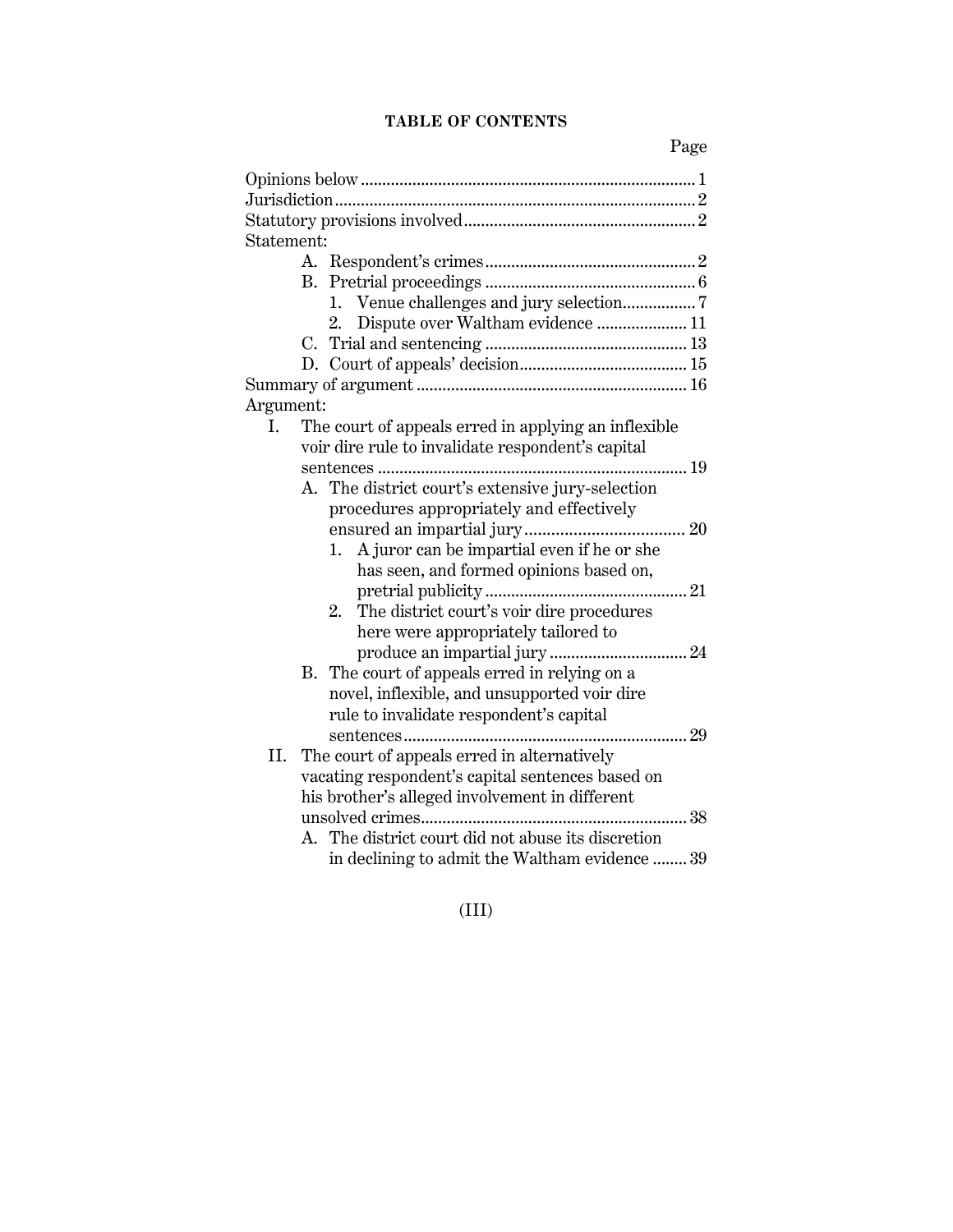| Table of Contents-Continued:                                                                |  |  |
|---------------------------------------------------------------------------------------------|--|--|
| B. Any error in the district court's handling of<br>the Waltham issue was harmless beyond a |  |  |
|                                                                                             |  |  |
|                                                                                             |  |  |
|                                                                                             |  |  |

# **TABLE OF AUTHORITIES**

# Cases:

| Aldridge v. United States, 283 U.S. 308 (1931)  33    |
|-------------------------------------------------------|
| Beck v. Washington, 369 U.S. 541 (1962) 36            |
|                                                       |
|                                                       |
|                                                       |
|                                                       |
|                                                       |
| McNabb v. United States, 318 U.S. 332 (1943) 29       |
|                                                       |
| Patriarca v. United States,                           |
| 402 F.2d 314 (1st Cir. 1968),                         |
| cert. denied, 393 U.S. 1022 (1969)  15, 29, 34        |
|                                                       |
| Pena-Rodriguez v. Colorado,                           |
|                                                       |
| Rideau v. Louisiana, 373 U.S. 723 (1963)  35          |
| Rosales-Lopez v. United States,                       |
|                                                       |
| Reynolds v. United States, 98 U.S. 145 (1879)  21     |
| Shannon v. United States, 512 U.S. 573 (1994) 36      |
| Skilling v. United States, 561 U.S. 358 (2010) passim |
| Skipper v. South Carolina, 476 U.S. 1 (1986) 45       |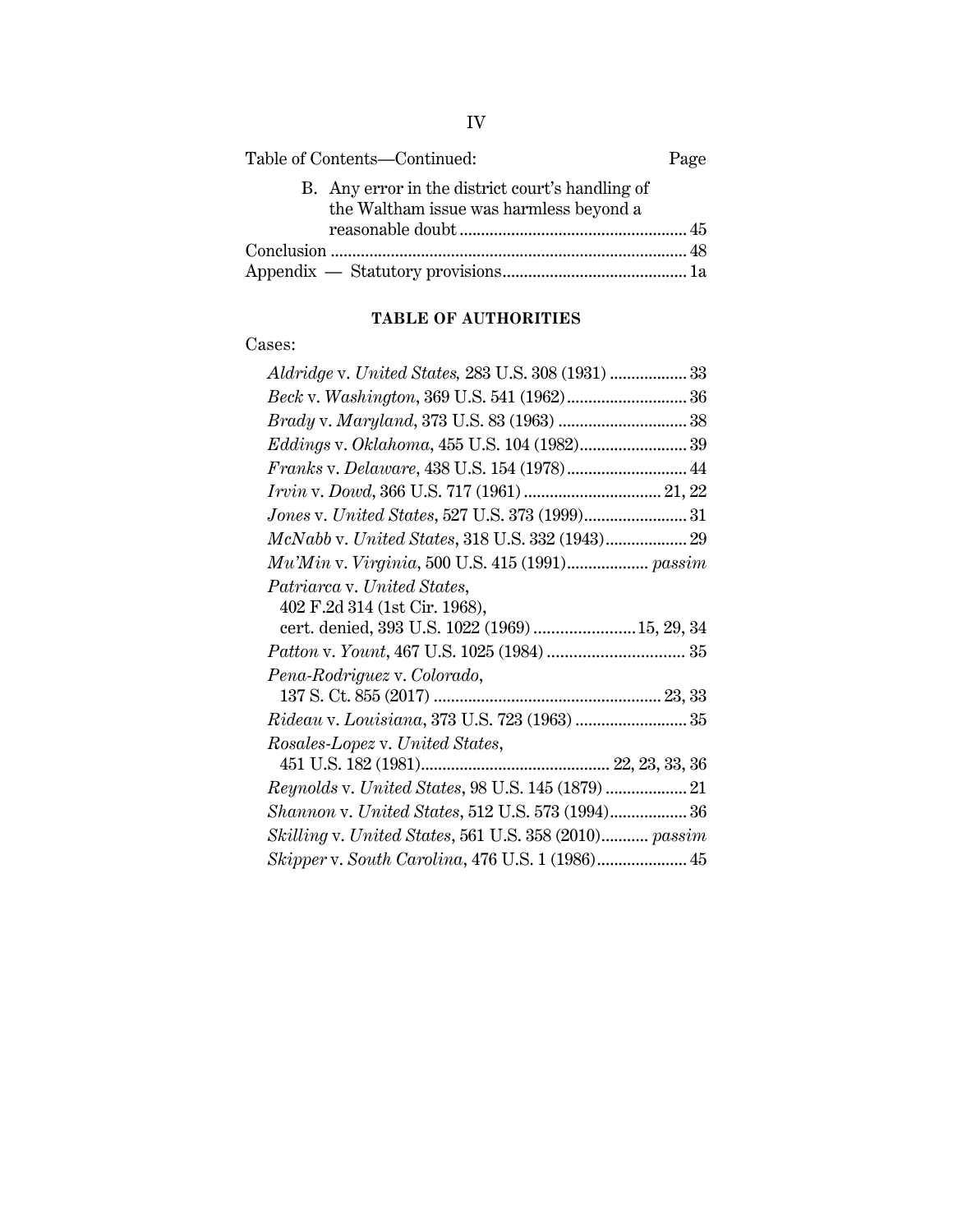| Cases—Continued:                                                                                     | Page |
|------------------------------------------------------------------------------------------------------|------|
| Sprint/United Mgmt. Co. v. Mendelsohn,                                                               |      |
|                                                                                                      |      |
| United States v. Burr,                                                                               |      |
|                                                                                                      |      |
|                                                                                                      |      |
| United States v. Lujan, 603 F.3d 850 (10th Cir.                                                      |      |
| United States v. Mechanik, 475 U.S. 66 (1986) 37                                                     |      |
| United States v. Mitchell, 502 F.3d 931 (9th Cir.<br>2007), cert. denied, 553 U.S. 1094 (2008)  40   |      |
| United States v. Payner, 447 U.S. 727 (1980) 31, 32                                                  |      |
| United States v. Sampson, 486 F.3d 13 (1st Cir.<br>2007), cert. denied, 553 U.S. 1035 (2008)  39, 40 |      |
| United States v. Umaña, 750 F.3d 320 (4th Cir.                                                       |      |
|                                                                                                      |      |
| United States v. Wood, 299 U.S. 123 (1936) 32                                                        |      |

Constitution, statutes, and rule:

| Federal Death Penalty Act of 1994, |  |
|------------------------------------|--|
|                                    |  |
|                                    |  |
|                                    |  |
|                                    |  |
|                                    |  |
|                                    |  |
|                                    |  |
|                                    |  |
|                                    |  |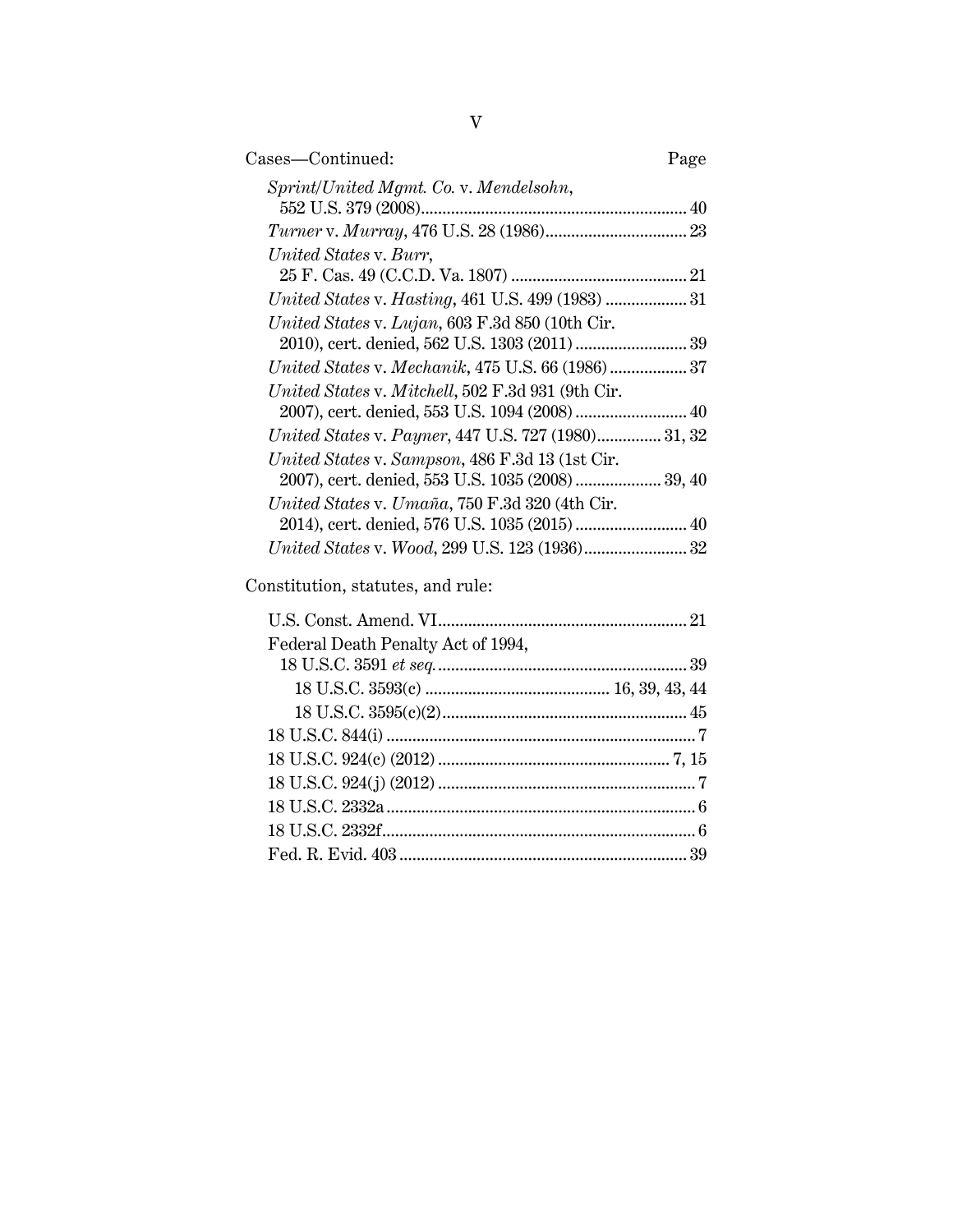# In the Supreme Court of the United States

No. 20-443

UNITED STATES OF AMERICA, PETITIONER

*v.*

DZHOKHAR A. TSARNAEV

*ON WRIT OF CERTIORARI TO THE UNITED STATES COURT OF APPEALS FOR THE FIRST CIRCUIT*

#### **BRIEF FOR THE UNITED STATES**

#### **OPINIONS BELOW**

The opinion of the court of appeals (Pet. App. 1a-188a) is reported at 968 F.3d 24. The court's order denying respondent's first petition for a writ of mandamus (Pet. App. 216a-220a) is reported at 775 F.3d 457. The court's order denying respondent's second petition for a writ of mandamus (Pet. App. 230a-302a) is reported at 780 F.3d 14. The order of the district court denying respondent's motion for a new trial or judgment of acquittal (Pet. App. 303a-349a) is reported at 157 F. Supp. 3d 57. The court's orders granting the government's motion in limine (J.A. 649-651) and denying respondent's requests for production of evidence (J.A. 652-654, 656-659) are unreported. The court's orders denying respondent's motions for a change of venue (Pet. App. 190a-201a, 202a-215a, 221a-229a) are not published in the Federal Supplement but are available

(1)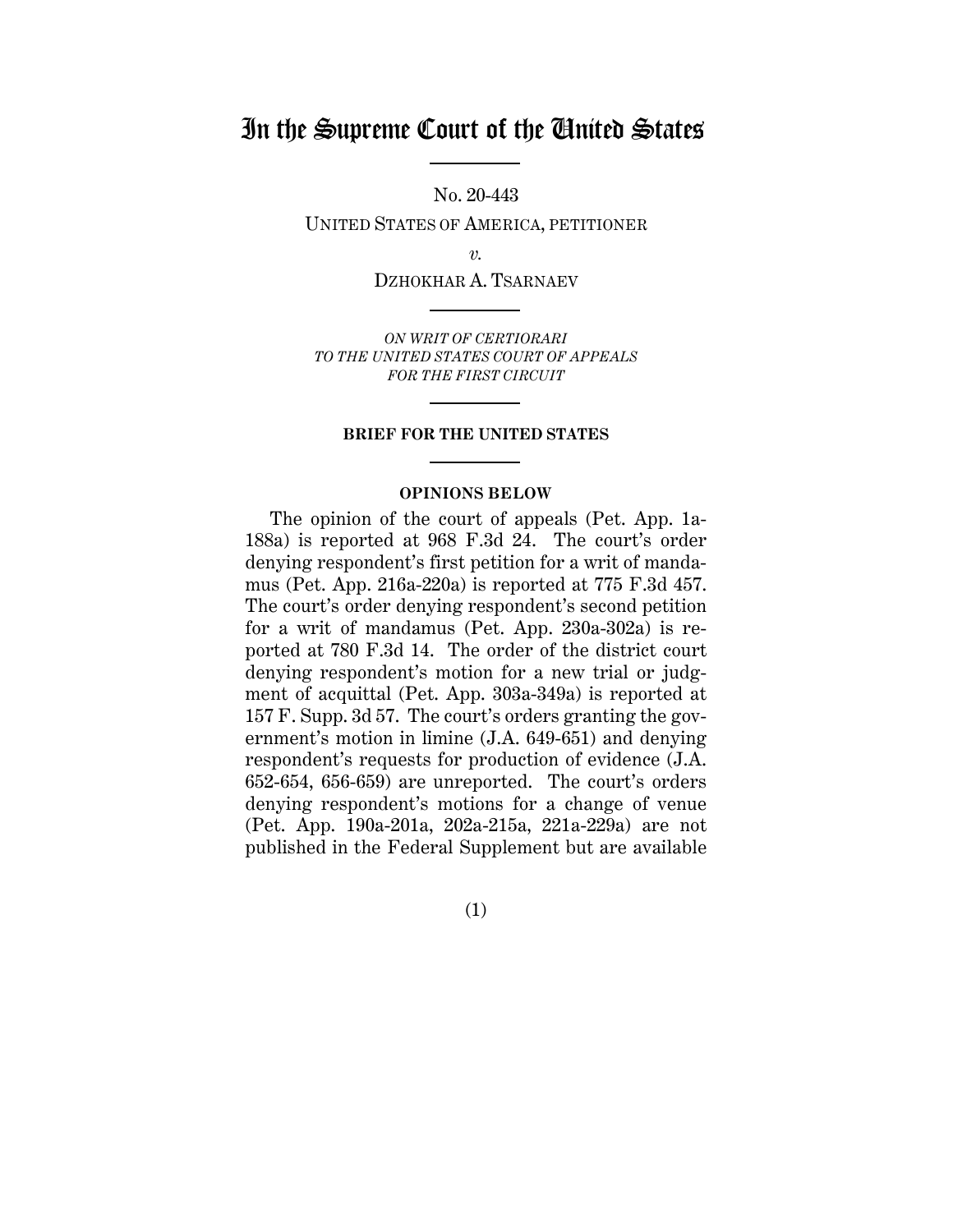at 2015 WL 505776, 2015 WL 45879, and 2014 WL 4823882.

#### **JURISDICTION**

The judgment of the court of appeals was entered on July 31, 2020. The petition for a writ of certiorari was filed on October 6, 2020, and granted on March 22, 2021. The jurisdiction of this Court rests on 28 U.S.C. 1254(1).

# **STATUTORY PROVISIONS INVOLVED**

Pertinent statutory provisions are reprinted in the appendix to this brief. App., *infra*, 1a-3a.

# **STATEMENT**

Following a jury trial in the United States District Court for the District of Massachusetts, respondent was convicted of 30 offenses for the 2013 bombing of the Boston Marathon—"one of the worst" acts of terrorism on United States soil since September 11, 2001. Pet. App. 1a. On the jury's recommendation, the district court imposed capital sentences for six counts and imposed life-imprisonment sentences for multiple additional counts. *Id.* at 18a. The court of appeals affirmed 27 of respondent's convictions, reversed three convictions, vacated his capital sentences, and remanded for a new penalty proceeding. *Id.* at 1a-188a.

#### **A. Respondent's Crimes**

1. Respondent is a "[r]adical jihadist[] bent on killing Americans." Pet. App. 1a; see J.A. 168-170, 230-234. In late 2012 and early 2013, he told a friend that he wanted to "bring justice for [his] people" and attain the "[h]ighest level of Jannah [paradise]," which his friend understood to mean that respondent wanted to wage jihad. J.A. 117-120. He expressed the same desire to followers on Twitter, whom he encouraged to view al Qaeda lectures, and he publicly prayed for "victory over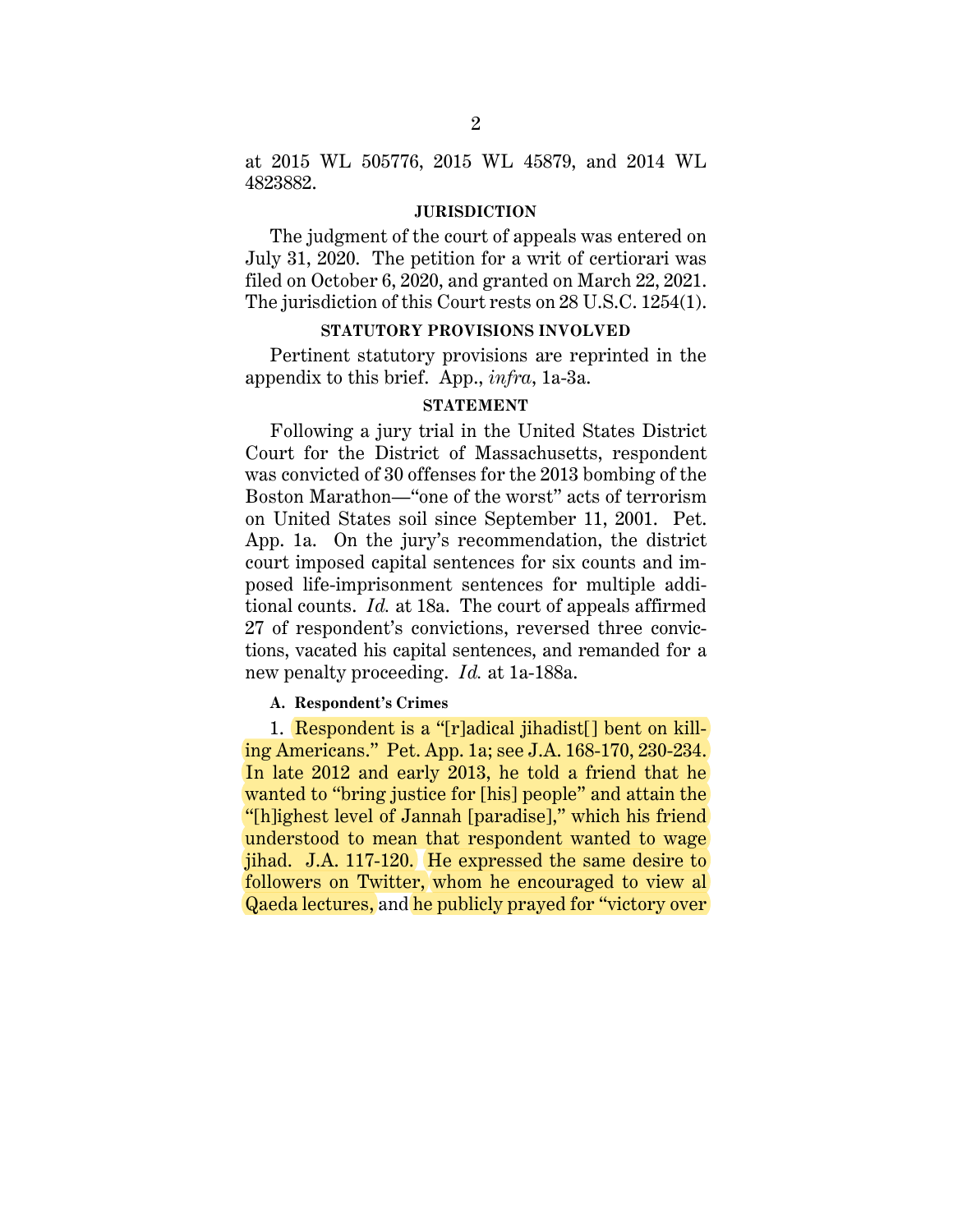kufr [infidels]." J.A. 121-123. The preceding year, while in college in Massachusetts, respondent had accessed radical propaganda including an electronic copy of an al Qaeda publication with exhortations from al Qaeda leaders to commit terrorist attacks in "the West" and instructions for making bombs to "damage<sup>[]</sup> the enemy." J.A. 109, 892; see J.A. 99-112, 880-899.

On April 15, 2013, respondent and his brother Tamerlan—a fellow jihadist—walked to the crowded finish-line area of the Boston Marathon with backpacks containing homemade pressure-cooker shrapnel bombs filled with BBs and nails. J.A. 162; see J.A. 97-98 (photos). They separated, and each of them found a spot packed with spectators to place his bomb. J.A. 162-163. Respondent selected the sidewalk near the crowded outdoor patio at the Forum restaurant, just behind several children watching the race. J.A. 163; see J.A. 124 (photo of respondent in backward white hat taking position behind the children); Exhibit 22, at 0:01-7:15 (video).<sup>1</sup> The brothers spoke on the phone, and about 20 seconds later, Tamerlan's bomb exploded. J.A. 164. Respondent then moved away from his own bomb, which exploded a few seconds later. *Ibid.*; see Exhibit 22, at 6:45-7:55; Exhibit 1634C; Exhibit 5 (videos).

The bombs caused devastating injuries that left the street with "a ravaged, combat-zone look." Pet. App. 4a. "Blood and body parts were everywhere," littered among "BBs, nails, metal scraps, and glass fragments." *Id.* at 4a-5a. "The smell of smoke and burnt flesh filled the air," and "screams of panic and pain echoed throughout the site." *Id.* at 5a; see J.A. 207-212; J.A.

 $\overline{a}$ 

 $<sup>1</sup>$  Pertinent video exhibits in the record are available on a multi-</sup> media drive that the government has submitted to the Clerk's Office. Some of the cited photos and videos contain graphic content.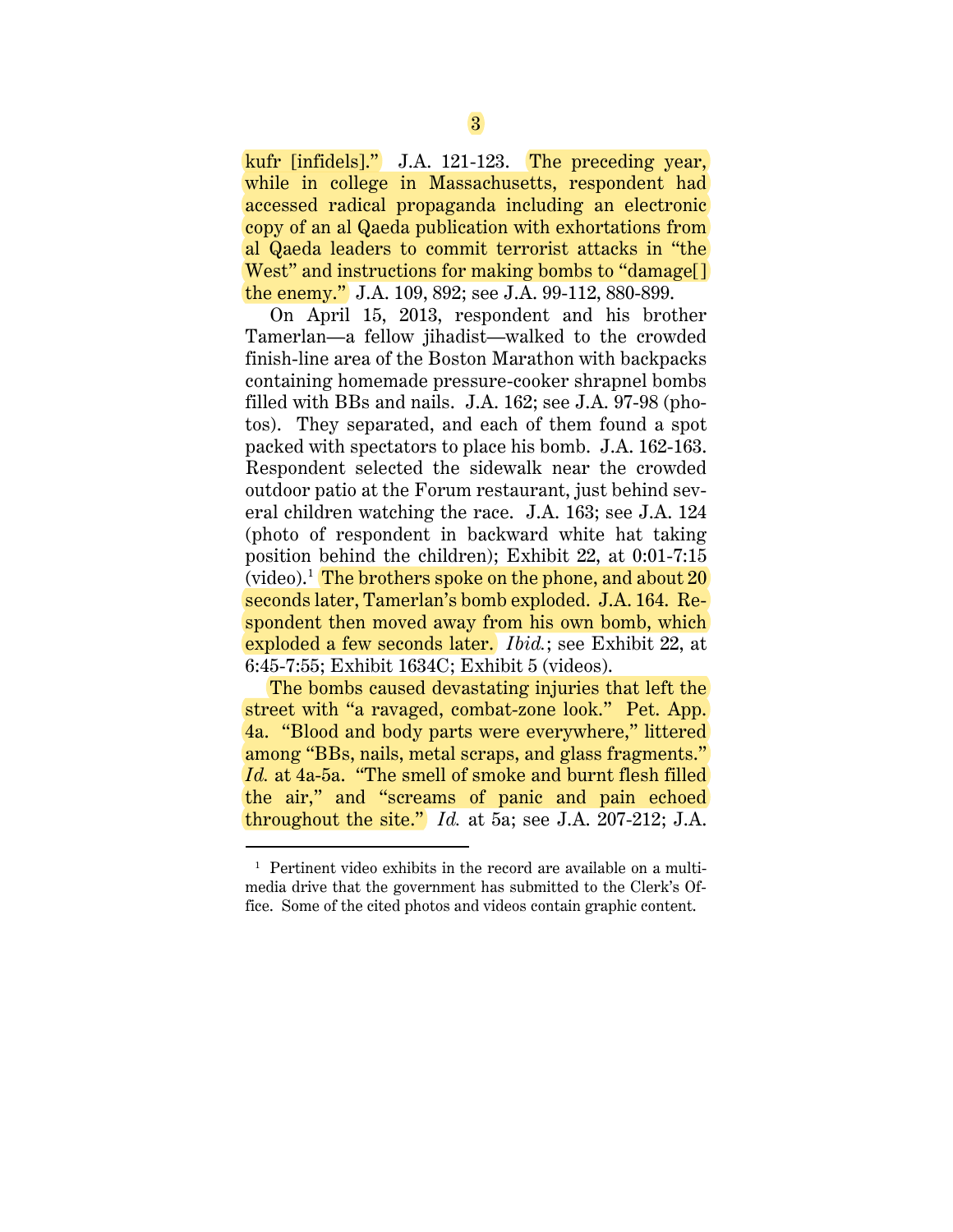125-142 (photos); Exhibits 11C and 14 (videos of aftermath of first bomb); Exhibit 23, at 6:30 (video of aftermath of respondent's bomb).

The first bomb "completely mutilated" the legs of race spectator Krystle Campbell, causing her to bleed to death on the sidewalk while her friend attempted to comfort her. Pet. App. 5a (brackets omitted). Respondent's bomb "filleted" the leg of Boston University student Lingzi Lu "open down to the bone." *Ibid.* People nearby worked frantically to save Lu's life and pleaded with her to "[s]tay strong," but she died within minutes. *Id.* at 5a-6a. Respondent's bomb "also sent BBs and nails tearing through" the body of eight-year-old Martin Richard, "cutting his spinal cord, pancreas, liver, kidney, spleen, large intestine, and abdominal aorta, and nearly severing his left arm." *Id.* at 6a. The boy "bled to death on the sidewalk—with his mother leaning over him, trying to will him to live." *Ibid.*

The bombs also "consigned hundreds of others to a lifetime of unimaginable suffering." Pet. App. 6a. Among many other severe injuries, victims lost limbs, their sight, or their hearing. *Ibid.*; see Gov't C.A. Br. 21-25. Respondent's bomb alone caused eight people including Martin Richard's six-year-old sister—to lose their legs. Gov't C.A. Br. 22. His bomb also gashed the stomach of Lingzi Lu's friend so severely that she had "to hold her insides in." Pet. App. 5a.

2. Back at college the next day, respondent again accessed the electronic al Qaeda magazine with bombmaking instructions. J.A. 103. That evening, he worked out at the gym with a friend and tweeted, "I'm a stress free kind of guy." J.A. 145; see Exhibits 1181-1183 (videos).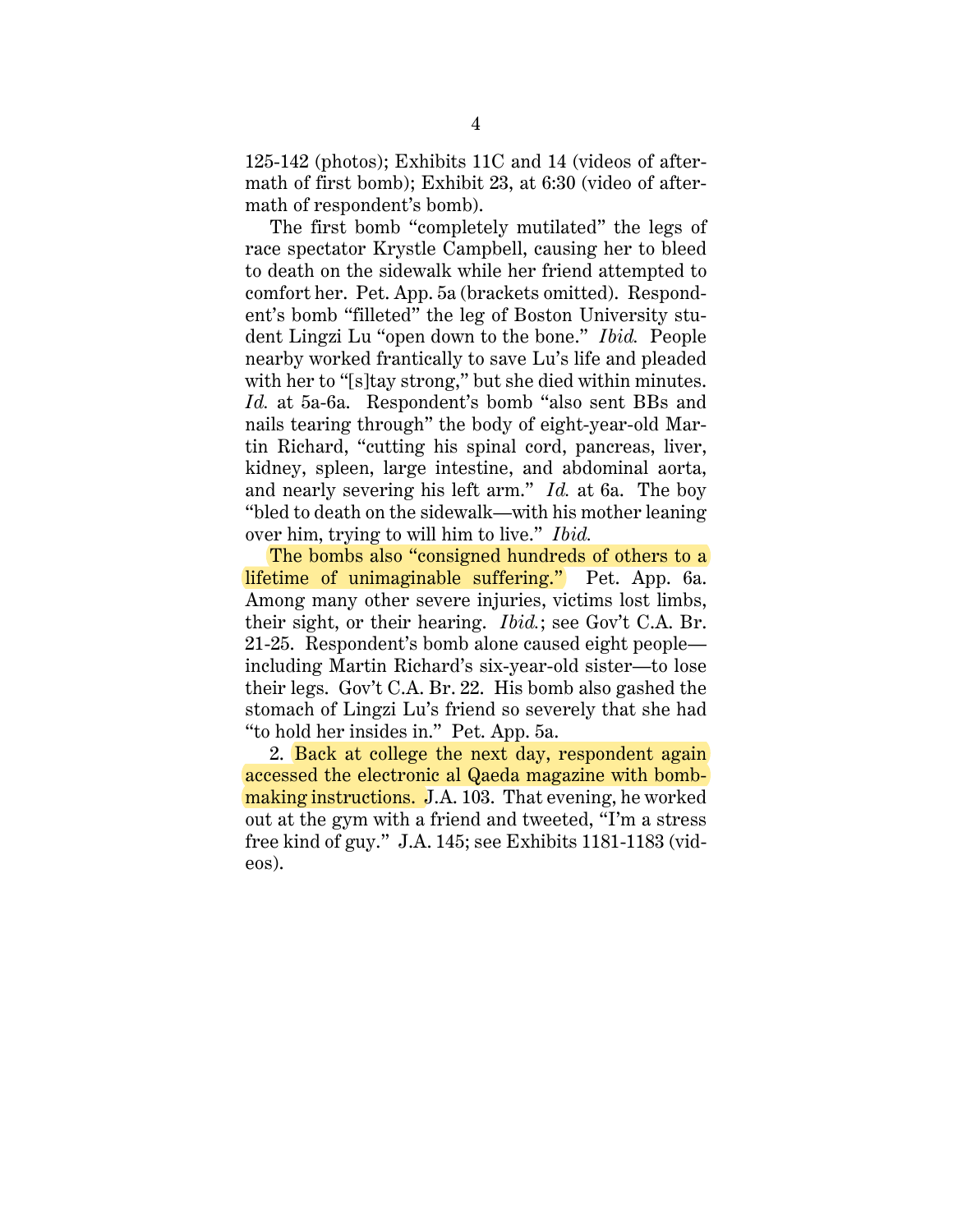Three days later, the Federal Bureau of Investigation (FBI) released surveillance-camera images of the bombing suspects and asked the public to help find them. Pet. App. 7a. When a friend recognized respondent as one of the bombers and messaged him, he replied, "Better not text me my friend" and "Lol [laughing out loud]." J.A. 146.

That night, respondent met up with Tamerlan again and they loaded pipe bombs, a handgun, and another shrapnel bomb into Tamerlan's car. Pet. App. 7a. The brothers drove past the Massachusetts Institute of Technology, where they saw a campus police squad car. *Ibid.* They approached together from behind and shot Officer Sean Collier in the head at point-blank range using respondent's pistol. *Ibid.*; Exhibits 723-724 (videos). They tried to steal Officer Collier's firearm, but could not remove it. Pet. App. 7a-8a. After that, the brothers carjacked graduate student Dun Meng at gunpoint, stole \$800 from Meng's bank account at an ATM, and drove to a gas station. *Id.* at 8a; Exhibit 756 (video). While respondent shopped for snacks, Meng made a desperate escape, and the brothers made off in Meng's SUV. Pet. App. 8a; Exhibits 748, 752 (videos).

Using the tracking system in the SUV, police located the brothers in Watertown, Massachusetts. Pet. App. 9a. When officers started following them along a residential street, the brothers exited the SUV and attacked the officers. *Ibid.* Tamerlan began shooting while respondent threw bombs—some of which exploded. *Ibid.* When Tamerlan's gun stopped firing, he charged at the officers, who wrestled him to the ground. *Ibid.* Meanwhile, respondent got back into Meng's SUV and sped toward the officers and Tamerlan. J.A. 180; J.A. 147-149 (photos). The officers managed to get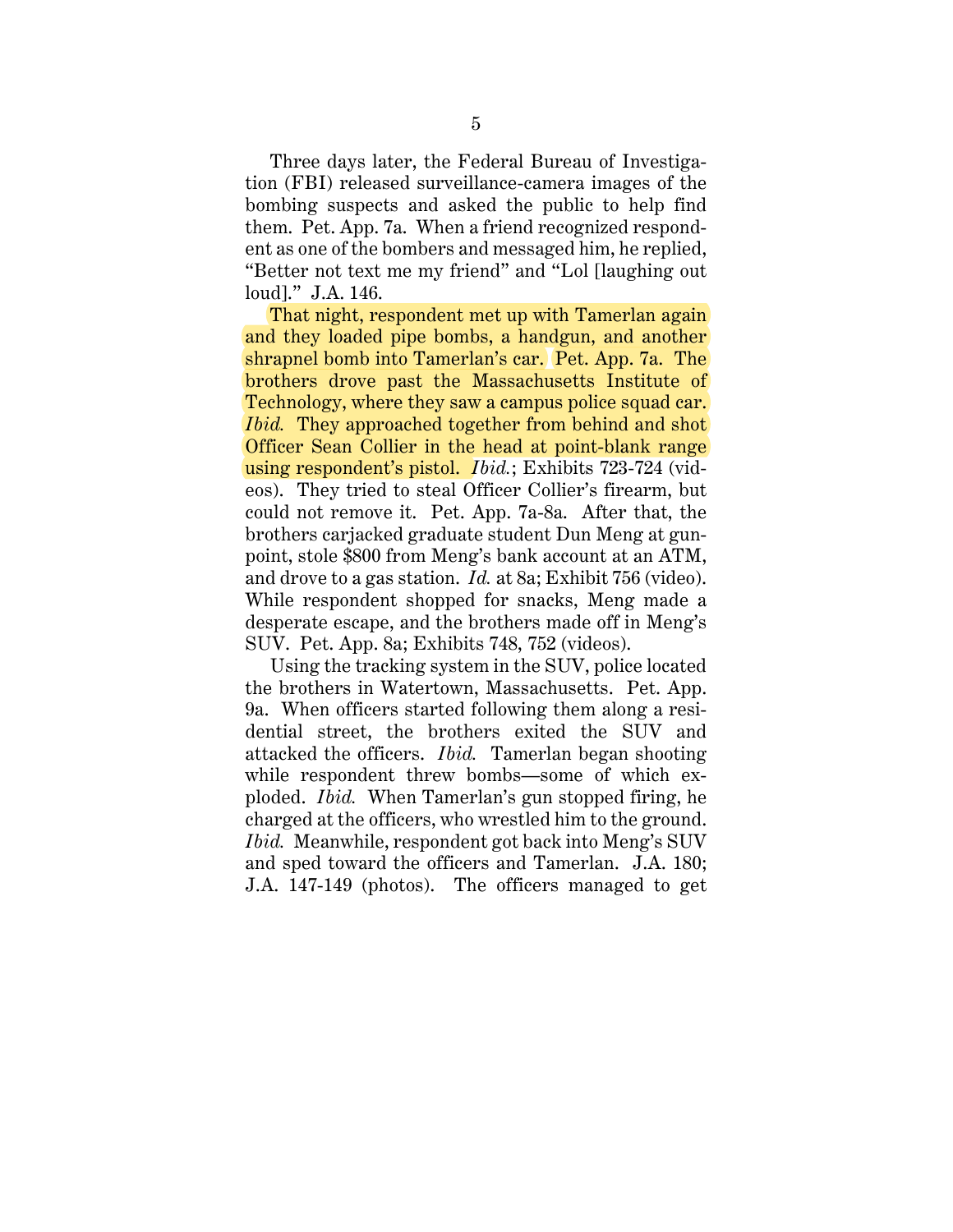themselves, but not Tamerlan, out of respondent's path. J.A. 180. Respondent ran over Tamerlan, who died a few hours later. *Ibid.* The shootout caused lifethreatening injuries to one of the officers. J.A. 180-181.

Respondent abandoned the SUV about two blocks away, then fled a short distance on foot and hid in a covered boat behind a home. Pet. App. 9a; see J.A. 150 (photo). While inside the boat, respondent carved the words "Stop killing our innocent people, and we will stop." J.A. 168; see J.A. 151 (photo). He also used a pencil to write out a manifesto to "shed some light on [his] actions." J.A. 203; see J.A. 152-154 (photos). He stated that while "killing innocent people" is "forbidden in Islam" and he did not "like" it, "due to said [obscured] it is allowed." J.A. 159. He accused "[t]he U.S. government [of] killing our innocent civilians" and stated that he could not "stand to see such evil go unpunished." J.A. 204. He warned that "the [M]ujahideen" "ha[d] awoken," and that "you are fighting men who look into the barrel of your gun and see heaven." *Ibid.* He also wrote that he was "jealous" of Tamerlan's martyrdom and "ask[ed] Allah to make [him] a" martyr as well. J.A. 203-204.

The homeowner discovered respondent the next day. Pet. App. 10a. Respondent ignored law-enforcement officers' "repeated requests to surrender," but was eventually forced out of the boat and captured. *Ibid.*

# **B. Pretrial Proceedings**

In June 2013, a federal grand jury in the District of Massachusetts indicted respondent on 30 counts, including using a weapon of mass destruction resulting in death, in violation of 18 U.S.C. 2332a; bombing a place of public use resulting in death, in violation of 18 U.S.C. 2332f; malicious destruction of property resulting in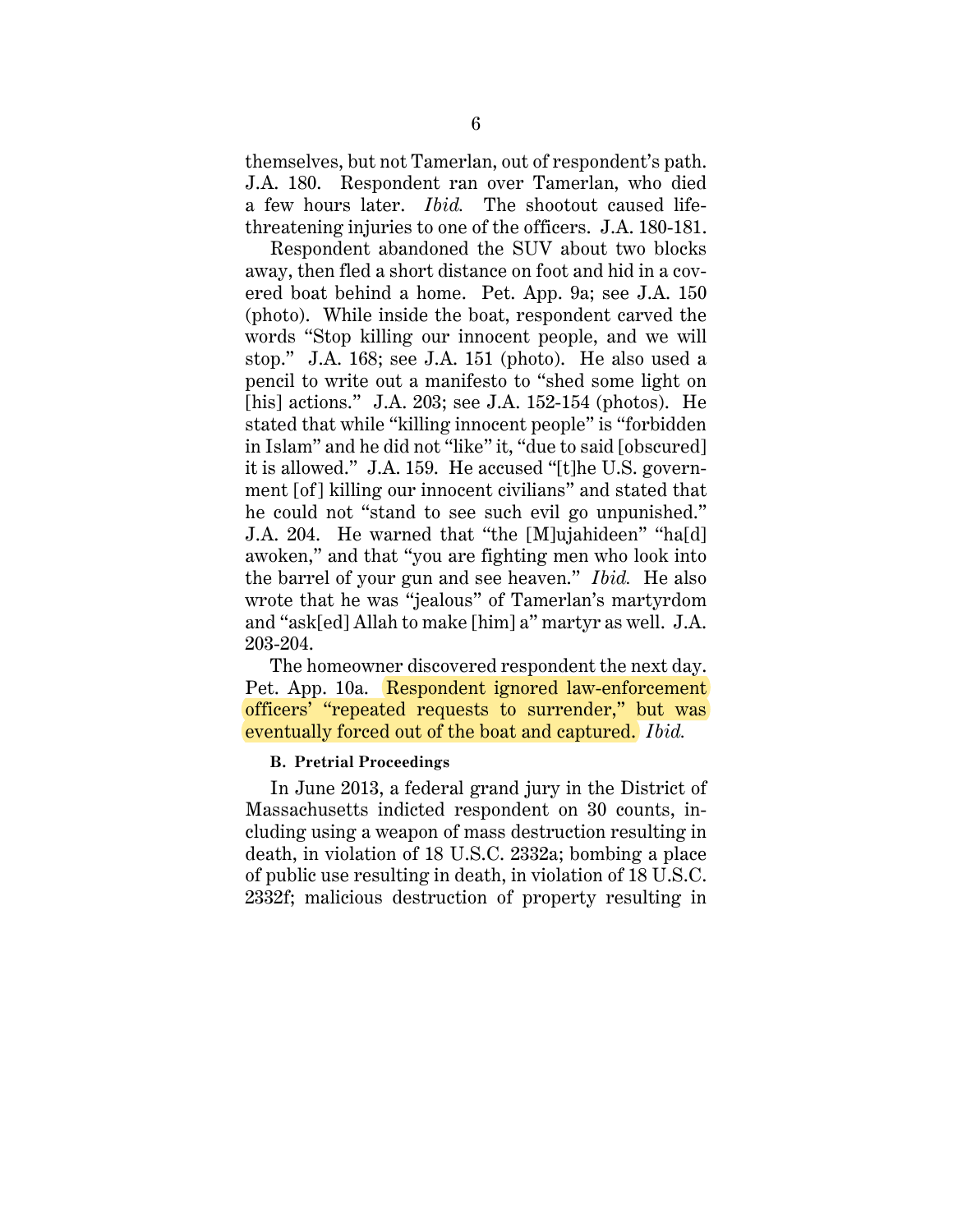death, in violation of 18 U.S.C. 844(i); and using a firearm during and in relation to a crime of violence resulting in murder, in violation of 18 U.S.C. 924(c) and (j) (2012). Pet. App. 12a-15a; see *id.* at 12a n.9 (detailing all charges). At the direction of then-Attorney General Eric Holder, the United States sought capital sentences on the 17 capital counts. *Id.* at 15a.

#### *1. Venue challenges and jury selection*

a. One year into pretrial proceedings, respondent filed a motion for a change of venue based on pretrial publicity. Pet. App. 190a-205a. The district court denied the motion. *Id.* at 190a-201a. The court recognized that "[m]edia coverage of this case \* \* \* has been extensive," but emphasized that "prominence does not necessarily produce prejudice, and juror *impartiality* does not require *ignorance*." *Id.* at 193a (quoting *Skilling* v. *United States*, 561 U.S. 358, 360-361 (2010)). After reviewing the media coverage in detail, along with expert reports on the bias that it would allegedly create, the court determined that the coverage did not contain the kind of "blatantly prejudicial information that prospective jurors could not reasonably be expected to cabin or ignore." *Id.* at 194a.

Respondent renewed his venue-change motion a few months later, and the district court again denied it. Pet. App. 205a. The court observed, *inter alia*, that the upcoming jury-selection process was "designed to screen out jurors who would be unable to conscientiously perform [an] impartial and fair assessment of the evidence at trial," including those who "have been affected in the ways in which [respondent] is concerned." *Id.* at 213a.

Respondent then sought venue transfer by asking the court of appeals for a writ of mandamus. Pet. App. 216a-217a. After "a careful and painstaking review,"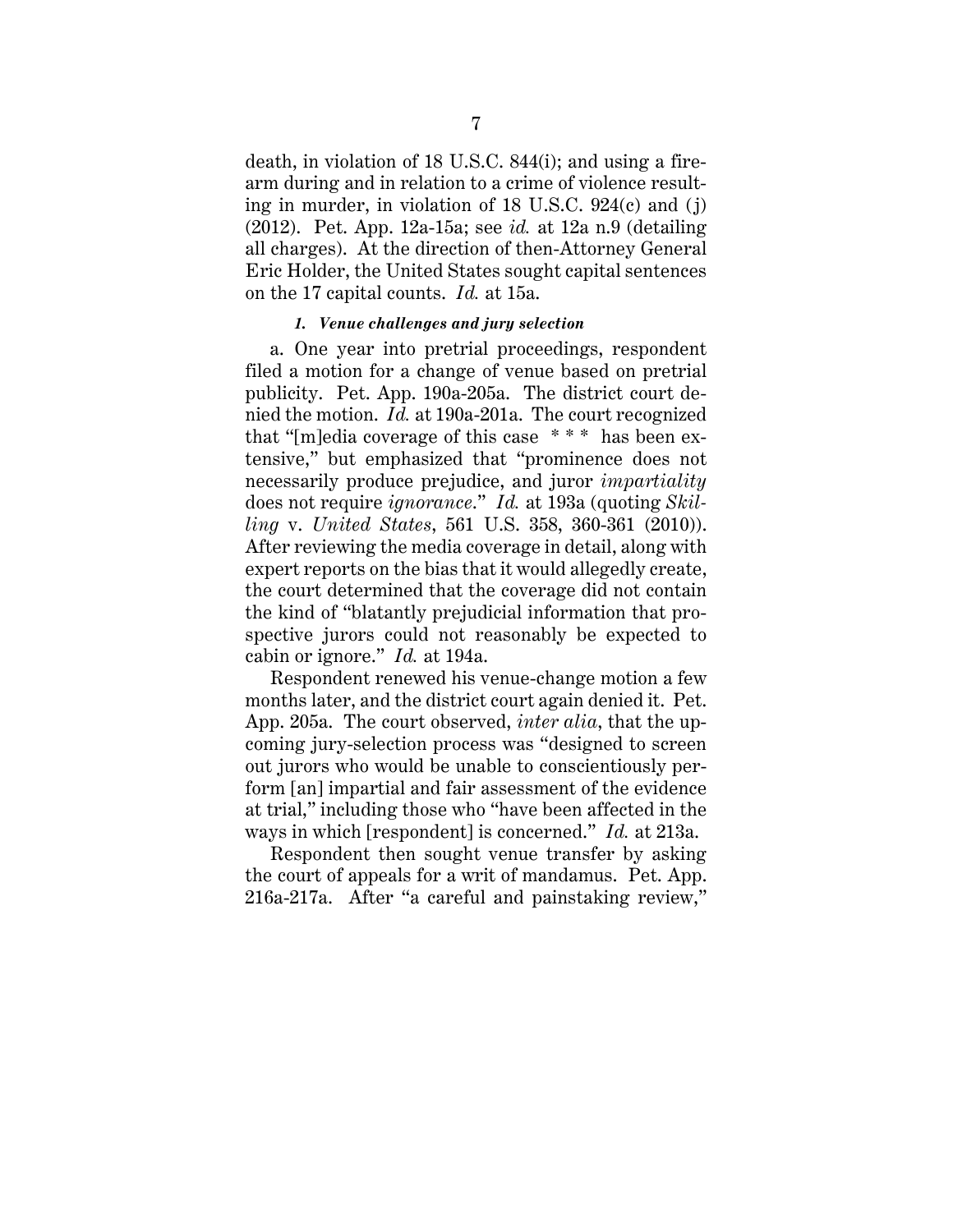the court found that respondent had "fall[en] far short of meeting the requirements for" that relief. *Id.* at 217a.

b. Jury selection began in early January 2015. Pet. App. 27a. The district court summoned an expanded pool of more than 1300 prospective jurors and directed them to complete a 100-question questionnaire, developed in conjunction with the parties, soliciting information about their backgrounds, exposure to pretrial publicity, views on the death penalty, and opinions (if any) about the case. *Id.* at 27a-28a, 213a; see *id.* at 350a-383a (questionnaire).

Among other things, prospective jurors were required to list their "primary source[s] of news," with follow-up questions about print, radio, television, and internet sources. Pet. App. 371a. They also disclosed whether they had seen a "little," a "moderate amount," or "[a] lot" of publicity about the case. *Id.* at 372a. Question 77 specifically asked prospective jurors whether, "[a]s a result of what [they] ha[d] seen or read in the news media," they had "formed an opinion" that respondent was "guilty" or "not guilty" and "should" or "should not" receive the death penalty. *Id.* at 373a. Question 77 also asked whether, if prospective jurors had formed such an opinion, they could "set aside [that] opinion and base [their] decision about guilt and punishment solely on the evidence that will be presented \*\*\* in court." *Ibid.*

The district court declined respondent's request to include a question inviting every prospective juror to narrate "what \* \* \* [he or she] kn[e]w about the facts of th[e] case." J.A. 475. The court explained that such a question would be "unfocused" and produce "unmanageable data." J.A. 480-481; see J.A. 485-486. The court also emphasized that each juror who made it through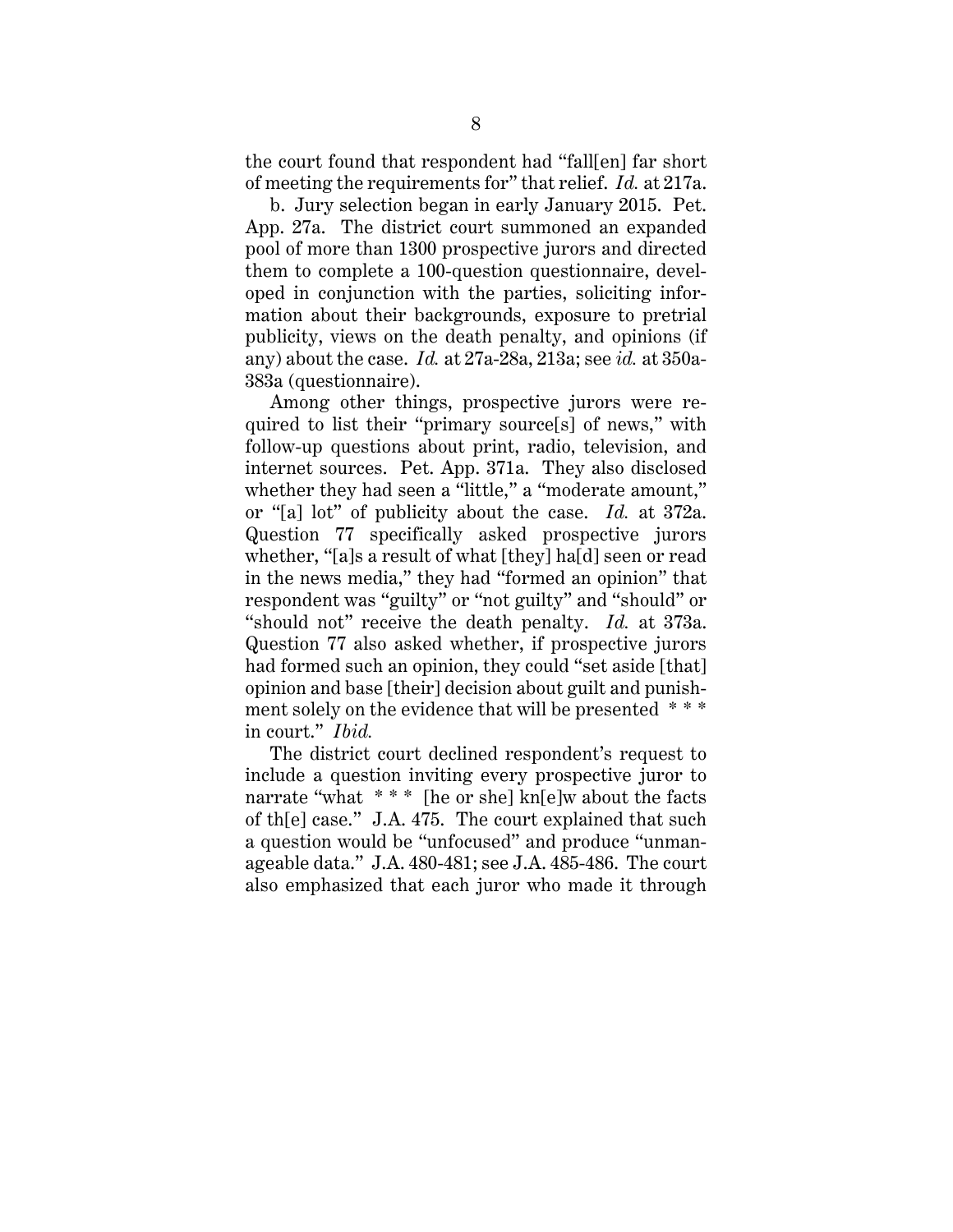the initial screen of the questionnaire would be subject to further examination. J.A. 480-483.

c. After reviewing the completed questionnaires, the district court excused many prospective jurors on the agreement of the parties or for hardship, and called back 256 prospective jurors from the first half of the jury pool for individual voir dire. Pet. App. 30a; see C.A. App. 3866, 3894. The voir dire occupied 21 court days over the ensuing month and a half. Pet. App. 30a. In "face-to-face, give-and-take" exchanges with each prospective juror, the court and the parties followed up on the questionnaire responses, including by questioning prospective jurors about their ability to "put a prior opinion aside" and "decide the case only on the trial evidence." *Id.* at 226a-227a; see C.A. App. 260-3920 (full voir dire transcript); J.A. 284-471 (voir dire transcripts for each seated juror).

The district court declined requests by respondent, which he renewed multiple times during the voir dire, for scripted questions asking each prospective juror whether he or she had "heard or read  $***$ " anything [about] this case" and "[w]hat st[ood] out in [his or her] mind from everything" he or she might have "heard, read or seen about the Boston Marathon bombing and the events that followed it." J.A. 489; see J.A. 491-494, 496-498, 500-503. The court emphasized the importance of an individualized approach to questioning, explaining that invariantly asking such questions to all jurors could "be counter-productive," because "[e]very juror is different" and "has to be \* \* \* questioned in a way that is appropriate to the juror's \* \* \* answers." J.A. 498. In addition, the court assessed the initial sessions of voir dire, which had been conducted without such scripted questioning, to have been "successful," and decided that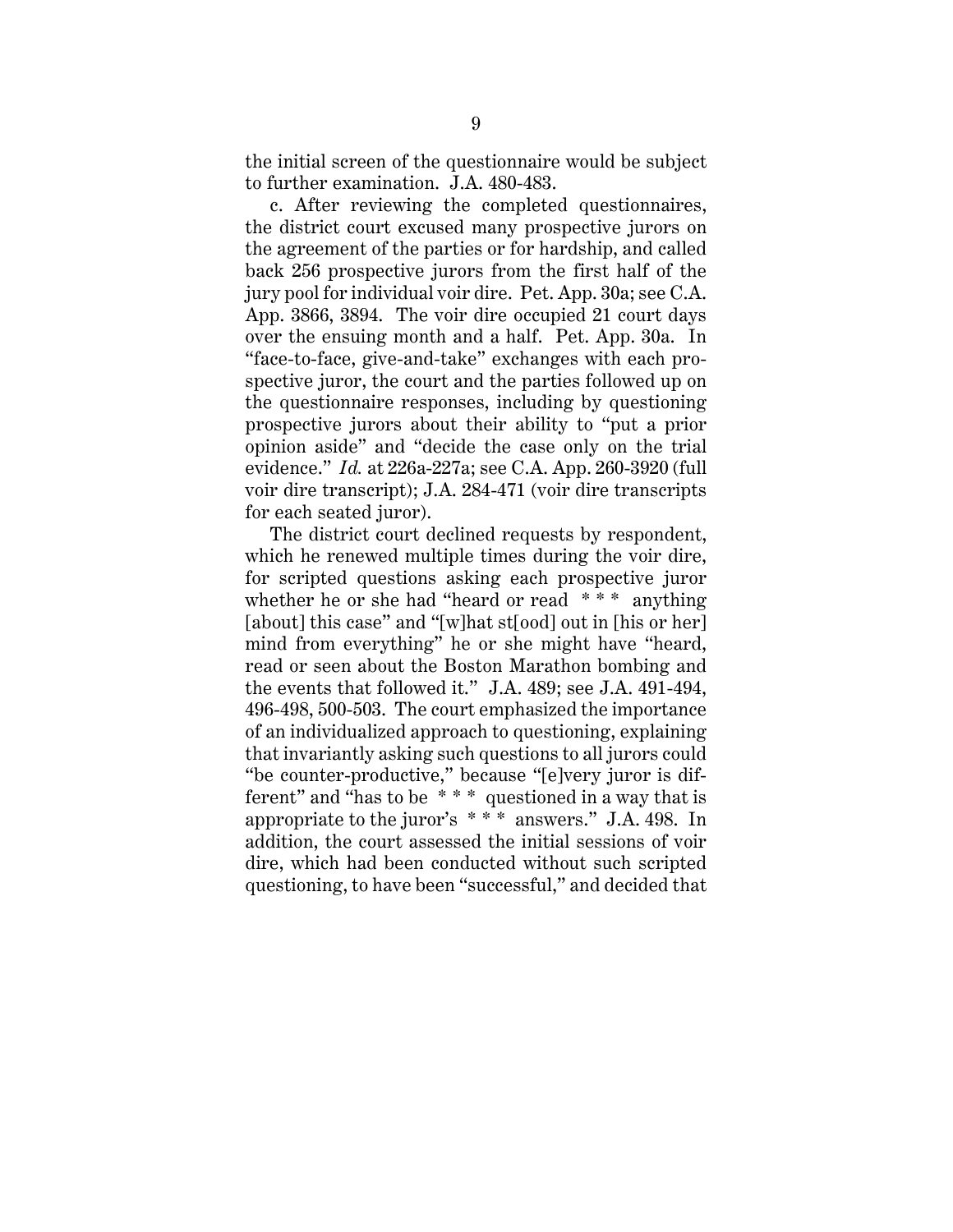it should maintain "the course we've been following \* \* \* subject to adjustment as necessary for each witness." J.A. 502-503.

In the individualized questioning, the district court allowed the defense to ask numerous prospective jurors—including several ultimately seated on the jury—the proposed questions, or similar questions, about what they had seen or heard and what stood out in their minds. See, *e.g.*, J.A. 331; C.A. App. 674-676, 729, 942, 1044, 1385, 1502, 1520, 1810-1811, 2559; see also J.A. 374, 410. Over the course of the voir dire, the court dismissed numerous prospective jurors for cause, either sua sponte or at a party's request. See Pet. App. 35a. None of those for-cause dismissals was specifically premised on a prospective juror's responses to the pretrial-publicity questions that respondent had proposed to ask as a blanket matter.

d. Three weeks into jury selection, respondent filed a third venue-change motion, which the district court found to have "even less" merit than the previous ones. Pet. App. 221a, 223a. The court observed that prospective jurors' responses to the questionnaire showed them to be "substantially" *less* unfavorably disposed than people surveyed in respondent's proposed alternative venues. *Id.* at 225a n.4. And the court explained that "the careful inquiry that [it] and counsel are making into the suitability of prospective jurors" through voir dire was "successfully identifying [those] capable of serving as fair and impartial jurors." *Id.* at 223a.

Respondent filed a second mandamus petition seeking a venue change, which the court of appeals denied. Pet. App. 230a. The court acknowledged the "significant media attention" that respondent and the bombing had received, but emphasized that prospective jurors'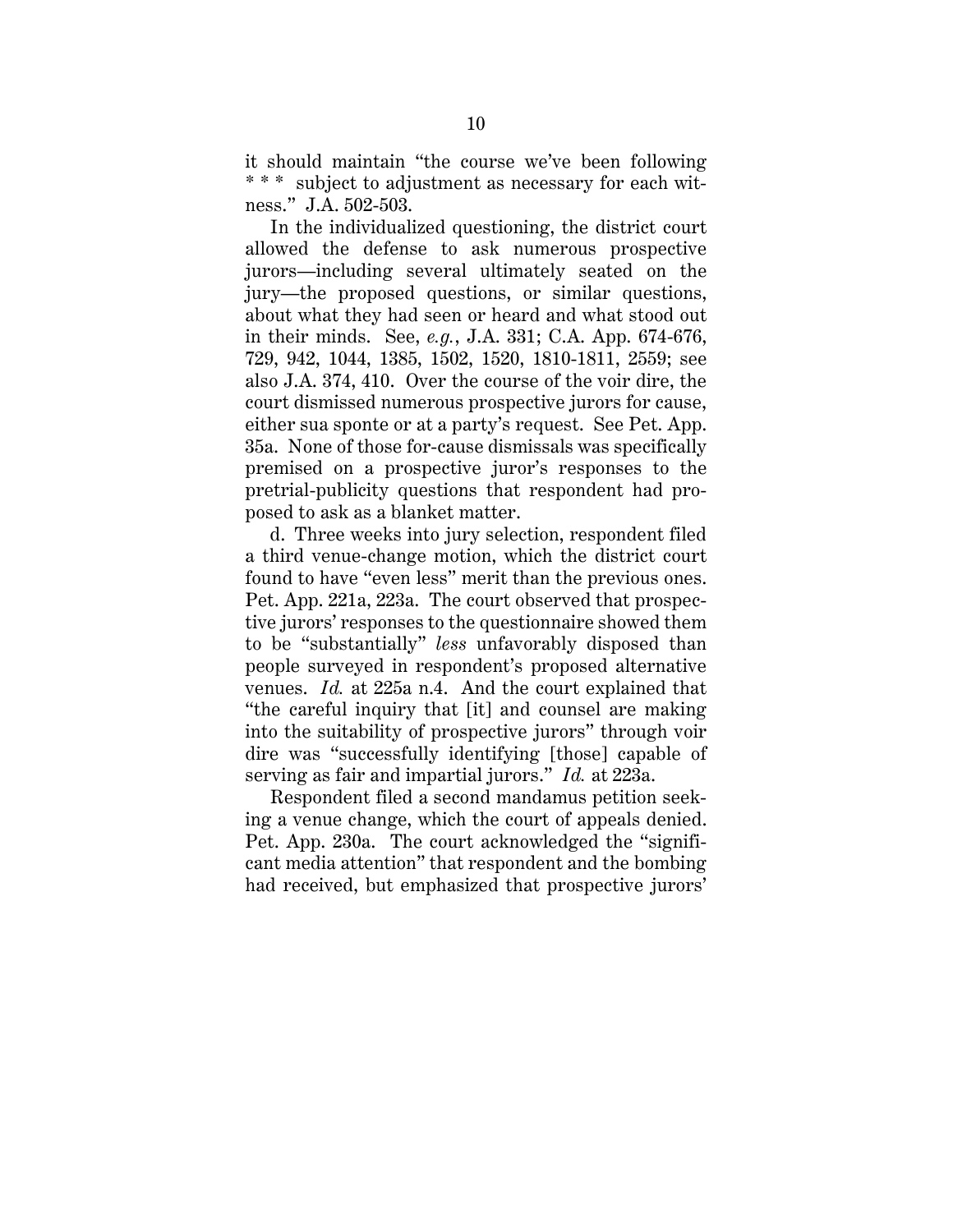"[k]nowledge" of underlying events "does not equate to disqualifying prejudice." *Id.* at 231a. The court noted that the coverage consisted mostly of "factual news media accounts" and that respondent's "own statistics reveal that hundreds of members of the venire have not formed an opinion that he is guilty." *Id.* at 242a-243a.

After "review[ing] the entire voir dire," the court of appeals found it "thorough and appropriately calibrated to expose bias, ignorance, and prevarication." Pet. App. 250a. The court emphasized that the district court had "taken ample time to carefully differentiate between those individual jurors who have been exposed to publicity but are able to put that exposure aside and those who have developed an opinion they cannot put aside." *Id.* at 253a. And the court of appeals found that the district court had identified a slate of "provisionally qualified" jurors "capable of providing [respondent] with a fair trial." *Id.* at 240a.

e. The district court completed jury selection by allowing the parties to each exercise 23 peremptory challenges to the provisionally qualified jurors, resulting in a 12-member jury with six alternates. Pet. App. 41a. All of the jurors affirmed "that they could adjudicate on the evidence as opposed to personal biases or preconceived notions." *Ibid.*

# *2. Dispute over Waltham evidence*

Before trial, respondent sought to compel discovery about an unsolved triple murder that had occurred in Waltham, Massachusetts, on September 11, 2011. Pet. App. 64a-66a. Investigators came to suspect Tamerlan's friend Ibragim Todashev, whom they had interviewed during the marathon-bombing investigation, of involvement in those separate murders. *Id.* at 64a-65a.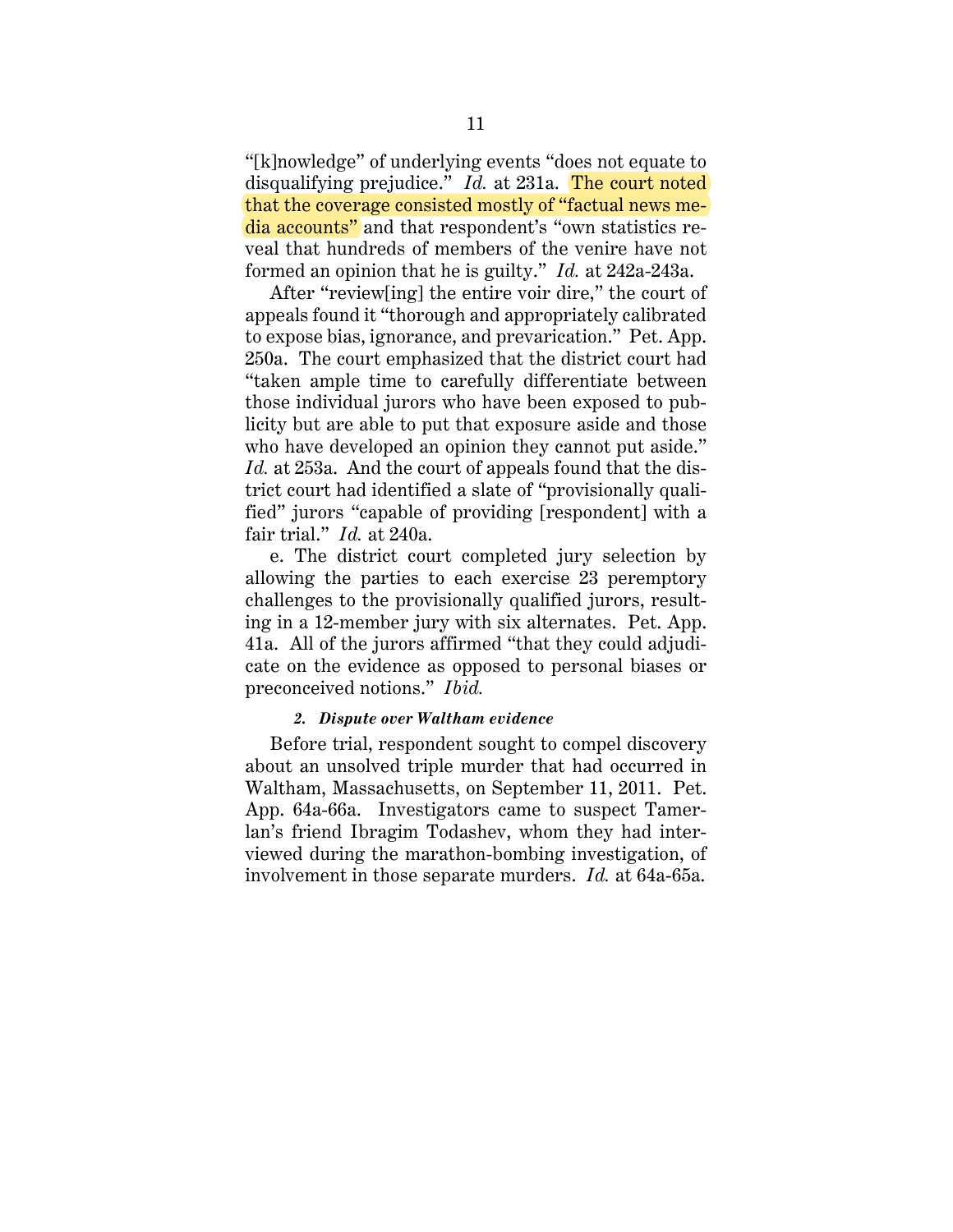Todashev initially denied involvement, but when agents challenged his story, he eventually offered to provide information "if he could get a deal for cooperating." Pet. App. 65a; see J.A. 900-918 (FBI "302" report on final Todashev interview); J.A. 919-967 (interview transcript). Todashev then admitted to participating in the Waltham crime, but qualified his admission by blaming Tamerlan for the murders. Pet. App. 65a-66a.

Todashev claimed that he had agreed to help Tamerlan rob drug dealers and had participated in holding them at gunpoint and binding them. J.A. 912-914. According to Todashev, however, it was Tamerlan who made a spur-of-the-moment decision to kill the victims to avoid leaving any witnesses. See J.A. 911-916, 939- 941, 947. Todashev claimed that he had objected to the killing and that had Tamerlan allowed him to wait outside while Tamerlan alone slit the victims' throats. J.A. 915-916, 945-949. Todashev began writing out a confession, but then suddenly attacked the agents, who shot and killed him. J.A. 918.

The government informed defense counsel of "the fact and general substance of Todashev's statements." J.A. 658. The government also disclosed a proffer by respondent's friend Dias Kadyrbavev (through his attorney) that respondent had told Kadyrbavev that Tamerlan had been involved in the Waltham murders, and that respondent had described those murders as "jihad." Pet. App. 67a; see J.A. 583-585. The government declined, however, to turn over the FBI "302" reports and recordings from Todashev's interviews, citing the law-enforcement privilege. Pet. App. 66a-67a. After inspecting some of those materials in camera, the district court denied respondent's motions to compel production. J.A. 652-654, 655-659. The court also granted the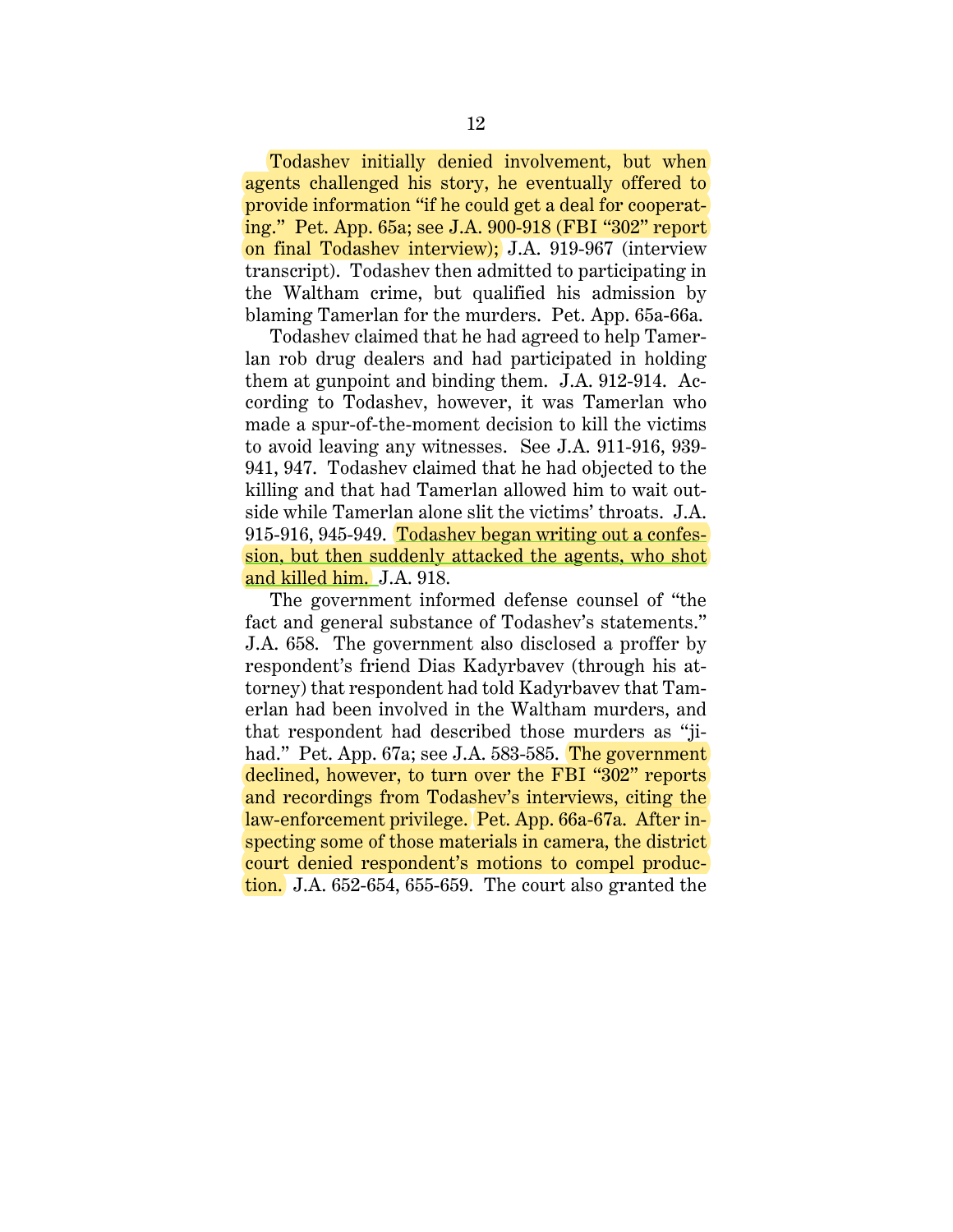government's motion in limine to exclude evidence about the Waltham murders from the penalty phase of the trial. J.A. 649-651. The court found "insufficient evidence to describe what participation Tamerlan may have had" in the Waltham murders, observing that the evidence made it just as plausible "that Todashev was the bad guy and Tamerlan was the minor actor." J.A. 650. The court explained that, because the jury would have "no way of telling who played what role, if they played roles," the Waltham evidence "would be confusing to the jury and a waste of time \* \* \* without any probative value." *Ibid.*

# **C. Trial And Sentencing**

The guilt phase of respondent's trial began in March 2015 and lasted 17 days. J.A. 52-63. Defense counsel's opening statement acknowledged that respondent had committed virtually all of the acts charged and asserted that respondent would not "attempt to sidestep" his "responsibility for his actions." J.A. 191. The defense claimed, however, that respondent had "followed" his brother's "influence" in committing the crimes. J.A. 192-194. The government then presented "overwhelming evidence" of respondent's culpability, including 92 witnesses and more than 1200 exhibits. Pet. App. 324a; see *id.* at 17a; see also J.A. 161-188 (government's opening statement); J.A. 199-240 (government's closing statement). The jury "thoughtfully deliberated" for more than two days, asked several questions about certain charges, and found respondent guilty on all 30 counts. *Id.* at 327a.

A 12-day penalty-phase proceeding followed. See J.A. 65-75. The government called 17 witnesses, and respondent called 46. See Pet. App. 17a-18a. Victims' family members testified about the character of the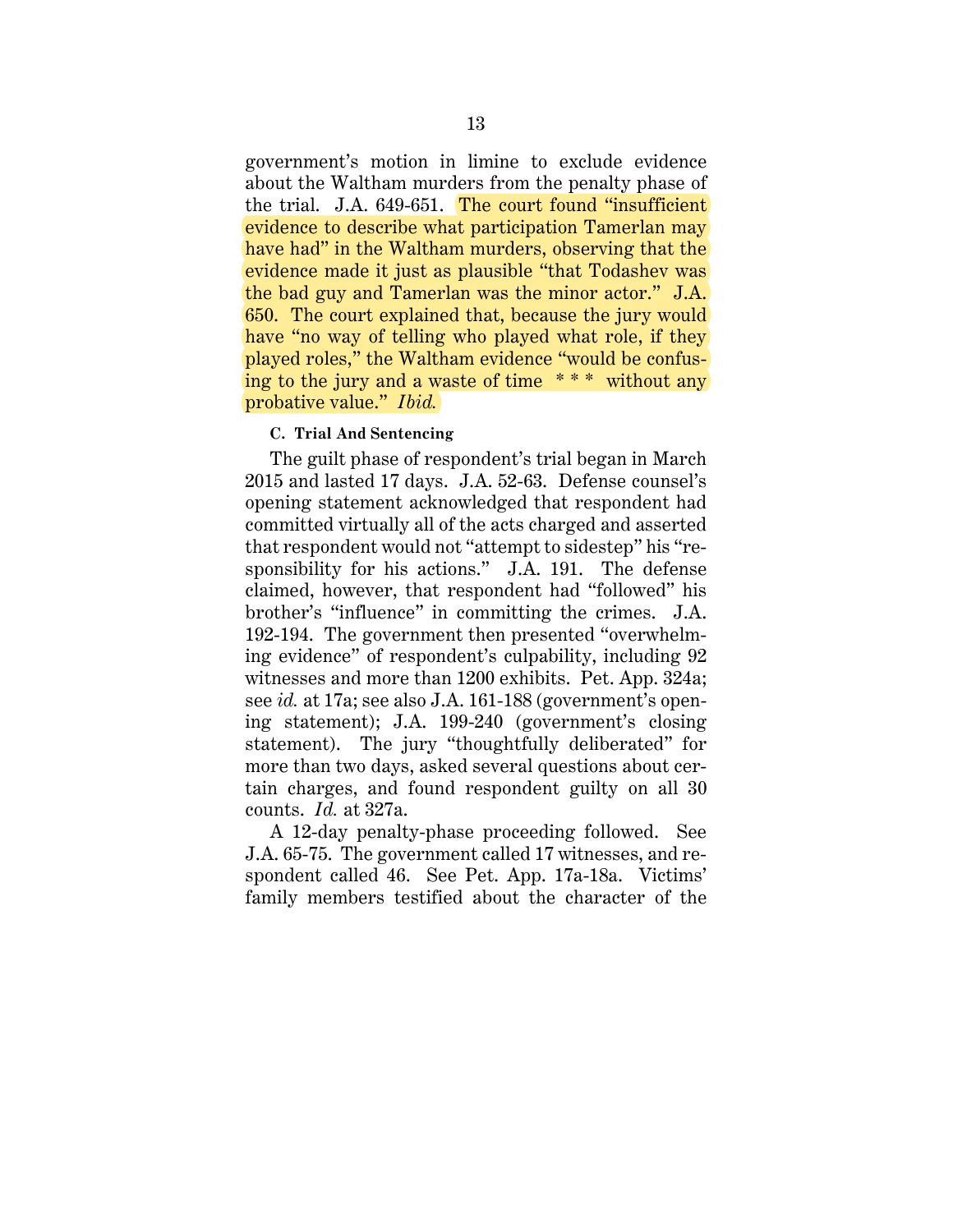people that respondent had killed and the depth of their own grief. See, *e.g.*, J.A. 884-885 (Krystle Campbell's brother); J.A. 888 (Lingzi Lu's aunt). Several surviving victims recounted their trauma in detail, including their "reactions to facing death," terror at the "uncertainty [of] what had happened to other family members," "feelings of helplessness watching [an] injured child or partner suffer," and "the long-term implications of becoming an amputee." Pet. App. 99a-100a (brackets omitted); see J.A. 795-820 (government's penalty-phase closing statement).

After deliberating, the jury determined that capital punishment was appropriate for six of the 17 capital counts, corresponding to respondent's murder of Martin Richard and Lingzi Lu with his own bomb. Pet. App. 18a. The district court imposed the death penalty on those six counts. *Ibid.* The jury recommended, and the court imposed, life imprisonment on the other capital counts, which included charges based on the murders of Krystle Campbell and Sean Collier. *Ibid*. The court imposed a number of concurrent and consecutive terms on the remaining counts. *Ibid.*

The district court denied a post-trial motion for acquittal or a new trial. Pet. App. 303a-349a. Addressing a renewed venue argument, the court explained that the jury's conduct "suggest[s] patient and careful deliberation," "not [] a jury inflamed by prejudice, eager to return a verdict adverse to the defendant, even when the defendant had effectively conceded" his guilt. *Id.* at 328a (emphasis omitted). The court also observed that the "discriminating nature of the" penalty-phase verdict, in which the jury "distinguished [respondent] from his brother," provided "convincing evidence that this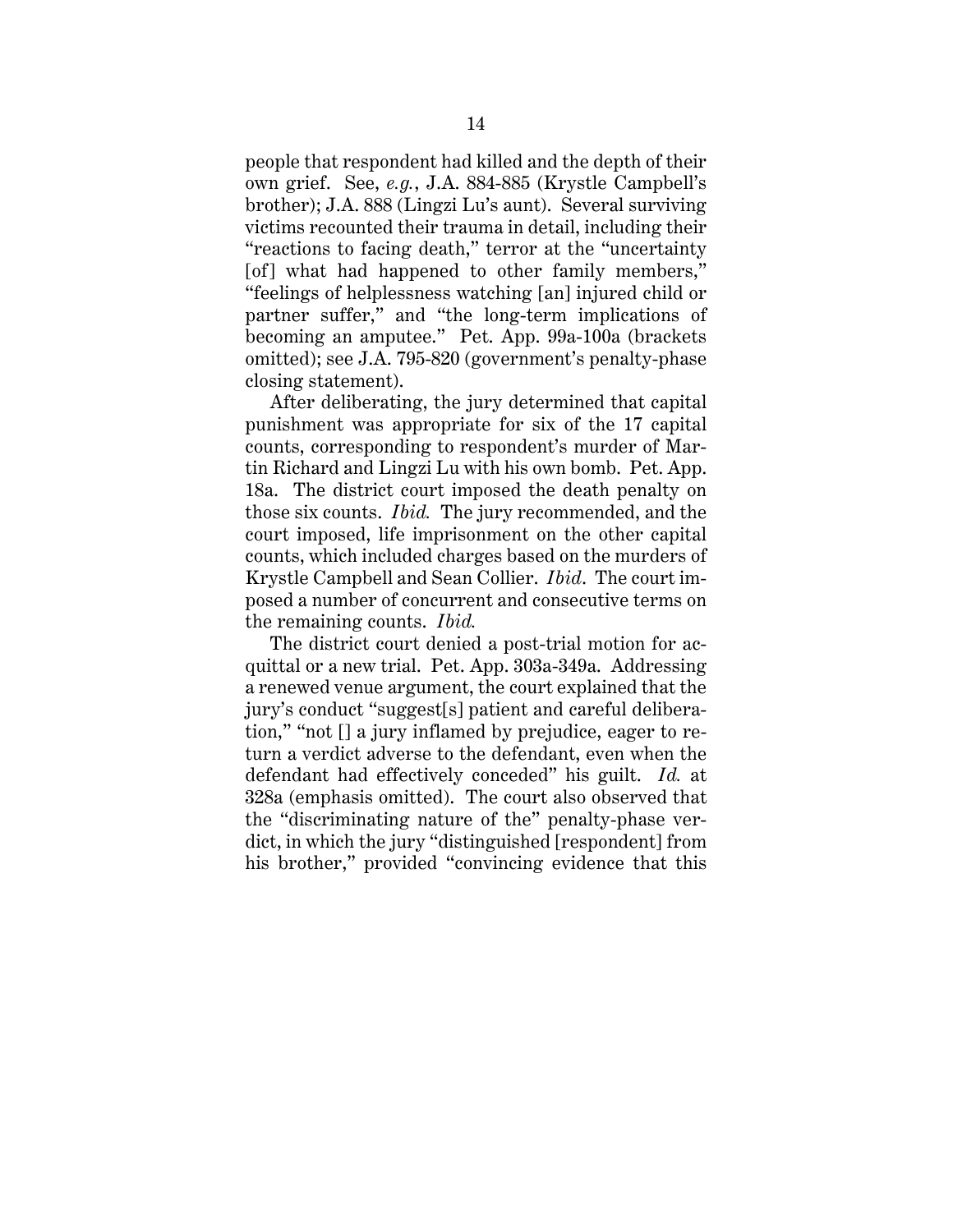was not a jury impelled by gross prejudice or even reductive simplicity, but rather a group of intelligent, conscientious citizens doing their solemn duty." *Id.* at 329a.

#### **D. Court of Appeals' Decision**

The court of appeals affirmed respondent's convictions, with the exception of three for using a firearm during a crime of violence under 18 U.S.C. 924(c) (2012), which the court viewed as legally deficient. Pet. App. 134a-152a. But the court vacated respondent's capital sentences and remanded for a new sentencing proceeding. *Id.* at 44a-60a, 64a-87a, 152a.

Although it did not conclusively resolve the issue, the court of appeals stated that it would "likely find" that venue was proper, notwithstanding pretrial publicity. Pet. App. 48a. The court nevertheless deemed the district court to have abused its discretion by denying respondent's request to ask every prospective juror more specific questions about the precise content of the pretrial publicity he or she had come across. *Id.* at 44a-60a.

The court of appeals recognized this Court's holding in *Mu'Min* v. *Virginia*, 500 U.S. 415 (1991), that the Constitution does not require trial courts to ask prospective jurors "about the specific contents of the news reports to which they ha[ve] been exposed." *Id.* at 417; see Pet. App. 57a-59a. But the court described its 1968 opinion in *Patriarca* v. *United States*, 402 F.2d 314 (1st Cir.), cert. denied, 393 U.S. 1022 (1969)—which neither the defense nor the court of appeals itself had mentioned during the pretrial proceedings—as imposing a blanket supervisory rule that requires such an inquiry at counsel's request in cases of substantial publicity. Pet. App. 49a-60a.The court found the perceived error harmless as to respondent's convictions, because he had conceded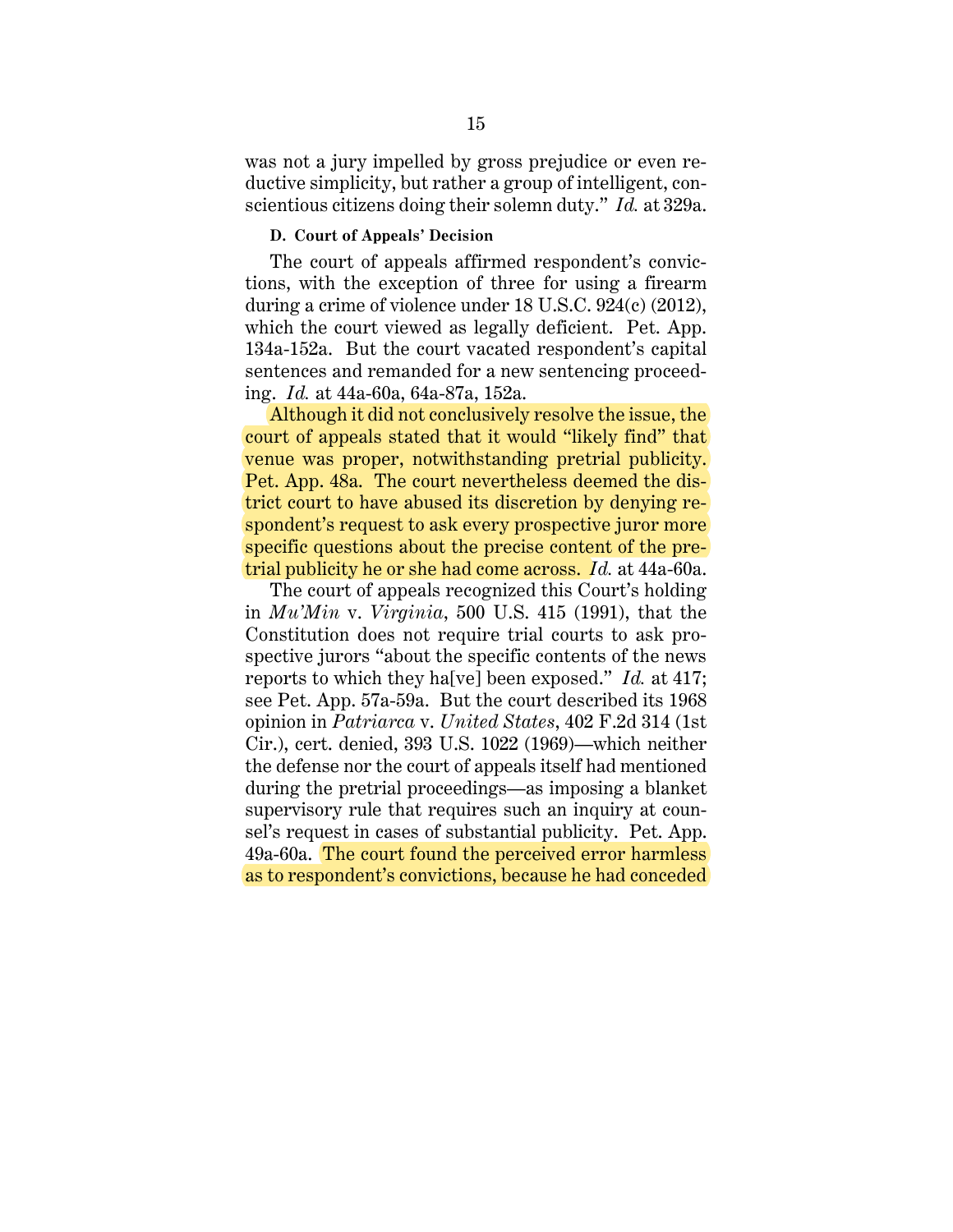his guilt, but concluded that vacatur of his capital sentences was required. *Id.* at 60a, 61a n.33.

The court of appeals also concluded that the district court had abused its discretion by excluding evidence about the Waltham murders. Pet. App. 64a-87a; see *id.* at 87a n.51 (noting Judge Kayatta's more-limited conclusion). The court of appeals viewed the Waltham evidence as "highly probative of Tamerlan's ability to influence" or intimidate respondent into bombing the Boston Marathon. *Id.* at 76a. The court refused to defer to the district court's assessment that the Waltham evidence's "probative value [was] outweighed by the danger of creating unfair prejudice, confusing the issues, or misleading the jury," 18 U.S.C. 3593(c), and it deemed the exclusion prejudicial. Pet. App. 80a-84a. The court of appeals further concluded, in light of its view that Todashev's statements were unprivileged and highly probative, that the district court should have ordered the government to produce those statements so that respondent could introduce them as mitigating evidence and pursue any investigatory leads. See *id.* at 85a-87a.

Because the court of appeals vacated respondent's death sentences on those rationales, it did not definitively resolve certain other claims. Pet. App. 48a-49a, 61a-63a, 102a. Judge Torruella wrote a separate partial concurrence asserting that a change of venue should have been granted. *Id.* at 153a-188a.

#### **SUMMARY OF ARGUMENT**

The court of appeals improperly vacated the capital sentences recommended by the jury in one of the most important terrorism prosecutions in our Nation's history. This Court should reverse the decision below and put this case back on track toward a just conclusion.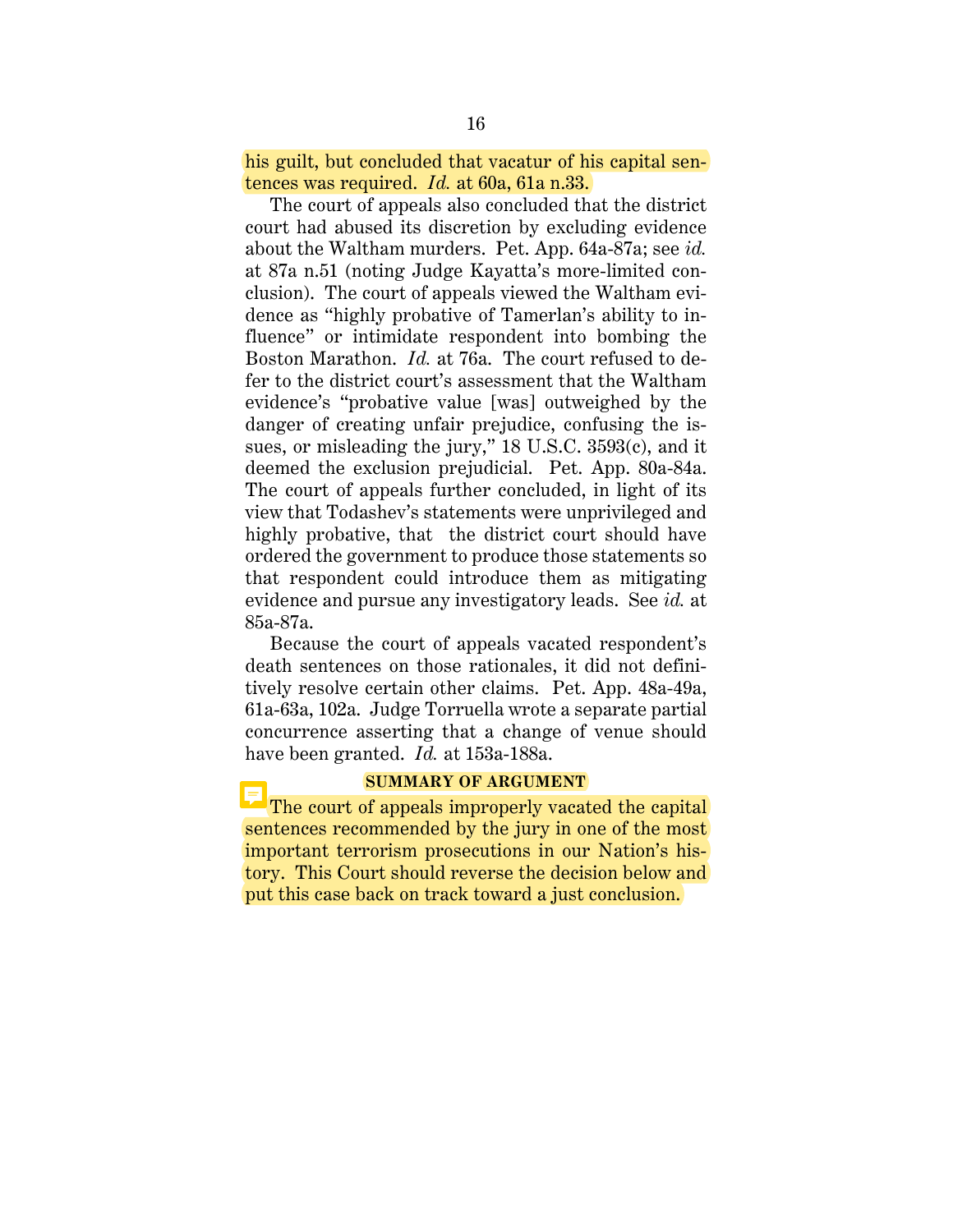I. As this Court has long recognized, a prospective juror's exposure to pretrial publicity does not mean that he or she is unable to decide a case impartially. The fair determination of guilt and punishment for a ubiquitously publicized crime is neither impossible nor the peculiar province of the ignorant. Instead, thoughtful and informed citizens—the ideal jurors—may serve on a jury so long as they "can lay aside their impressions or opinions and render a verdict based on the evidence presented in court." *Skilling* v. *United States*, 561 U.S. 358, 398-399 (2010) (brackets and citation omitted).

Identifying impartial prospective jurors is "particularly within the province of the trial judge," who "sits in the locale where the publicity is said to have had its effect," observes prospective jurors up close, and can adopt tailored measures to detect and eliminate bias. *Skilling*, 561 U.S. at 386 (citations omitted). And as the court of appeals in this case recognized at the time, the district judge "carefully differentiate[d] between those individual jurors who have been exposed to publicity but are able to put that exposure aside and those who have developed an opinion they cannot put aside." Pet. App. 253a. The district court summoned an expanded jury pool, screened it with a lengthy questionnaire that included multiple questions about pretrial publicity, and then conducted a 21-day voir dire—with follow-up questions from the parties—probing jurors on their exposure to publicity and many other topics. The result was a set of "provisionally qualified" jurors "capable of providing [respondent] with a fair trial." *Id.* at 240a.

The court of appeals' later invalidation of that process is unsustainable. The court improperly invoked its "supervisory power" to impose an inflexible mandate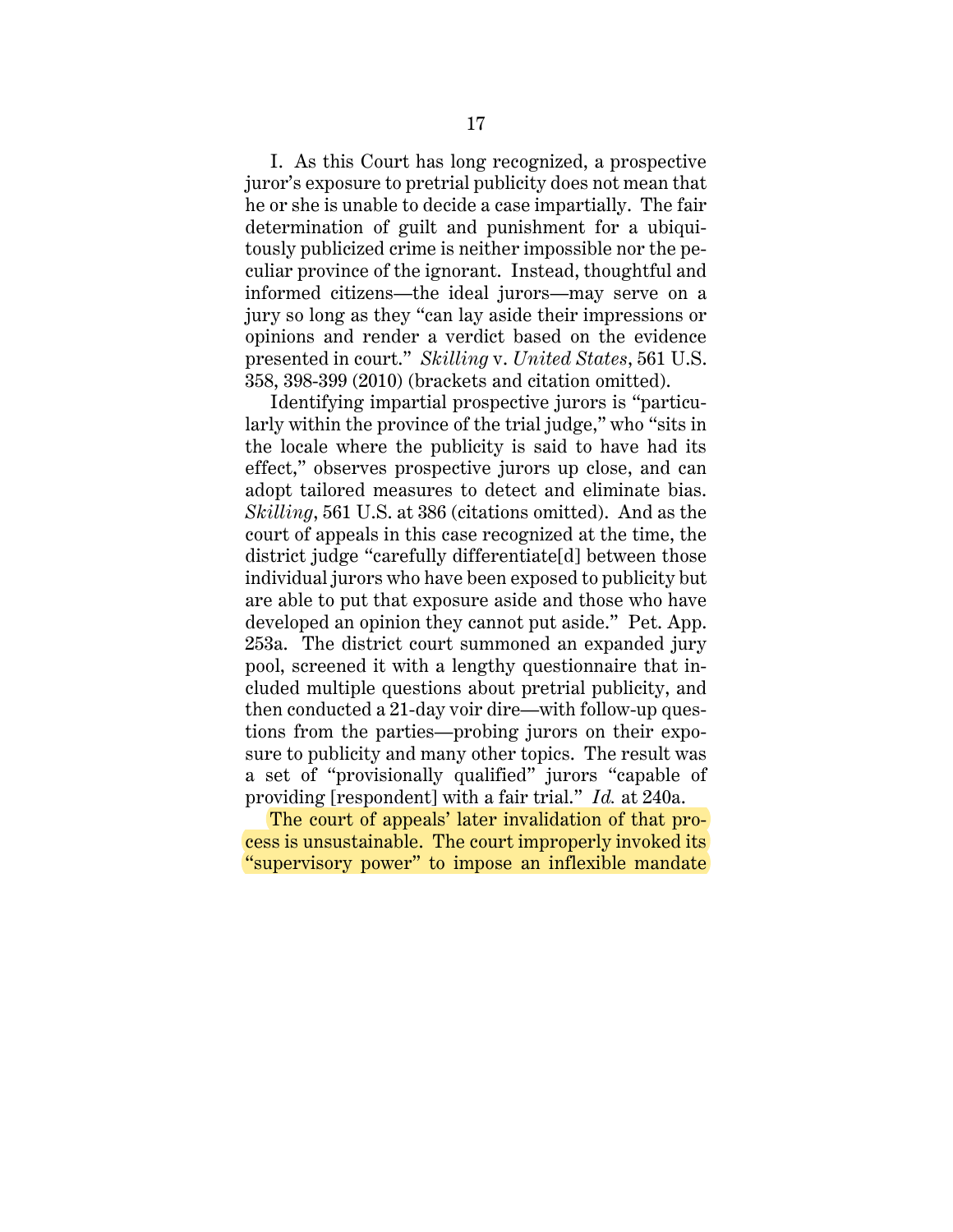that this Court has previously rejected as a constitutional prerequisite for selecting an impartial jury namely, a requirement to question all prospective jurors "about the specific contents of the news reports to which they ha[ve] been exposed." *Mu'Min* v. *Virginia*, 500 U.S. 415, 417 (1991). In doing so, the court of appeals deviated sharply from this Court's precedents reviewing federal jury-selection procedures and gave short shrift to the superior perspective and conscientious efforts of the district judge to address pretrialpublicity concerns through individualized interviews rather than inflexible scripts. The decision below also disregarded the practical realities of a jury pool unlikely to have comprehensive recall of specific news items, a defendant who conceded the facts to which the media coverage primarily related, and a deliberative jury that ultimately rejected the death penalty for many of respondent's capital crimes.

II. The court of appeals' alternative rationale for vacating respondent's capital sentences—that the district court abused its discretion by excluding evidence pertaining to the unsolved Waltham deaths—was likewise an unwarranted usurpation of the district judge's sound discretion. Any minimal probative value of Tamerlan's possible involvement in a different crime (robbery and murder of drug dealers), with a different accomplice (Todashev), and an apparently different object (money and the elimination of witnesses), was outweighed by the confusion and distraction of the minitrial that would have been required for respondent to ask his own jury to discern the relevance—if any—of that separate unsolved crime. Such a minitrial was exceedingly unlikely to be productive, as everyone allegedly involved in the Waltham crime was dead and the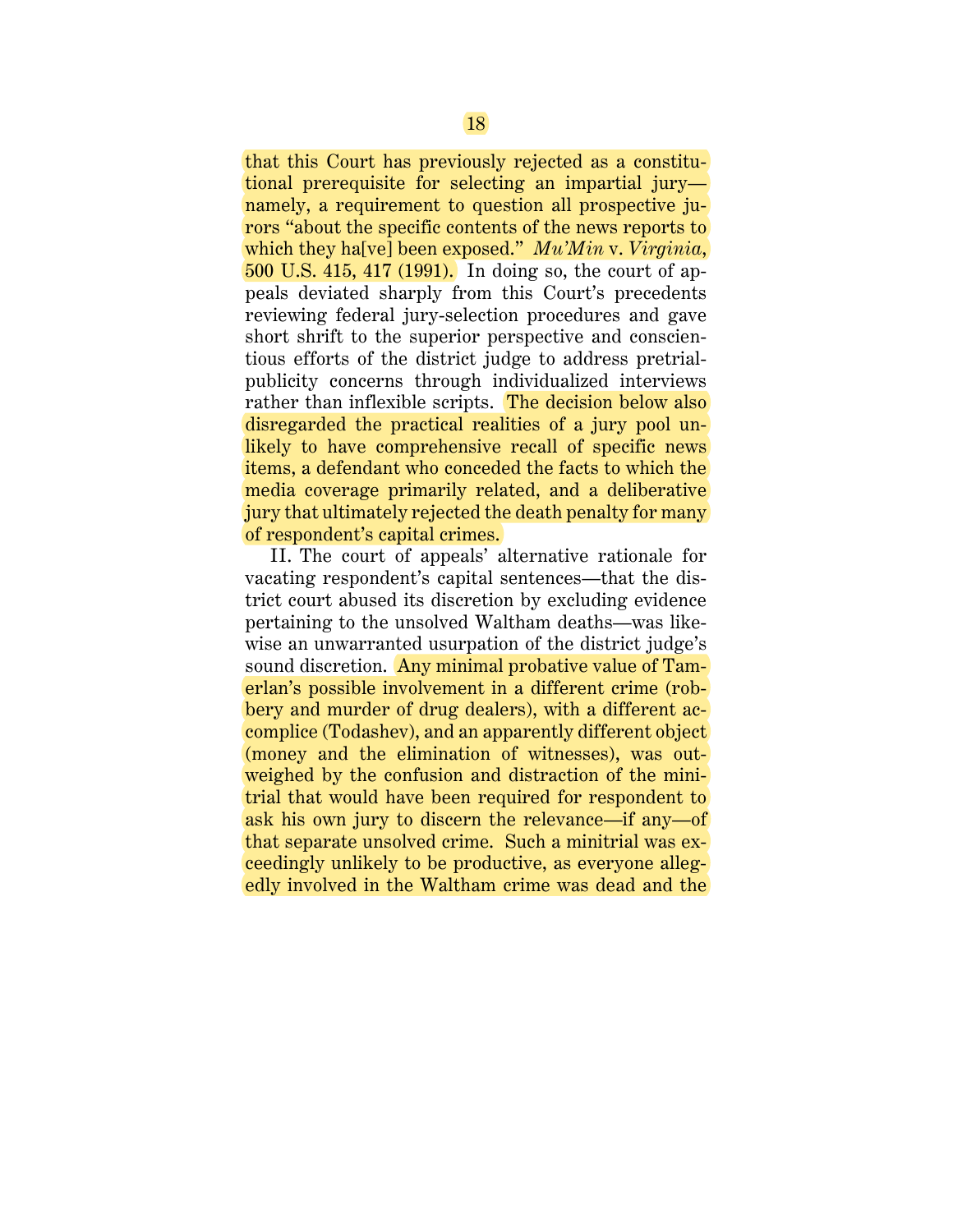credibility of Todashev's self-serving statement blaming Tamerlan, right before his own suicidal attack on law enforcement, was specious at best. And even if Todashev's story were believable in all of its particulars, it showed at most that Tamerlan had committed murder on the spur of the moment and allowed Todashev to *opt out*—not that Tamerlan intimidated respondent into researching, building, and using homemade shrapnel bombs to kill innocent people at the Boston Marathon.

Indeed, any error in the district court's handling of the Waltham evidence was harmless beyond a reasonable doubt. The record definitively demonstrates that respondent was eager to commit his crimes, was untroubled at having ended two lives and devastated many others, and remained proud of his actions even after he had run Tamerlan over and was hiding out alone. The jury that watched a video of respondent place and denotate a shrapnel bomb just behind a group of children would not have changed its sentencing recommendation based on Tamerlan's supposed involvement in unrelated crimes two years earlier. The court of appeals lacked any sound basis for concluding otherwise and undoing the work of the jurors to whom the issue of capital punishment was properly entrusted.

#### **ARGUMENT**

# **I. THE COURT OF APPEALS ERRED IN APPLYING AN INFLEXIBLE VOIR DIRE RULE TO INVALIDATE RESPONDENT'S CAPITAL SENTENCES**

In recognition of the high profile of this case, the district court oversaw a meticulous 21-day jury-selection process that was carefully calibrated to identify juror bias. Reviewing the voir dire at the time, the court of appeals praised it as thorough and effective. Pet. App.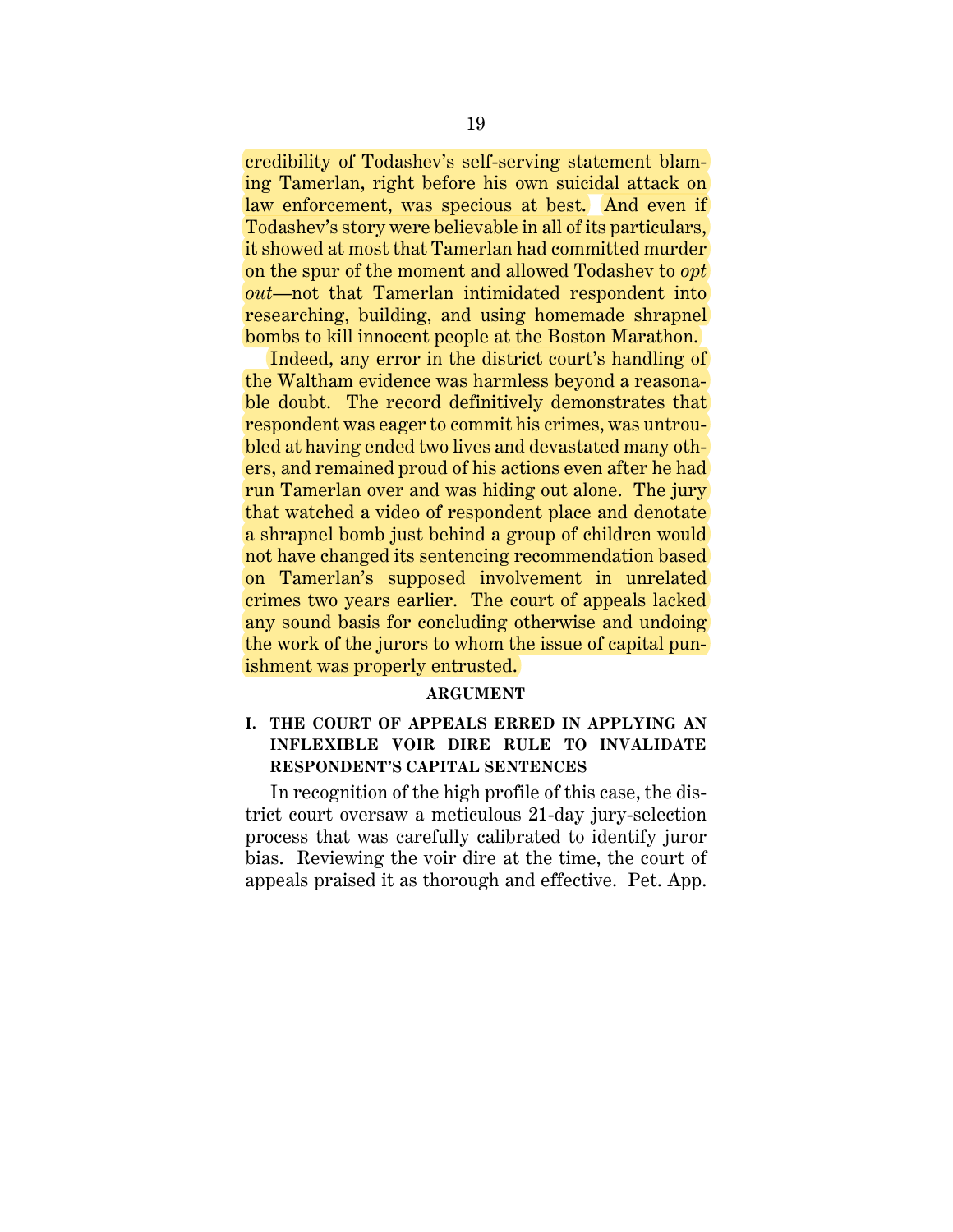250a. The jury's "nuance[d]" verdict, which recommended capital sentences for only six of the 17 capital offenses that respondent had admitted, *id.* at 48a, confirmed the correctness of that evaluation.

A different panel of the court of appeals nonetheless undid the district court's and the jury's work after the fact, based on a previously unmentioned "supervisory rule" requiring a district court to ask every potential juror to try to recall specific news items related to the case that he or she may have encountered years earlier. Such questioning, however, is not a prerequisite for an unbiased jury, and the court of appeals' rigid mandate is a sharp, unwarranted, and impractical departure from this Court's own deferential and case-specific approach to reviewing voir dire. This Court should make clear that the court of appeals erred in imposing such questioning as an inflexible rule.

**A. The District Court's Extensive Jury-Selection Procedures Appropriately And Effectively Ensured An Impartial Jury** 

As this Court has emphasized, "pretrial publicity even pervasive, adverse publicity—does not inevitably lead to an unfair trial." *Skilling* v. *United States*, 561 U.S. 358, 384 (2010) (citation omitted). Jurors "need not enter the box with empty heads in order to determine the facts impartially"; instead, it " 'is sufficient if the jurors can lay aside their impressions or opinions and render a verdict based on the evidence presented in court.'" *Id.* at 398-399 (brackets and citation omitted). To ensure that jurors meet that standard, the judicial system places "primary reliance on the judgment of the trial court," with its local knowledge and firsthand observations, to craft appropriate jury-selection procedures. *Id.* at 386 (citation omitted); see *id.* at 385-388 &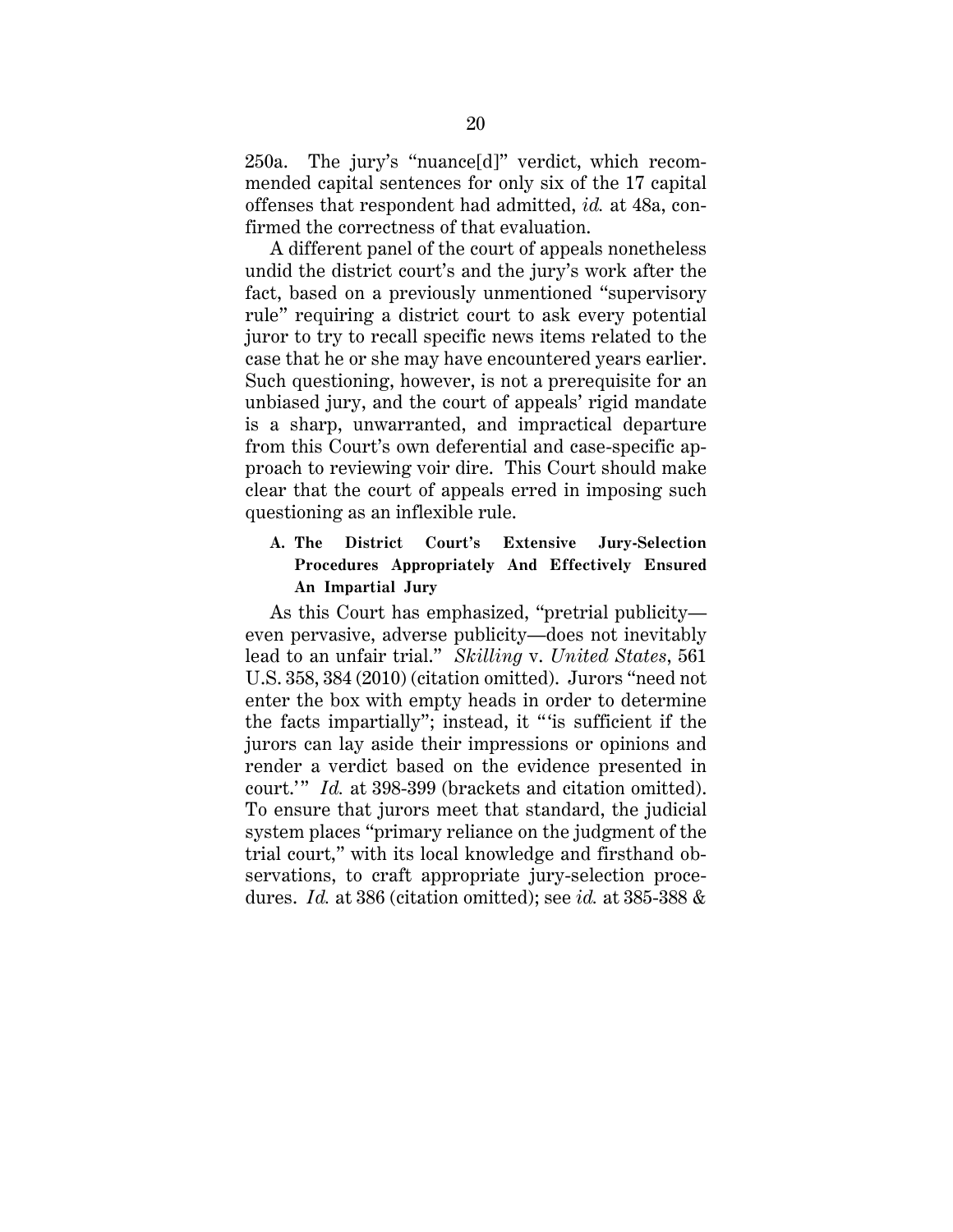n.21, 399 n.34. The district court's careful procedures here provide no basis for disregarding "the respect due to [its] determinations," *id.* at 387, in its management of jury selection in this complex and sensitive case.

# *1. A juror can be impartial even if he or she has seen, and formed opinions based on, pretrial publicity*

a. "It is not required \* \* \* that the jurors be totally ignorant of the facts and issues involved" for a defendant to receive a fair trial. *Irvin* v. *Dowd*, 366 U.S. 717, 722 (1961). Instead, the Sixth Amendment requires an "impartial jury." And "juror *impartiality* \* \* \* does not require *ignorance*." *Skilling*, 561 U.S. at 381.

For well over a century, the Court has recognized that "every case of public interest is almost, as a matter of necessity, brought to the attention of all the intelligent people in the vicinity," such that "scarcely any one can be found among those best fitted for jurors who has not read or heard of it, and who has not some impression or some opinion in respect to its merits." *Reynolds* v. *United States*, 98 U.S. 145, 155-156 (1879); see *Irvin*, 366 U.S. at 721 (similar). The "widespread and diverse methods of communication" that make that so, *Irvin*, 366 U.S. at 722, have multiplied immeasurably in recent years, increasing the potential depth and breadth of media coverage in a high-profile case.

In light of those realities, to "hold that the mere existence of any preconceived notion as to the guilt or innocence of an accused, without more, [is] sufficient to" disqualify a juror would "establish an impossible standard." *Irvin*, 366 U.S. at 723. It would also have the harmful effect of "exclud [ing] intelligent and observing" people capable of reaching a verdict "according to the testimony," *United States* v. *Burr*, 25 F. Cas. 49, 51 (C.C.D. Va. 1807) (Marshall, C.J.)—the very people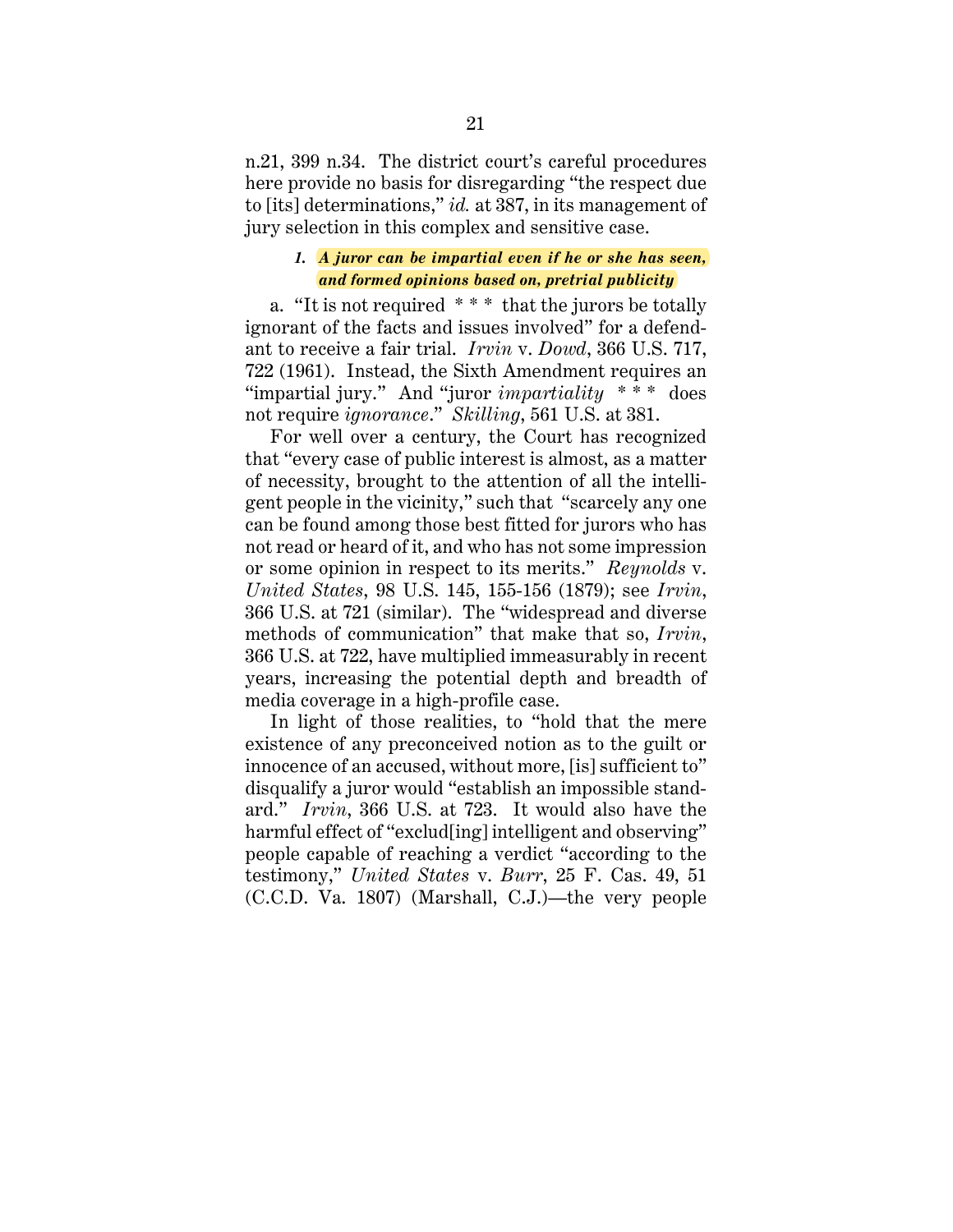"best qualified to serve as jurors," *Irvin*, 366 U.S. at 722. The critical question for jury selection thus is not whether jurors *lack* preexisting impressions or opinions, but instead whether "jurors *can lay aside* their impressions or opinions and render a verdict based on the evidence presented in court." *Skilling*, 561 U.S. at 398- 399 (emphasis added; brackets and citation omitted).

b. With one exception not presented here—pretrial publicity so "extreme" as to create a "presumption of prejudice"—the central mechanism to gauge juror impartiality is voir dire examination. *Skilling*, 561 U.S. at 381. That, in turn, is "particularly within the province of the trial judge." *Id.* at 386 (citation omitted).

The trial judge is ideally situated to manage voir dire in a heavily publicized case, because the judge " 'sits in the locale where the publicity is said to have had its effect' and may base her evaluation on her 'own perception of the depth and extent of news stories that might influence a juror." *Skilling*, 561 U.S. at 386 (citation omitted). And the judge's personal involvement in an "in-the-moment *voir dire* affords \* \* \* a[n] intimate and immediate basis for assessing a venire member's fitness for jury service." *Id.* at 386-387. Indeed, the "function" of the trial judge in conducting voir dire "is not unlike that of jurors later on in the trial"; "[b]oth must reach conclusions as to impartiality and credibility by relying on their own evaluations of demeanor evidence and of responses to questions." *Rosales-Lopez* v. *United States*, 451 U.S. 182, 188 (1981) (plurality opinion).

The trial judge therefore has broad latitude in "determinations of juror impartiality and of the measures necessary to ensure that impartiality." *Skilling*, 561 U.S. at 387. As the Court summarized in *Skilling* v.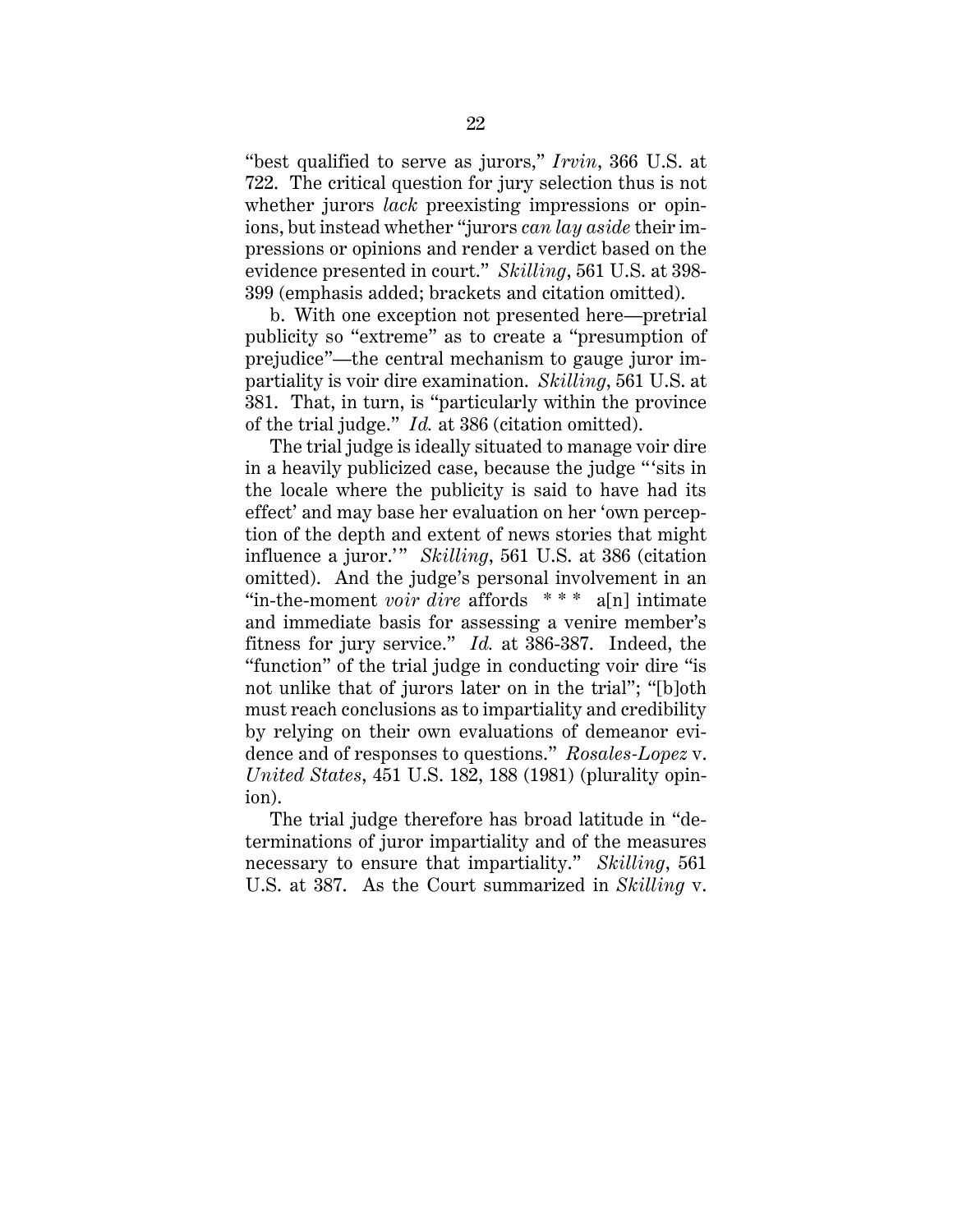*United States*, "[n]o hard-and-fast formula dictates the necessary depth or breadth of *voir dire*." *Id.* at 386. This Court has instead "stressed the wide discretion granted to the trial court in conducting *voir dire* in the area of pretrial publicity and in other areas of inquiry that might tend to show juror bias." *Mu'Min* v. *Virginia*, 500 U.S. 415, 427 (1991).

c. This Court has required a particular line of inquiry only in very limited contexts. For example, the Court has required trial courts to cover the subject of racial or ethnic prejudice, which can raise "unique historical, constitutional, and institutional concerns" in certain cases. *Pena-Rodriguez* v. *Colorado*, 137 S. Ct. 855, 868 (2017); see *Mu'Min*, 500 U.S. at 422-424 (reviewing constitutional and supervisory-rule precedents). And even then, "the trial judge retains discretion as to the form and number of questions on the subject." *Turner* v. *Murray*, 476 U.S. 28, 37 (1986); see *Mu'Min*, 500 U.S. at 424 (emphasizing that both state and federal trial judges have "great latitude in deciding what questions should be asked on *voir dire*"); *Rosales-Lopez*, 451 U.S. at 195 (Rehnquist, J., concurring in the judgment) (relying, in controlling opinion, on "the trial court's discretion" in determining whether to ask voir dire questions regarding racial and ethnic prejudice).

The Court has, in particular, made clear that a district court can select an "impartial jury" in a heavily publicized case even *without* questioning prospective jurors "about the specific contents of the news reports to which they ha[ve] been exposed." *Mu'Min*, 500 U.S. at 417. In *Mu'Min* v. *Virginia*, the Court rejected a state capital defendant's claim that the Constitution requires that procedure, noting that such a rule would create a more demanding standard for questioning about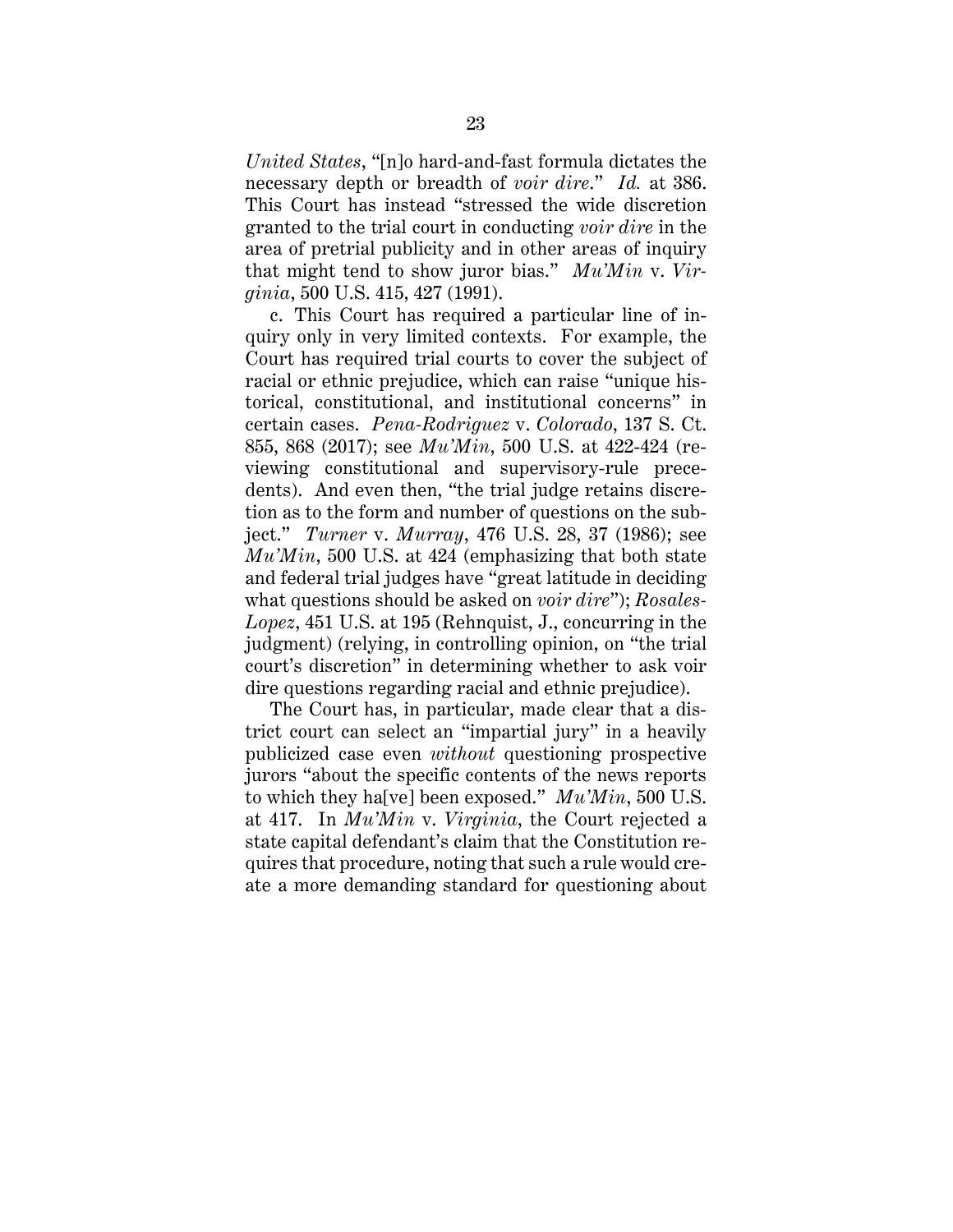pretrial publicity than the Court had required about racial or ethnic bias. *Id.* at 424, 431. The Court explained that "[w]hether a trial court decides to put questions about the content of publicity to a potential juror or not, it must make the same decision at the end of the questioning: is this juror to be believed when he says he has not formed an opinion about the case?" *Id.* at 425. And the Court held that the trial judge had impaneled a constitutionally impartial jury even though he had "refused to ask any of [the defendant's] proposed questions relating to the content of news items that potential jurors might have read or seen." *Id.* at 419; see *id.* at 420-421, 431-432 (recounting the trial court's more limited inquiry).

## *2. The district court's voir dire procedures here were appropriately tailored to produce an impartial jury*

The district judge in this case was likewise able to assess each juror's potential bias, and seat an impartial jury, without asking such intricate questions of every prospective juror. By any fair measure, the court acted well within its broad discretion to devise "measures necessary to ensure" juror impartiality. *Skilling*, 561 U.S. at 387. The court conducted a thorough voir dire spanning 21 court days and nearly 4000 transcript pages. It asked virtually all prospective jurors about the influence of pretrial publicity, excused for cause numerous prospective jurors who could not be impartial, and seated a jury that was not biased against respondent on the critical question of the appropriate sentence—as evidenced by the nuanced penalty-phase verdict. See Pet. App. 47a-48a, 329a-330a.

a. As the court of appeals observed at the time, the district court's process for identifying a 70-person slate of "provisionally qualified" jurors was "thorough and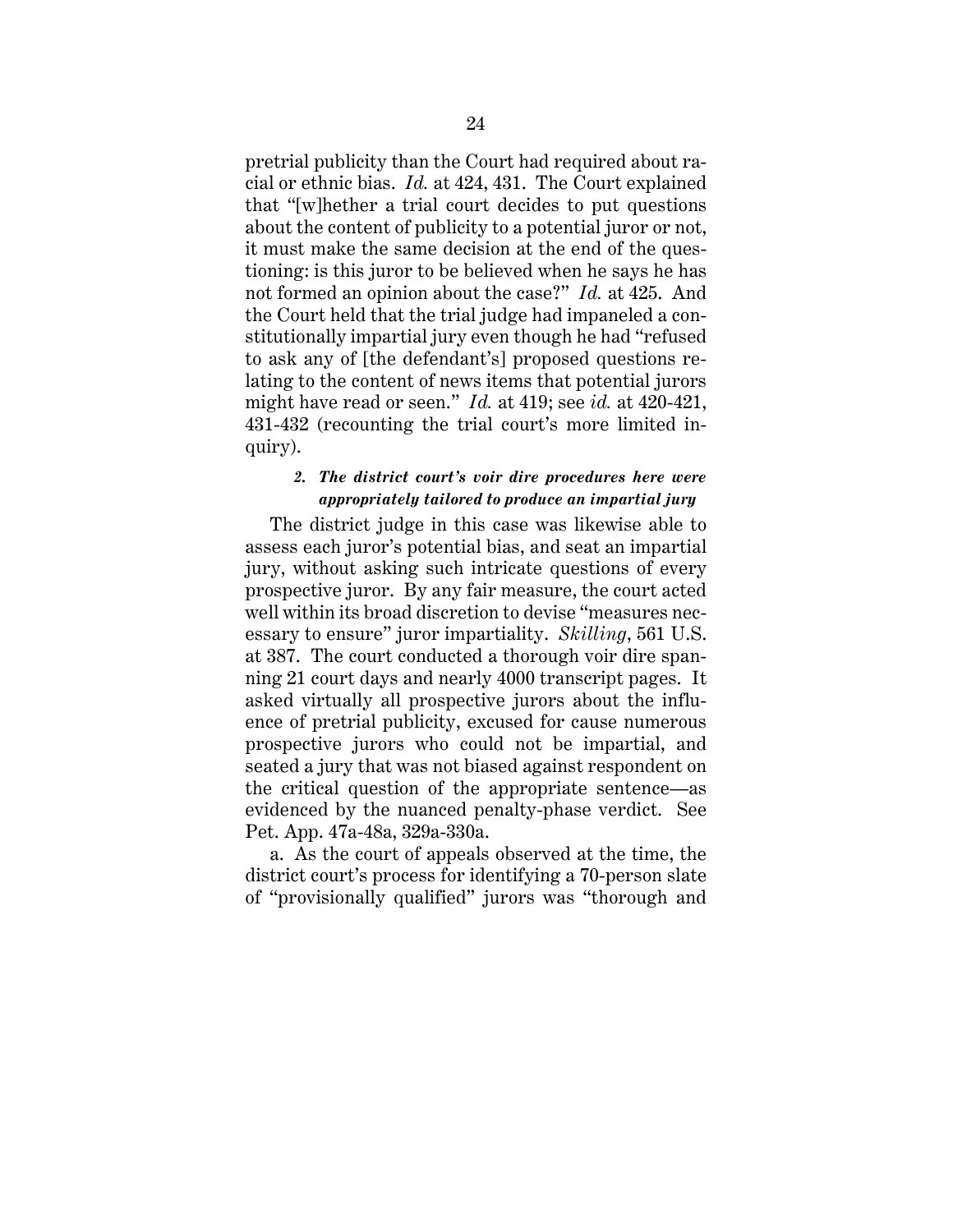appropriately calibrated to expose bias, ignorance, and prevarication." Pet. App. 240a, 250a (denial of second mandamus petition). The district court "t[ook] ample time to carefully differentiate between those individual jurors who have been exposed to publicity but are able to put that exposure aside and those who have developed an opinion they cannot put aside." *Id.* at 253a. The result was a set of prospective jurors "capable of providing [respondent] with a fair trial." *Id.* at 240a.

The district court began by summoning an "expanded jury pool," with 1373 citizens reporting for jury selection. Pet. App. 223a n.2; see *id.* at 27a. The court directed each of them to complete under oath "a long and detailed one-hundred-question questionnaire" that had been "jointly developed" with the parties. *Id.* at 223a n.2, 249a; see *id.* at 350a-383a. The questionnaire required prospective jurors to list their "primary source[s] of news," with specific follow-ups about print, television, radio, and internet sources. *Id.* at 371a. It then asked how prospective jurors would "describe the amount of media coverage [they] have seen about this case," whether a "lot," a "moderate" amount, a "little," or "[n]one." *Id.* at 372a. And Question 77 asked each prospective juror (1) whether "[a]s a result of what [he or she] ha[d] seen or read in the news media," he or she had "formed an opinion" that respondent was "guilty" or "not guilty," or "should" or "should not" "receive the death penalty," and (2) if so, whether he or she would be "able or unable to set aside [that] opinion and base [his or her] decision about guilt and punishment solely on the evidence that will be presented \* \* \* in court." *Id.* at 373a.

The questionnaire enabled the district court, in consultation with the parties, to conduct an initial screen of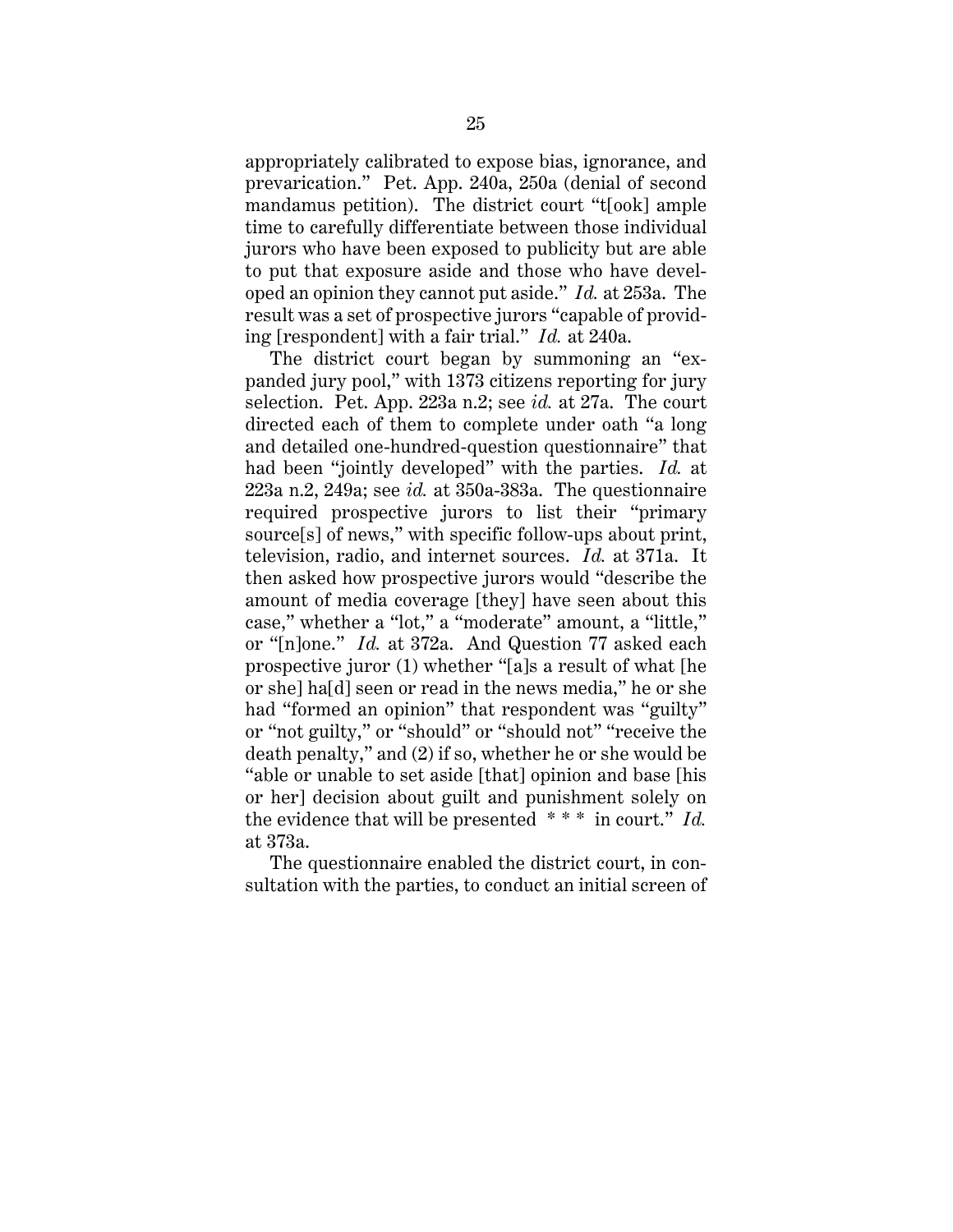the first half of the jury pool and excuse nearly twothirds (441 of 697) of those prospective jurors. See Pet. App. 30a; C.A. App. 3866, 3894. That process provided a narrower, but still substantial, pool of 256 prospective jurors for individual voir dire for fitness to serve on the 12-person jury. Pet. App. 30a. The court and the parties then engaged in a "time-consuming" and tailored "face-to-face, give-and-take" with each of those individuals. *Id.* at 223a, 227a. As the court later emphasized, it refused to "accept[] at face value" the prospective jurors' questionnaire responses on the effect of pretrial publicity. *Id.* at 226a. Instead, the court asked virtually every prospective juror—including all those ultimately seated—to expand on his or her answer to Question 77. See J.A. 290, 299-300, 311-312, 326-328, 339, 360-361, 383-384, 399-401, 419-421, 434, 448-449, 459.

The district court also allowed the parties what respondent's counsel at the time called "considerable latitude" to ask follow-up questions—including on pretrial publicity. C.A. App. 1143; see, *e.g.*, J.A. 317-318, 331- 332, 350, 371-372, 407-412, 455-456 (defense follow-up on pretrial publicity during voir dire of seated jurors). Based on the individualized questioning, the district court excused numerous prospective jurors for cause. See Pet. App. 35a. And each side was able to exercise 23 peremptory strikes. See *id.* at 224a, 235a & n.1.

b. "Inspection of the questionnaires and *voir dire* of the individuals who actually served as jurors," *Skilling*, 561 U.S. at 389, illustrates how the district court ensured their ability to be impartial. Nine of 12 jurors had seen only a little or a moderate amount of pretrial publicity. See C.A. App. 12,132 (table of jurors' questionnaire responses). All 12 stated both on their question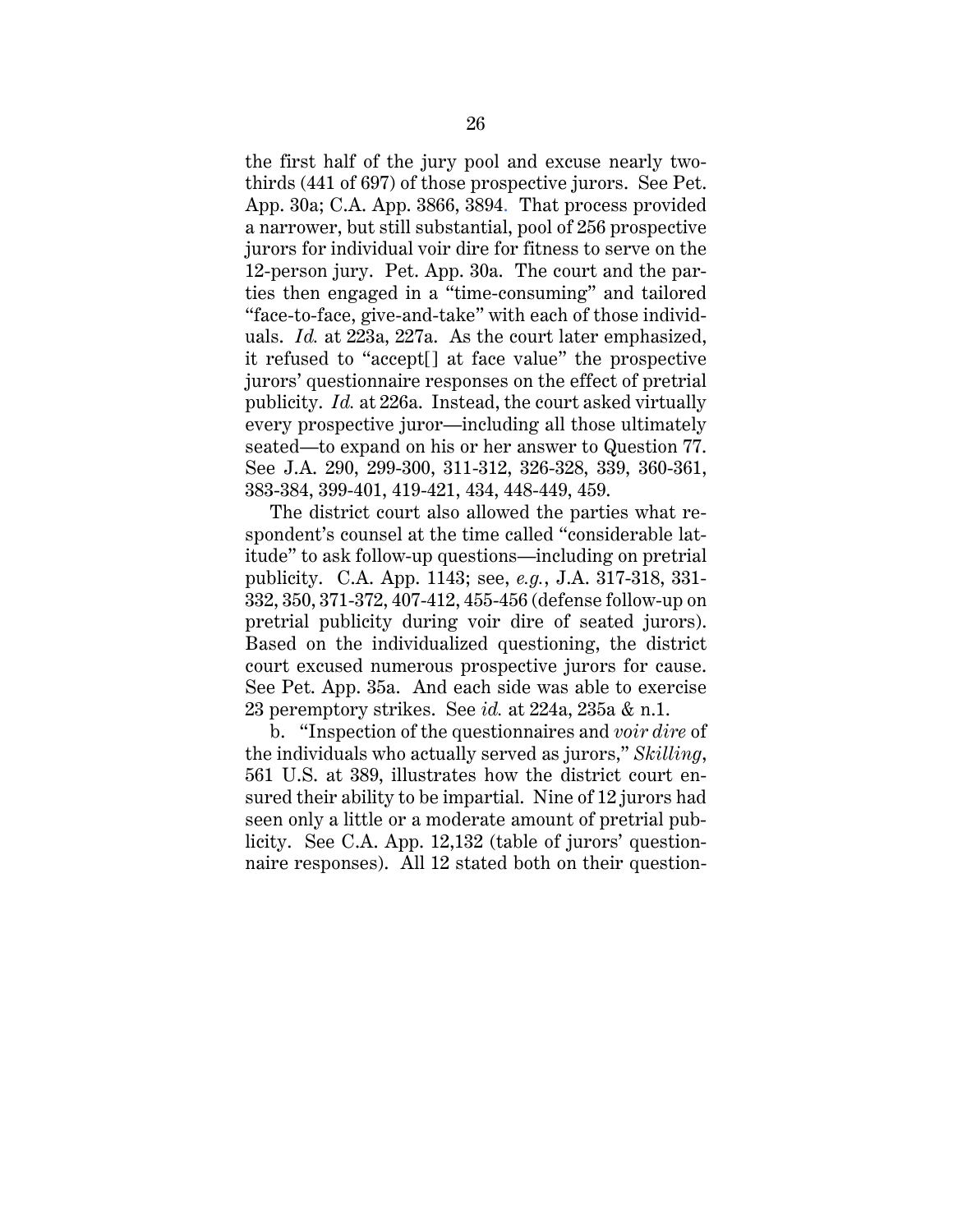naires and at voir dire that they had not formed an opinion regarding punishment—the only part of the verdict that respondent ultimately contested. See Pet. App. 60a; Gov't C.A. Br. 174 (table of jurors' responses). And all 12 indicated "that they could adjudicate [the case] on the evidence as opposed to personal biases or preconceived notions." Pet. App. 41a.

The jury-selection process in this case did exactly what it was supposed to do: identify potential bases for bias, and then explore whether they would actually prevent jurors from having an open mind once they were sworn in. For example, in response to the district court's request that he elaborate on his answer to Question 77, one juror acknowledged a preliminary impression that "obviously [respondent] was involved in something," but emphasized that he nevertheless viewed respondent as "innocent until proven guilty." J.A. 312 (Juror 83). The district court did not simply accept the juror's assurance but probed more deeply, asking "how would you handle whatever ideas you've had from before the trial?" J.A. 313. The juror answered that he would make his decision "based on the evidence presented" after "listening" to the witnesses "and what they say." J.A. 314. Defense counsel then followed up on the juror's statement that respondent was "involved in something." J.A 317. In response, the juror clarified that while he had viewed it as unlikely that respondent could show "a case of mistaken identity," he didn't know "exactly what" respondent had been "involved in" or "how." J.A. 318. And the juror recognized that he "d[id]n't know enough" to have a view on the appropriate penalty. J.A. 320.

For the other seated jurors as well, the individualized questioning likewise made clear that the pretrial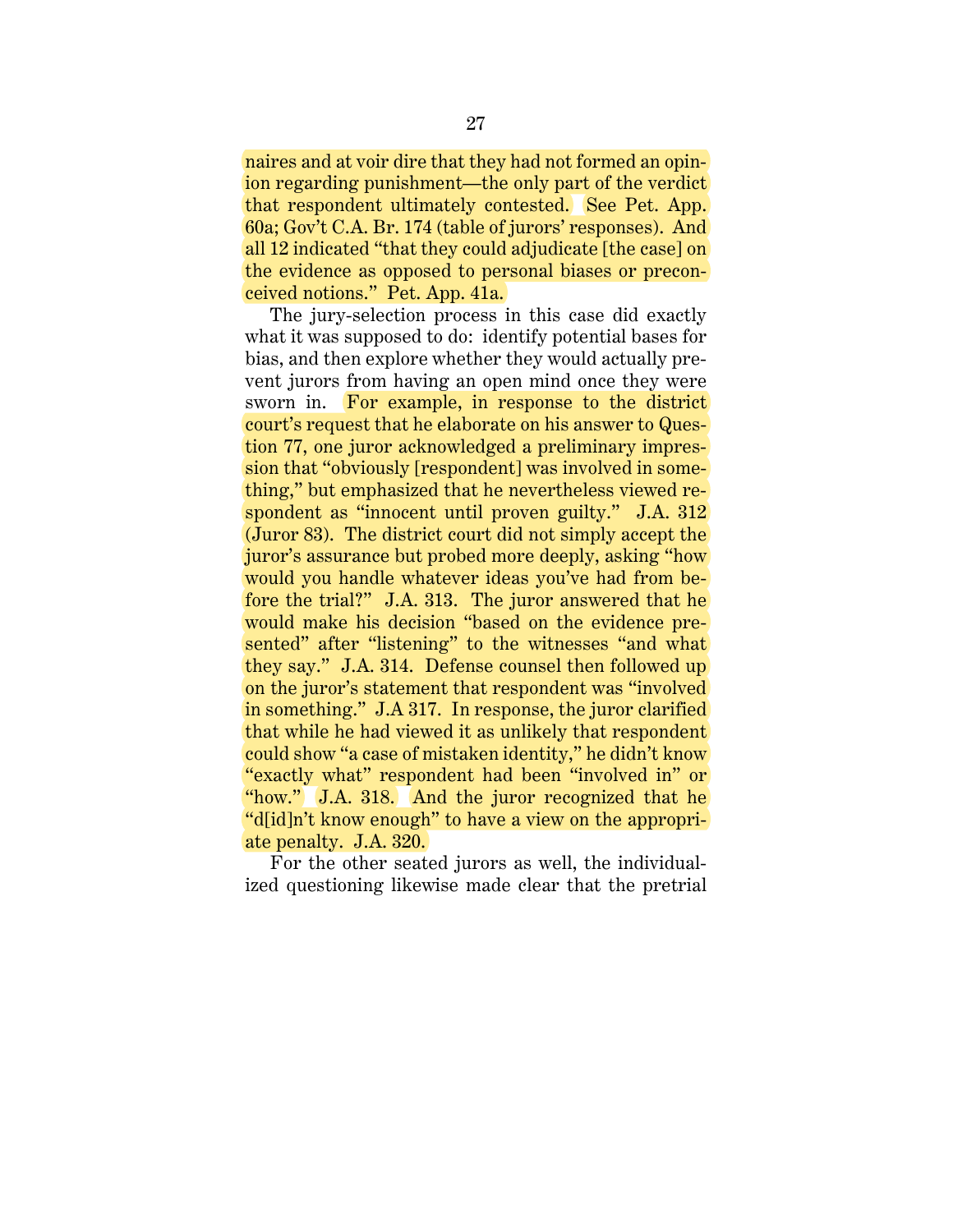publicity had not produced any opinions about respondent that the jurors would be unable to set aside. See J.A. 290 (Juror 35 was not "drawing a conclusion without all the evidence presented"); J.A. 300 (Juror 41 had "seen some [coverage] in the media" but "d[id]n't really follow it"); J.A. 327 (Juror 102 "really d[id]n't know" what had happened); J.A. 350 (Juror 138 had seen only "bits and pieces" of media coverage); J.A. 372 (Juror 229 "suppose[d]" respondent "was involved," but didn't "always believe everything" she encountered in the media); J.A. 384 (Juror 286 did not "feel [she] knew enough of the facts to base a decision"); J.A. 400 (Juror 349 "realized" that she could not "know that he's guilty" because she didn't know "what the evidence is"); J.A. 420 (Juror 395 did not have "all the information" and could "change [her] mind" once she "had more information"); J.A. 434 (Juror 441 would "[n]eed to see more evidence" to form an opinion); J.A. 448 (Juror 480 would "need to sit and look at evidence" to "make [his] decision"); J.A. 459-460 (Juror 487 could "put  $***$  aside" the impression that "it seemed" respondent had "played a role in" the crime and "see what the real evidence really is").

The jurors' deliberations and penalty verdict reinforce the effectiveness of the selection process. See *Skilling*, 561 U.S. at 395 (noting that split verdict "suggests the court's [impartiality] assessments were accurate"). Notwithstanding that respondent "had effectively conceded" his guilt, the jury during guilt-phase deliberations sent two notes inquiring about accomplice liability, "suggest[ing] patient and careful deliberation," not "a jury inflamed by prejudice, eager to return a verdict adverse to" him. Pet. App. 328a (emphasis omitted). Then at the penalty phase, the jury recommended capital sentences for only six of the 17 capital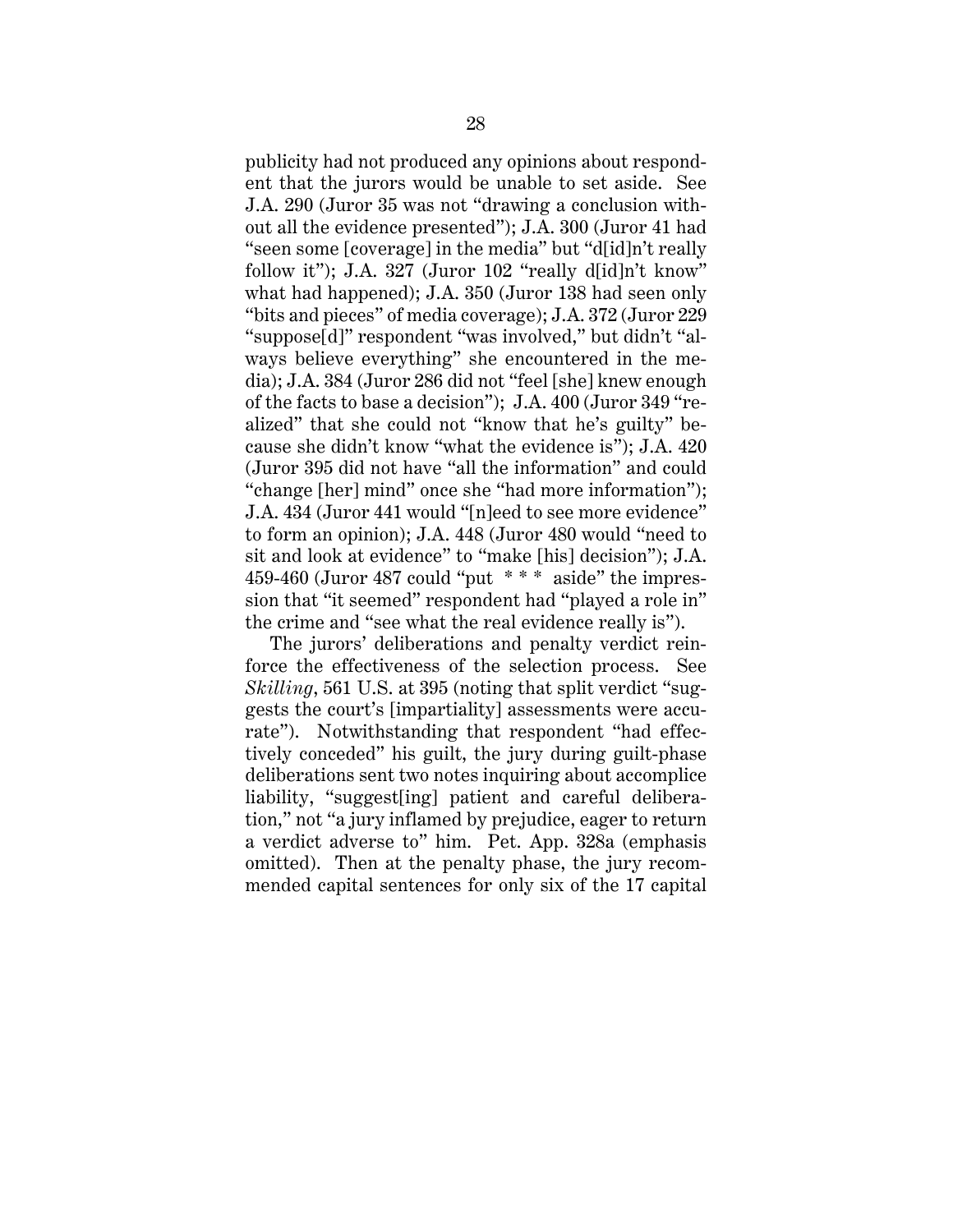offenses—those corresponding to the bomb placed by respondent personally. As the district court observed, the "discriminating nature of the" penalty verdict provides "convincing evidence that this was not a jury impelled by gross prejudice or even reductive simplicity, but rather a group of intelligent, conscientious citizens." *Id.* at 329a; see *id.* at 48a (court of appeals acknowledging that the jurors' "nuance" supported viewing them "as intent on following the law and the facts").

**B. The Court Of Appeals Erred In Relying On A Novel, Inflexible, And Unsupported Voir Dire Rule To Invalidate Respondent's Capital Sentences** 

In invalidating respondent's capital sentences, the court of appeals did not conclude that any particular juror had been biased by pretrial publicity or unable to render a decision based on the trial evidence. The court instead took the view that its half-century-old decision in *Patriarca* v. *United States*, 402 F.2d 314 (1968), cert. denied, 393 U.S. 1022 (1969)—which was not cited by anyone until the post-trial appeal—mandates that a district court must *always* grant a request by counsel to ask every prospective juror in a "high-profile case" what he or she had "'read and heard about the case.'" Pet. App. 53a-54a (citation omitted). This Court—"the court of ultimate review of the standards formulated and applied by federal courts in the trial of criminal cases," *McNabb* v. *United States*, 318 U.S. 332, 347 (1943)—should reverse the application of such an inflexible and unsound rule.

1. In considering the "adequacy of jury selection," this Court has been "attentive to the respect" that appellate courts owe "to district-court determinations of juror impartiality and of the measures necessary to en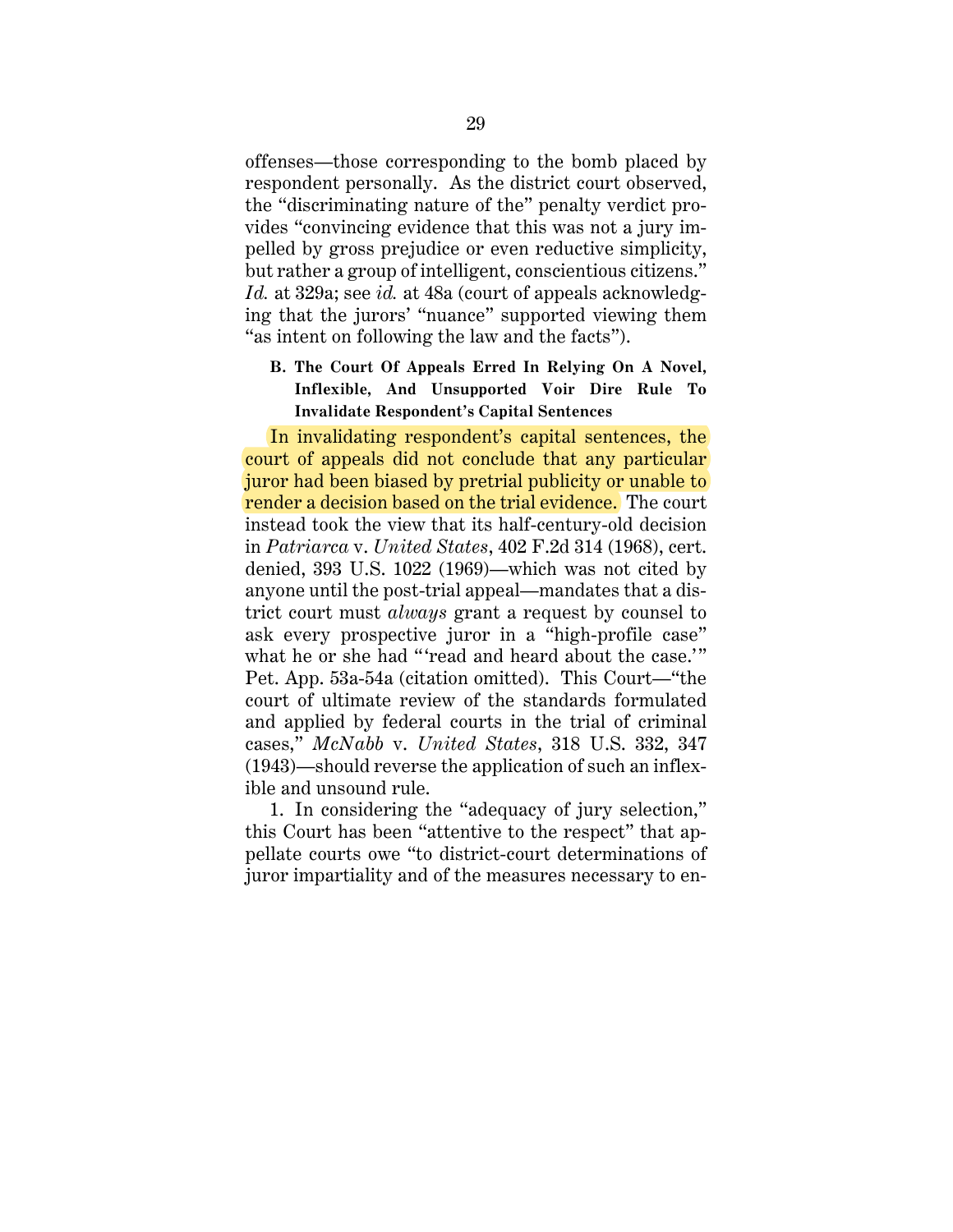sure that impartiality." *Skilling*, 561 U.S. at 387. Appellate courts are generally more remote from the specific "'news stories that might influence a juror'" and "lack the on-the-spot comprehension of the situation possessed by trial judges," *id.* at 386 (citation omitted), that informs the procedures necessary to identify prospective jurors biased by pretrial publicity. "In contrast to the cold transcript received by the appellate court, the in-the-moment *voir dire* affords the trial court a more intimate and immediate basis for assessing a venire member's fitness for jury service," *id.* at 386- 387, as well as the ability to evaluate and modify the procedures as they are implemented.

The district court did precisely that here when it determined that tailored, individualized questioning worked better than respondent's proposal for formulaic, blanket, open-ended questions, which might well be counterproductive. In particular, the court found the open-ended narrative question that respondent wanted for the questionnaire—"What did you know about the facts of this case before you came to court today (if anything)?"—to be an "unfocused" invitation for "unmanageable data" that was unnecessary in light of the existing questions and the ability to later individually examine each prospective juror. J.A. 475, 480-481; see J.A. 485-486. Similarly, the court reasonably determined that "try[ing] to stick with a repeatable formula" by requiring scripted questions on pretrial publicity during each individual voir dire could "be counter-productive actually rather than helpful." J.A. 498; see J.A. 489 (respondent's request that the court ask each juror during voir dire, "Before coming here today, have you heard or read about anything this case?" and, "What stands out in your mind from everything you have heard, read or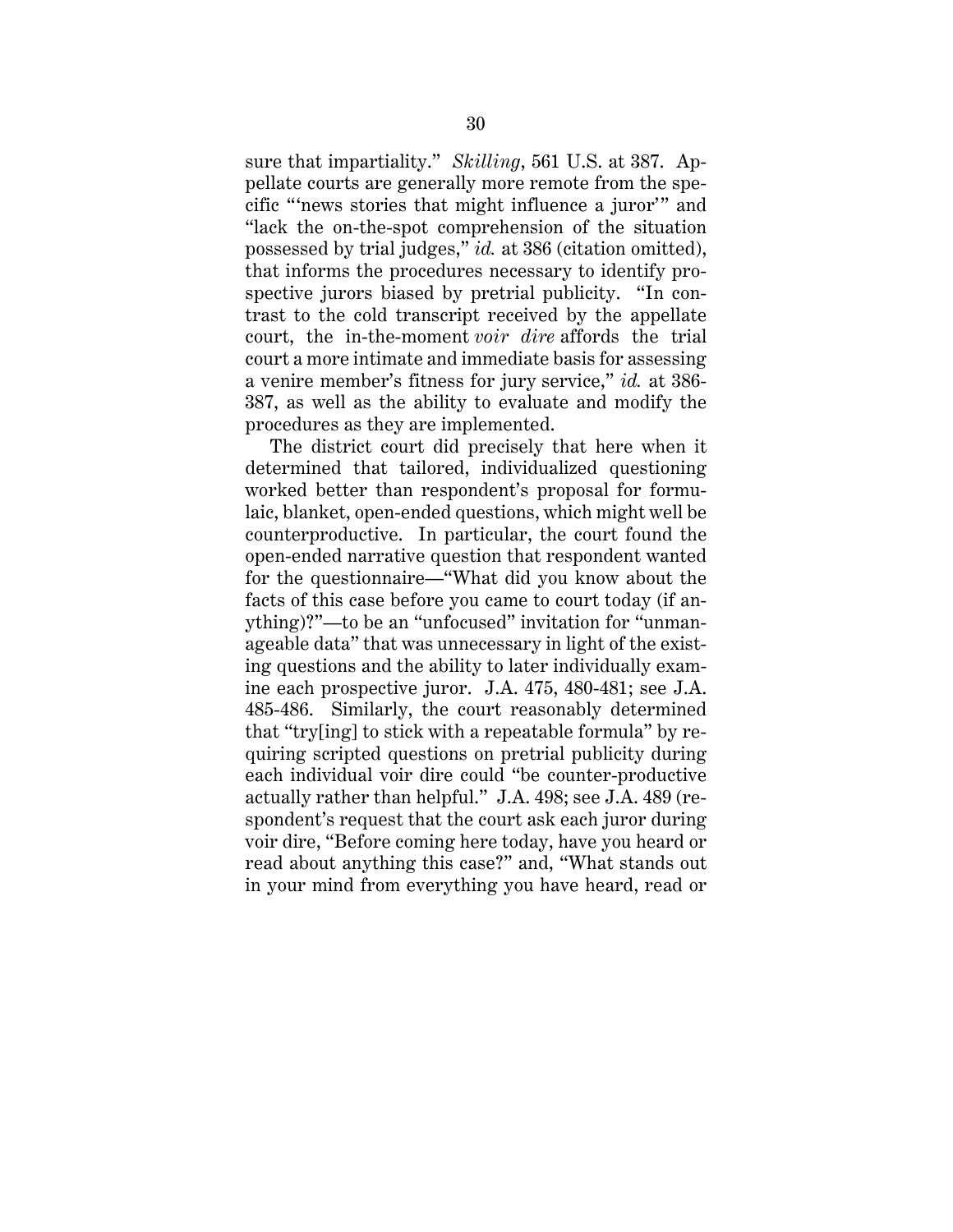seen about the Boston Marathon bombing and the events that followed it?"). As the court explained, "detailed questioning about what the juror thinks he or she knows about the events and the sources places the wrong emphasis for the juror" and "misdirects things a little bit." J.A. 502.

In sound reliance on its assessment that the individualized voir dire enabled determinations of the credibility of each prospective juror's assurance that he or she could be impartial, the district court determined that the best course was the one it had "been following \* \* \* subject to adjustment as necessary for each witness." J.A. 502-503. The court understood that "[e]very juror is different" and should be "questioned in a way that is appropriate to the juror's questionnaire answers and then to the preceding voir dire answers." J.A. 498. It accordingly recognized that "sometimes we do have to get more specific because of what the juror says," J.A. 503, and allowed respondent to ask many prospective jurors questions like the ones that he had proposed asking all prospective jurors, see p. 10, *supra*.

2. The court of appeals erred not only by wresting control of the jury-selection process from the decisionmaker best situated to manage it, but also by warping the process from case-specific to invariant. The court's invocation of its "supervisory power," Pet. App. 56a-57a (citation omitted), does not justify such an approach. See, *e.g.*, *Jones* v. *United States*, 527 U.S. 373, 383 (1999) (rejecting supervisory rule requiring deadlock instruction in every capital case); see also, *e.g.*, *United States* v. *Hasting*, 461 U.S. 499, 505 (1983).

As this Court explained in *United States* v. *Payner*, 447 U.S. 727 (1980), a federal court may not use its "supervisory power" to impose a rule that this Court has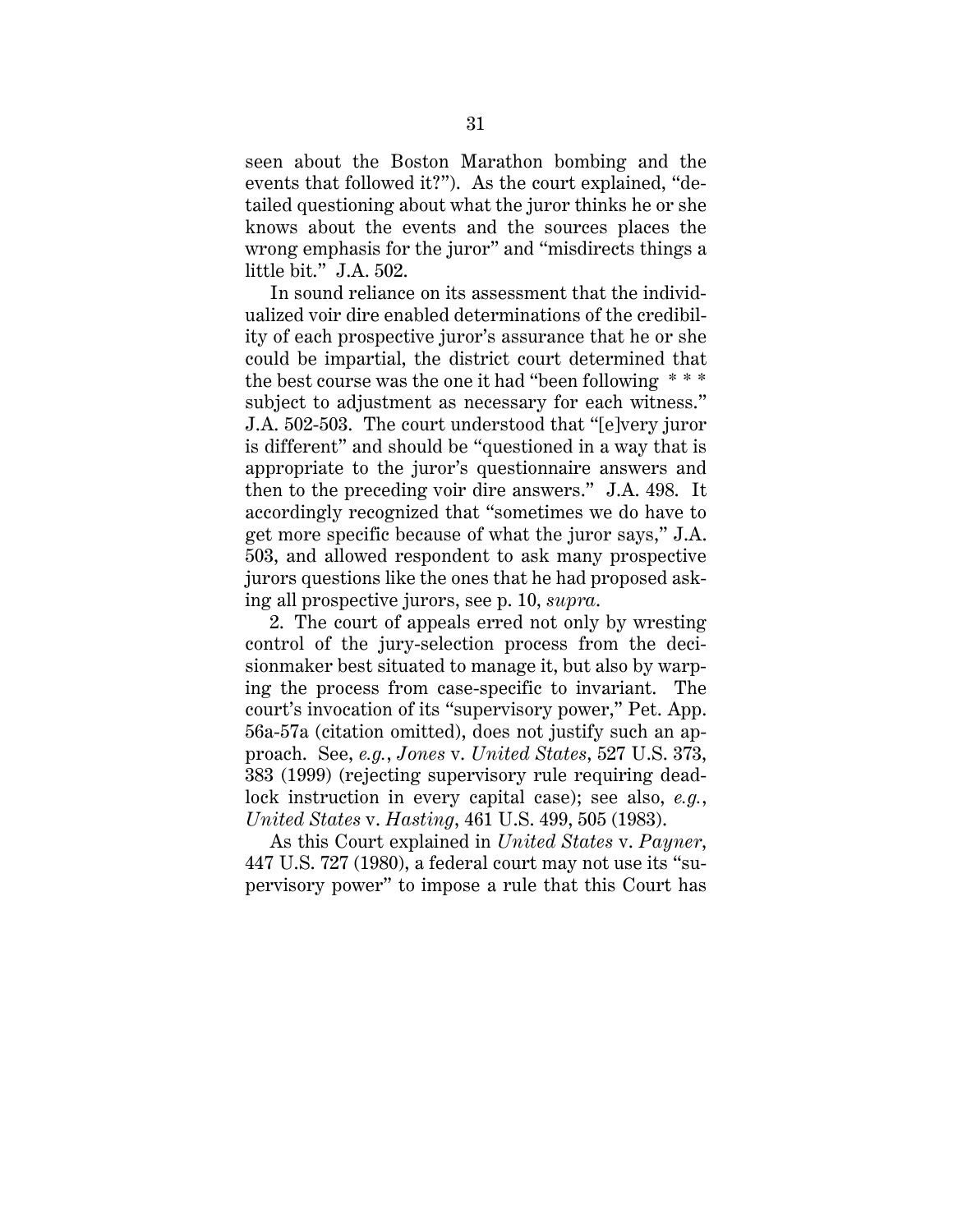specifically rejected after weighing the same interests. *Id.* at 731. In particular, *Payner* observed that "the supervisory power does not authorize" a suppression rule where the Court's own "Fourth Amendment decisions have established beyond any doubt that the interest in deterring illegal searches does not justify the exclusion of tainted evidence." *Id.* at 735. The Court emphasized that the "values assigned to the competing interests do not change because a court has elected to analyze the question under the supervisory power instead of the Fourth Amendment." *Id.* at 736. Under either framework, "the need to deter the underlying conduct and the detrimental impact of excluding the evidence remain precisely the same." *Ibid.*

*Payner*'s analysis undermines the supervisory rule adopted by the court of appeals here. As noted above, this Court specifically held in *Mu'Min* that questions "about the specific contents of the news reports to which [prospective jurors] had been exposed" are not a constitutional prerequisite for selecting impartial jurors. 500 U.S. at 417; accord *Skilling*, 561 U.S. at 386 ("No hardand-fast formula dictates the necessary depth or breadth of *voir dire*."); *United States* v. *Wood*, 299 U.S. 123, 145-146 (1936) (explaining that, because impartiality "is a state of mind" rather than a "technical conception," the Constitution "lays down no particular tests and procedure is not chained to any ancient and artificial formula" for "ascertainment of this mental attitude"). The court of appeals accordingly erred in superseding *Mu'Min* with a supervisory rule based on its "individual judgment." *Payner*, 447 U.S. at 737.

Although *Mu'Min* noted that a handful of circuits (not including the court below) had issued pre-*Mu'Min* decisions requiring publicity-content questions "in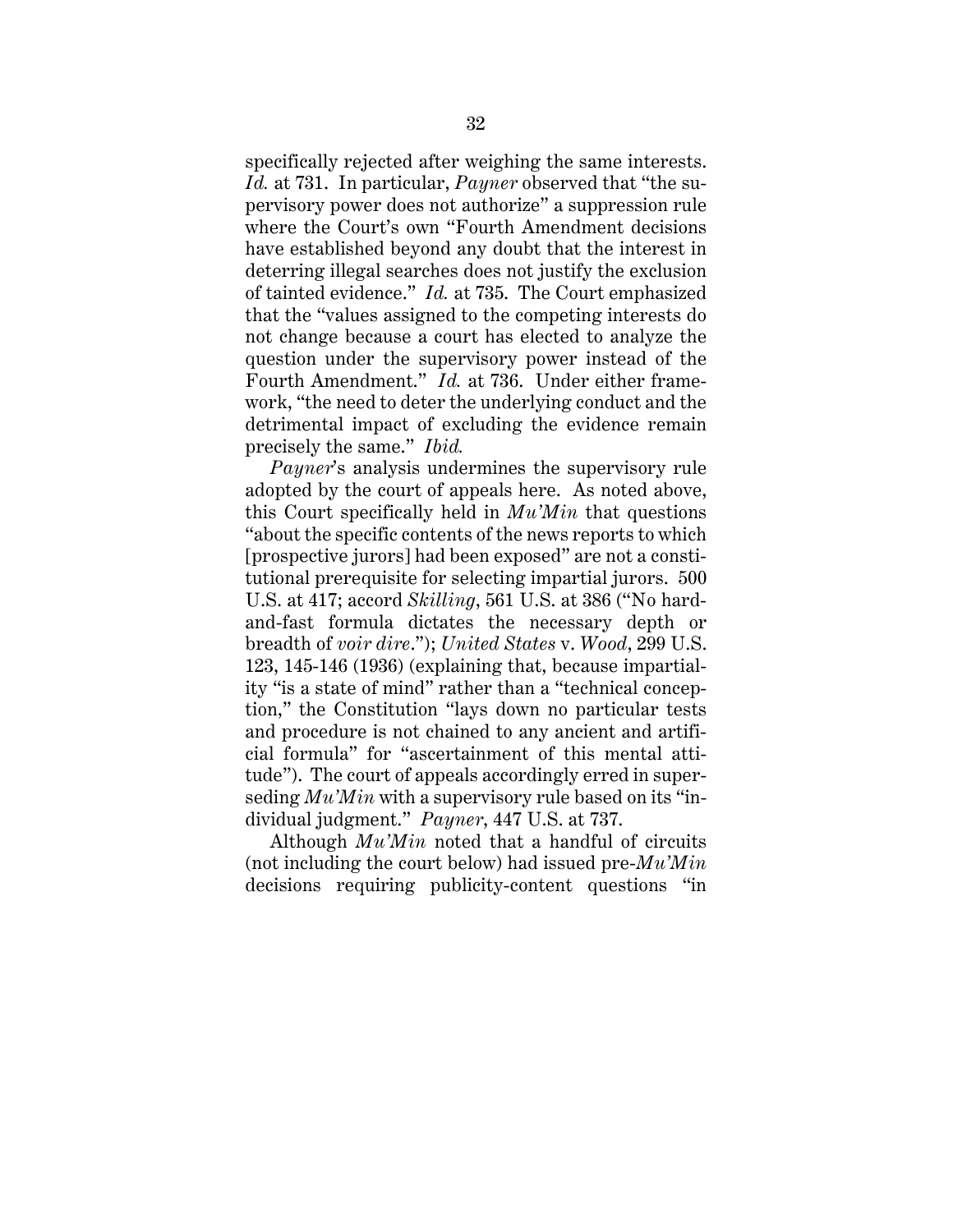some circumstances," 500 U.S. at 426, the Court did not approve a wooden rule of the sort that the court of appeals in this case laid down. And whatever the permissibility of such a rule before *Mu'Min*, one is insupportable now. The Court in *Mu'Min* reviewed *both* constitutional *and* supervisory-power precedents, and while the Court recognized "more latitude \* \* \* under [its] supervisory power," its ultimate rejection of the proposed rule relied on the "parallel themes" of "both sets of cases." *Id.* at 424; see *id.* at 422-424. One of those themes was that "the trial court retains great latitude in deciding what questions should be asked on *voir dire*," *id.* at 424—the very principle that the decision below derogates.

Even where this Court has required inquiry into a particular subject—for example, certain cases involving possible racial bias—it has remained "careful not to specify the particulars by which" courts must address that subject. *Mu'Min*, 500 U.S. at 431. Whether it was reviewing a state decision or a federal one, the Court "did not, for instance, require questioning of individual jurors about facts or experiences that might have led to racial bias"—the equivalent of the granular questions about the content of pretrial publicity the court of appeals required here. *Ibid.* (describing *Aldridge* v. *United States,* 283 U.S. 308 (1931)); see *Rosales-Lopez* 451 U.S. at 194-195 (Rehnquist, J., concurring in the judgment) (rejecting a "*per se* rule" governing questioning on racial and ethnic prejudice in favor of an approach that leaves "more to the trial court's discretion"). If even the "unique \* \* \* concerns" of racial bias, *Pena-Rodriguez*, 137 S. Ct. at 868, do not require such questions, it follows that they are not invariably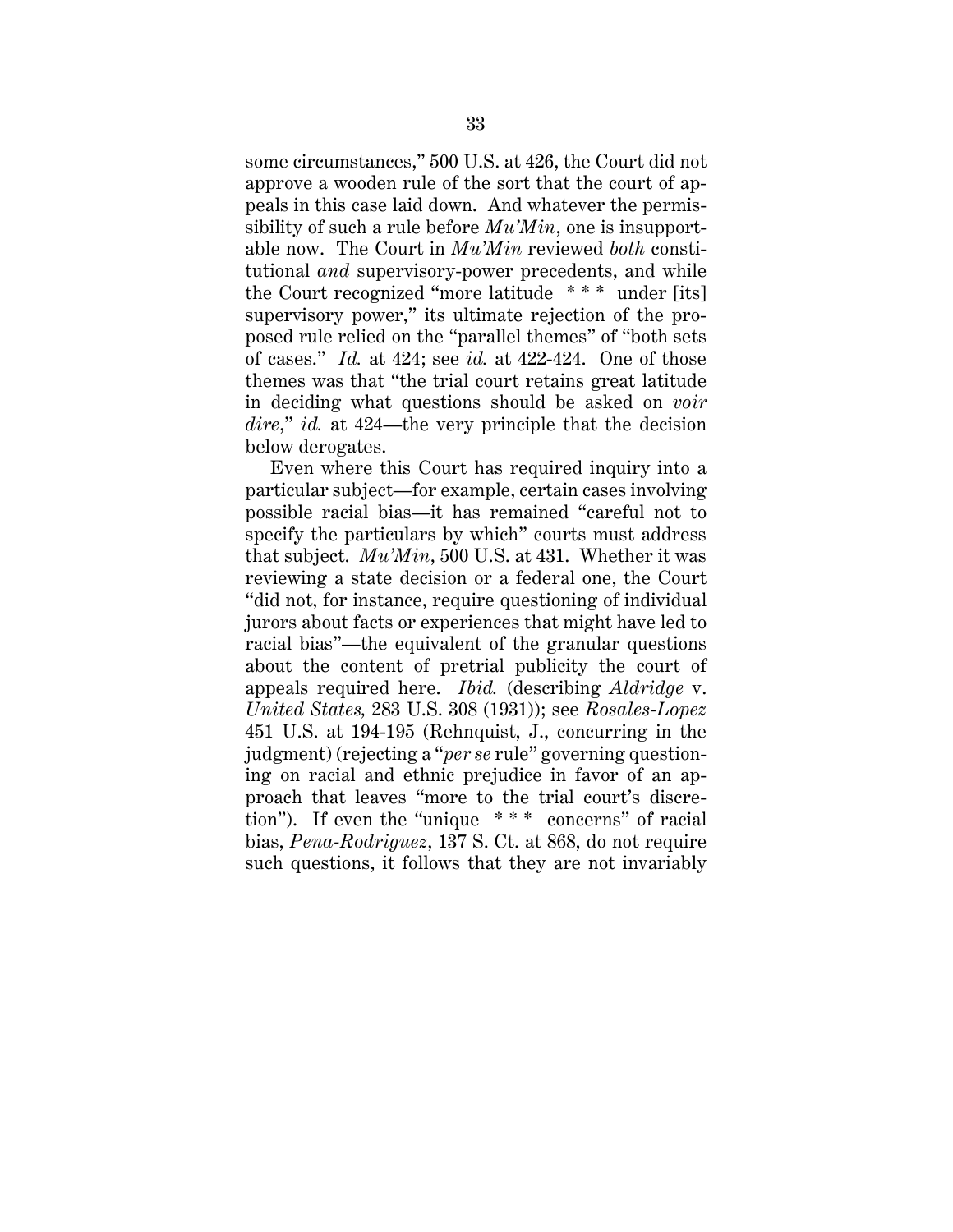necessary in the context of pretrial publicity, and that the court of appeals erred in inflexibly mandating them.

3. The court of appeals purported to unearth its wooden rule from *Patriarca*—a circuit decision that predates *Mu'Min* by decades, did not explicitly invoke supervisory powers, and involved (and affirmed) only the denial of a venue transfer, not review of voir dire. See Pet. App. 49a-60a; see also *Patriarca*, 402 F.2d at 317-318. To the extent that *Patriarca* set forth a mechanical requirement for every voir dire in a case with substantial pretrial publicity, such a one-size-fits-all rule lacks justification.

The *Patriarca* panel did not have the benefit of *Mu'Min* and looked to jury-selection procedures proposed by the American Bar Association as a model for its approach. See *Patriarca*, 402 F.2d at 318 (citing 1966 draft standards). But *Mu'Min* rejected reliance on a later version of those same standards. 500 U.S. at 430-431 (citing 1980 standards). The decision below, in turn, ascribed *Patriarca*'s "rationale" to a concern that the judge have an adequate basis for the evaluation of impartiality, which it feared might otherwise rest on a prospective juror's own assurances. Pet. App. 51a, 56a-57a. But assessments of juror impartiality *necessarily* rely on such assurances to a significant degree; that is precisely why reviewing courts defer to trial courts' ability to gauge a "prospective juror's inflection, sincerity, demeanor, candor, body language, and apprehension of duty." *Skilling*, 561 U.S. at 386. And while "[q]uestions about the content of the publicity to which jurors have been exposed might be helpful" in some cases as part of the broader informational package,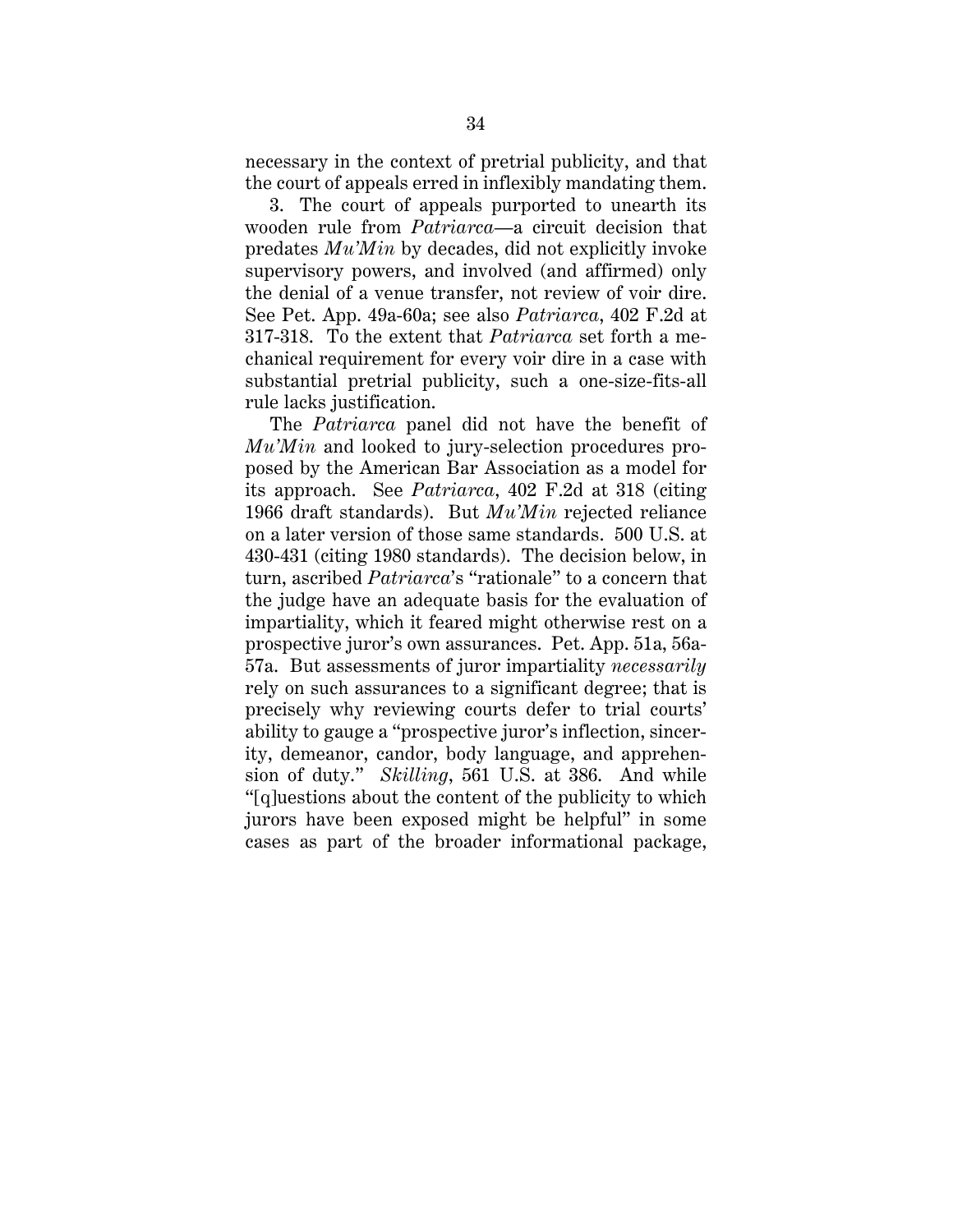*Mu'Min*, 500 U.S. at 425, such questions are not so universally necessary that inflexibly requiring them is an appropriate prophylactic.

The court of appeals believed that the amount of publicity in this case demanded that content questions be asked of all prospective jurors, see, *e.g.*, Pet. App. 59a, but the district court could reasonably determine that the degree of publicity in fact cuts the opposite way. This is not a case in which impartiality may have been unduly influenced by some key piece of pretrial publicity that only some people saw. Cf. *Rideau* v. *Louisiana*, 373 U.S. 723, 724 (1963). Instead, it is a case with a massive volume of "largely factual" local and nationwide pretrial coverage to which virtually every engaged U.S. citizen was exposed. Pet. App. 47a, 53a. Only four of the 1373 prospective jurors—three of whom had difficulty comprehending English or the questionnaire responded "none" to the question of how much media coverage they had seen. See Gov't C.A. Supp. App. 138, 150, 157, 169; Resp. C.A. Special App. 11,932-11,954, 26,129-26,130, 35,678-35,700. By necessity, jury selection for any trial of respondent anywhere would have had to focus on "impartiality" rather than "ignorance." *Skilling*, 561 U.S. at 381 (emphasis omitted).

The ultimate inquiry of impartiality turns not on categorizing prospective jurors based on which specific pieces of the unavoidable coverage they might have seen, but instead on determining their mindsets heading into a trial. See *Mu'Min*, 500 U.S. at 425; cf. *Patton* v. *Yount*, 467 U.S. 1025, 1035 (1984) ("The relevant question is not whether the community remembered the case, but whether the jurors \* \* \* had such fixed opinions that they could not judge impartially the guilt of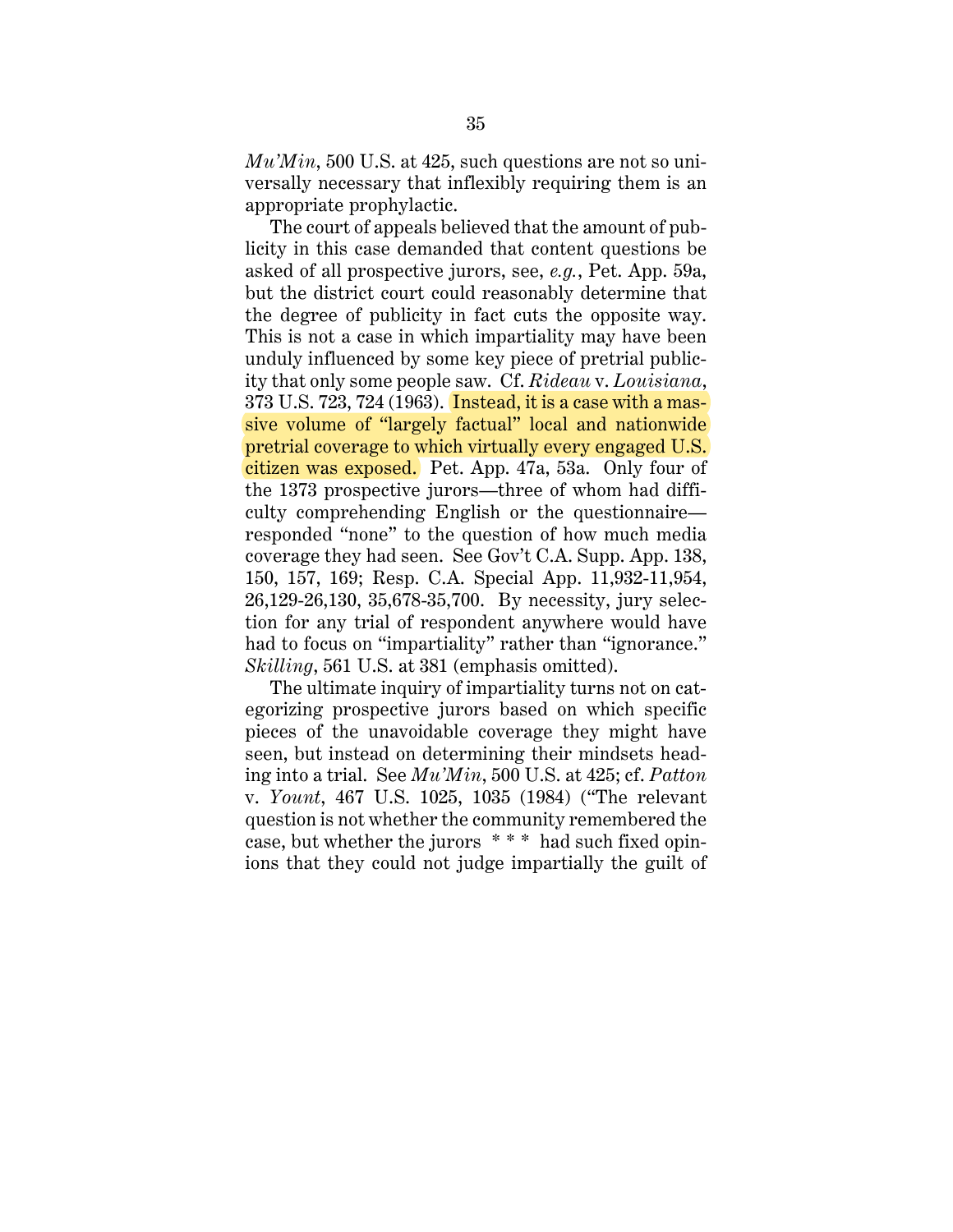the defendant."). Moreover, as the district court recognized, it is doubtful that prospective jurors, two years after the fact, could have produced a "reliable" list of what they might specifically have seen and heard. J.A. 494. Thus, unless the court was prepared to disqualify everyone whose recall seemed deficient, the parties and the court would inevitably have had to evaluate prospective jurors without a complete—or, in many cases, even close to complete—record of their media exposure. And as the district court recognized, attempting to jog or highlight memories about specific types of exposure *e.g.*, newspaper columns expressing views on the death penalty, Pet. App. 55a—would actually do more harm than good by dredging up and emphasizing any prejudicial effect that the exposure might have had at the time, see J.A. 494, 502-503. Cf. *Shannon* v. *United States*, 512 U.S. 573, 586 (1994) (rejecting a supervisory rule that would "draw the jury's attention toward the very thing \* \* \* it should ignore"); *Rosales-Lopez*, 451 U.S. at 195 (Rehnquist, J., concurring in the judgment) (rejecting a mandatory-questioning rule where such questioning could "exacerbate whatever prejudice might exist without substantially aiding in exposing it").

4. This particular case was an especially inappropriate candidate for after-the-fact invalidation of the juryselection procedures. Even if the district court had gleaned a supervisory rule from *Patriarca*, applying that rule would have had little benefit. As the court of appeals recognized, most of the publicity about this case was either "true" and thus (among other things) subsumed within respondent's admission of guilt, or else "trivial" and thus not likely to bias jurors. Pet. App. 46a-47a; see *id.* at 60a, 61a n.33; cf. *Beck* v. *Washington*, 369 U.S. 541, 556 (1962) (distinguishing "straight news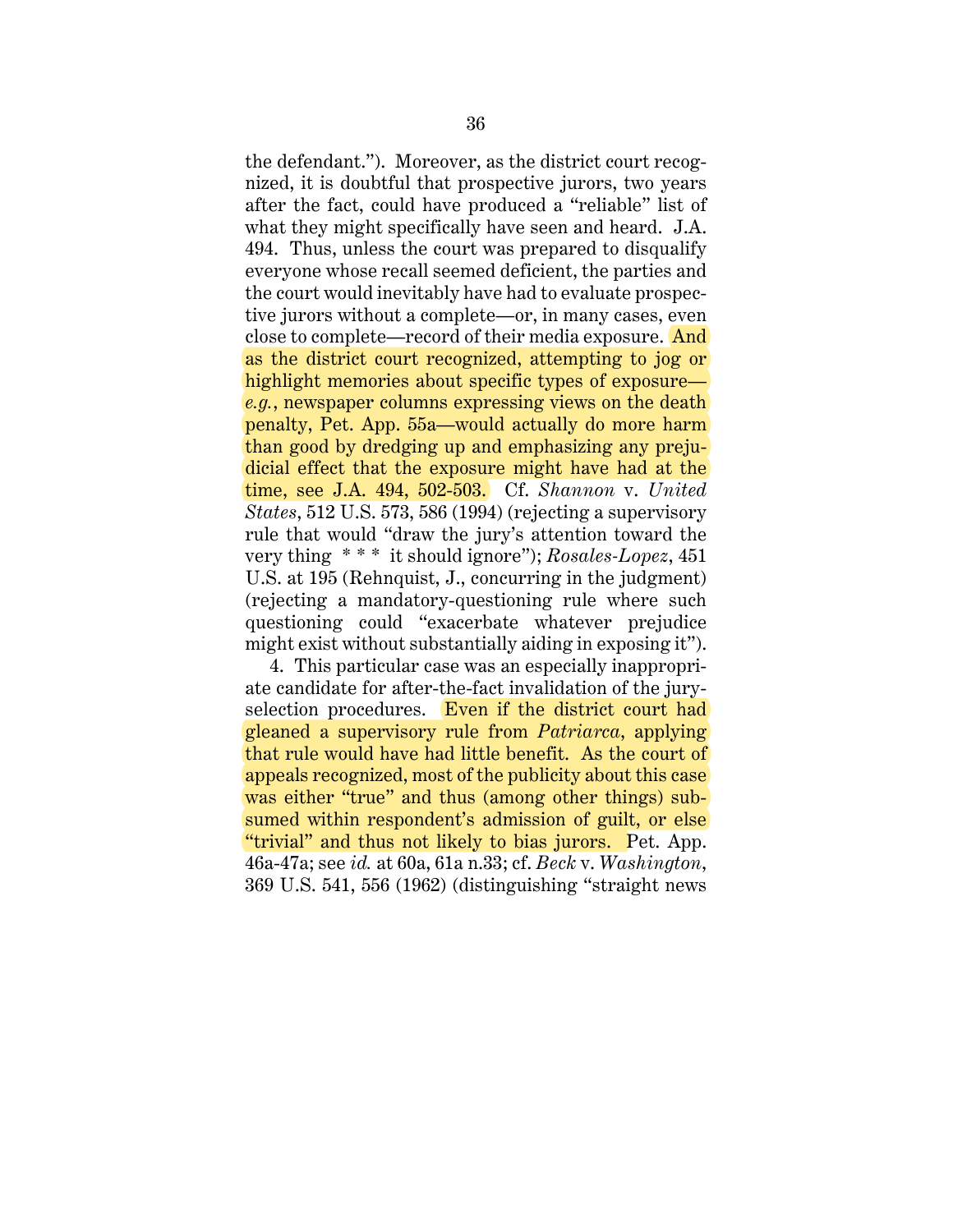stories" from "invidious articles which would tend to arouse ill will and vindictiveness").

In particular, the court of appeals pointed to little, if anything, likely to have specifically biased the jury on the penalty—the only portion of the verdict that the court invalidated. Media coverage of "the opinions of public officials" that capital punishment was appropriate, Pet. App. 53a, would largely have been duplicative of the jury's inherent awareness that federal officials were seeking that penalty. And media coverage of opinions on the appropriate penalty included the views of the Archbishop of Boston, the *Boston Globe*'s editorial board, and 57% of Massachusetts residents that the death penalty was *not* warranted. Resp. C.A. Special App. 10,834, 11,047, 11,051. Moreover, as noted above (p. 10, *supra*), respondent in fact asked his content questions to numerous prospective jurors, none of whom recalled seeing coverage relating to the death penalty.

Whatever supervisory power the court of appeals may have to retroactively declare jury-selection procedures invalid, it abused that power in this case. All that the court's remand accomplishes here is to vitiate a valid penalty that an impartial jury carefully recommended as to some counts but not others. Respondent's trial was lengthy and, for many victims of his crimes, painful. The penalty-phase proceeding required many victims to testify about the terror that respondent inflicted on them and the ways that their lives continue to be permanently altered by his brutality. See pp. 13-14, *supra*. Another penalty trial would come at the significant cost of requiring those victims to return to court to "relive their disturbing experiences." *United States* v. *Mechanik*, 475 U.S. 66, 72 (1986). And it would entail selecting a new jury through an unnecessarily onerous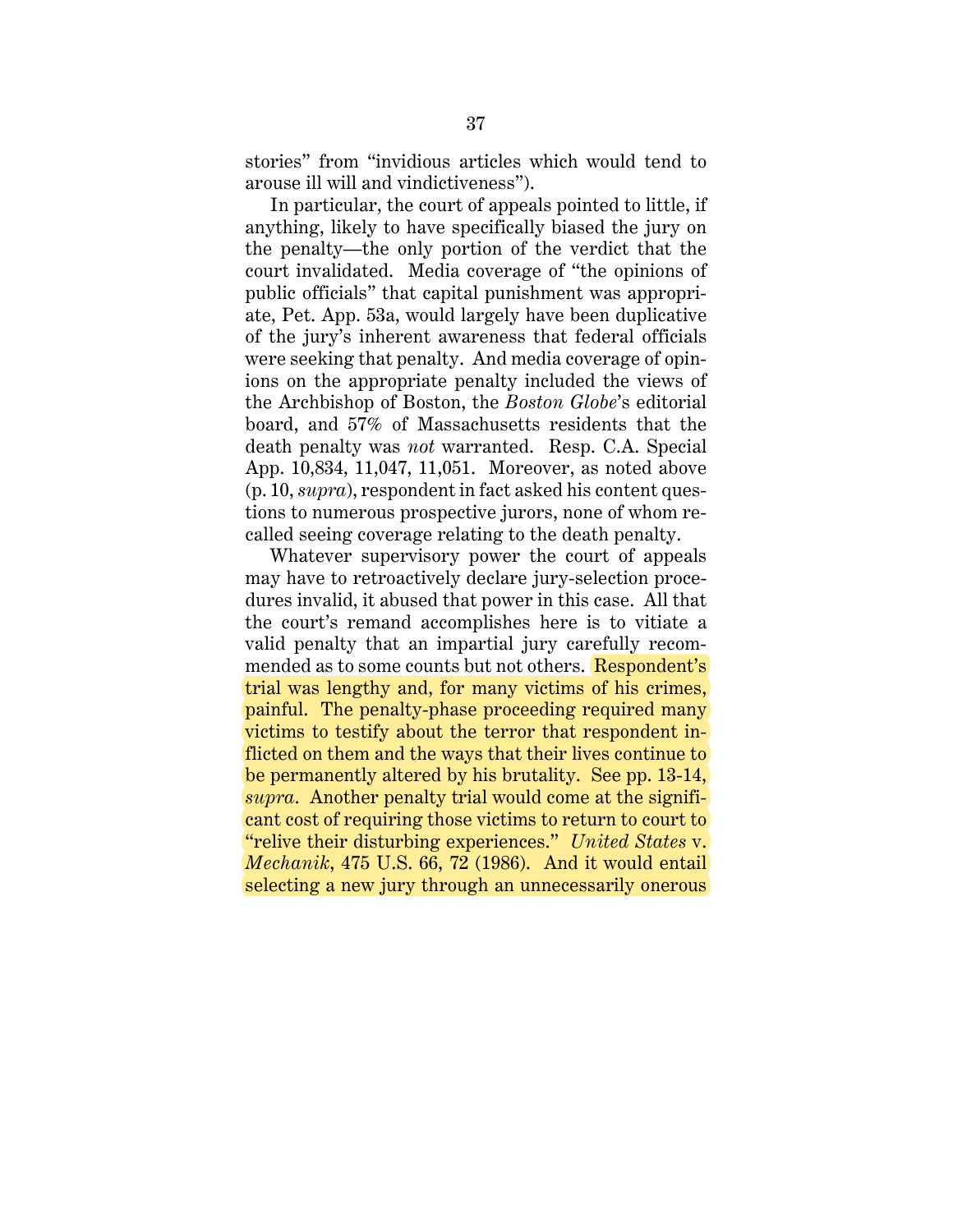process that promises to be even longer and more burdensome—but no more effective—than the original. Nothing justifies that result.

**II. THE COURT OF APPEALS ERRED IN ALTERNATIVELY VACATING RESPONDENT'S CAPITAL SENTENCES BASED ON HIS BROTHER'S ALLEGED INVOLVEMENT IN DIFFERENT UNSOLVED CRIMES** 

The court of appeals' alternative rationale for vacating respondent's capital sentences—that the district court abused its discretion by excluding evidence pertaining to the different and unsolved Waltham crimes was likewise flawed. The district court correctly determined, after viewing the key material in camera and assessing it in relation to the evidence as a whole, that any minimal probative value of the Waltham evidence was outweighed by the danger of confusing or distracting the jury. And in any event, the record demonstrates beyond a reasonable doubt that any error on that issue was harmless. Even if jurors had found Todashev's Waltham story credible, Tamerlan's alleged involvement in independent crimes almost two years before the Boston Marathon bombing had no reasonable prospect of altering the jury's recommendation that respondent should receive the death penalty for his own acts of terrorism.2

 $\overline{a}$ 

<sup>2</sup> Respondent has contended (Br. in Opp. 10) that the court of appeals' conclusion that *Brady* v. *Maryland*, 373 U.S. 83 (1963), required disclosure of Todashev's statements to investigators supplied another "independent ground[]" for the court's judgment. As the government has previously explained (Cert. Reply Br. 8-10), that contention is incorrect. Both respondent and the court of appeals treated his *Brady* argument as intertwined with his argument for introducing the Waltham evidence as mitigation. See, *e.g.*, Pet. App. 72a (describing respondent's *Brady* argument that Todashev's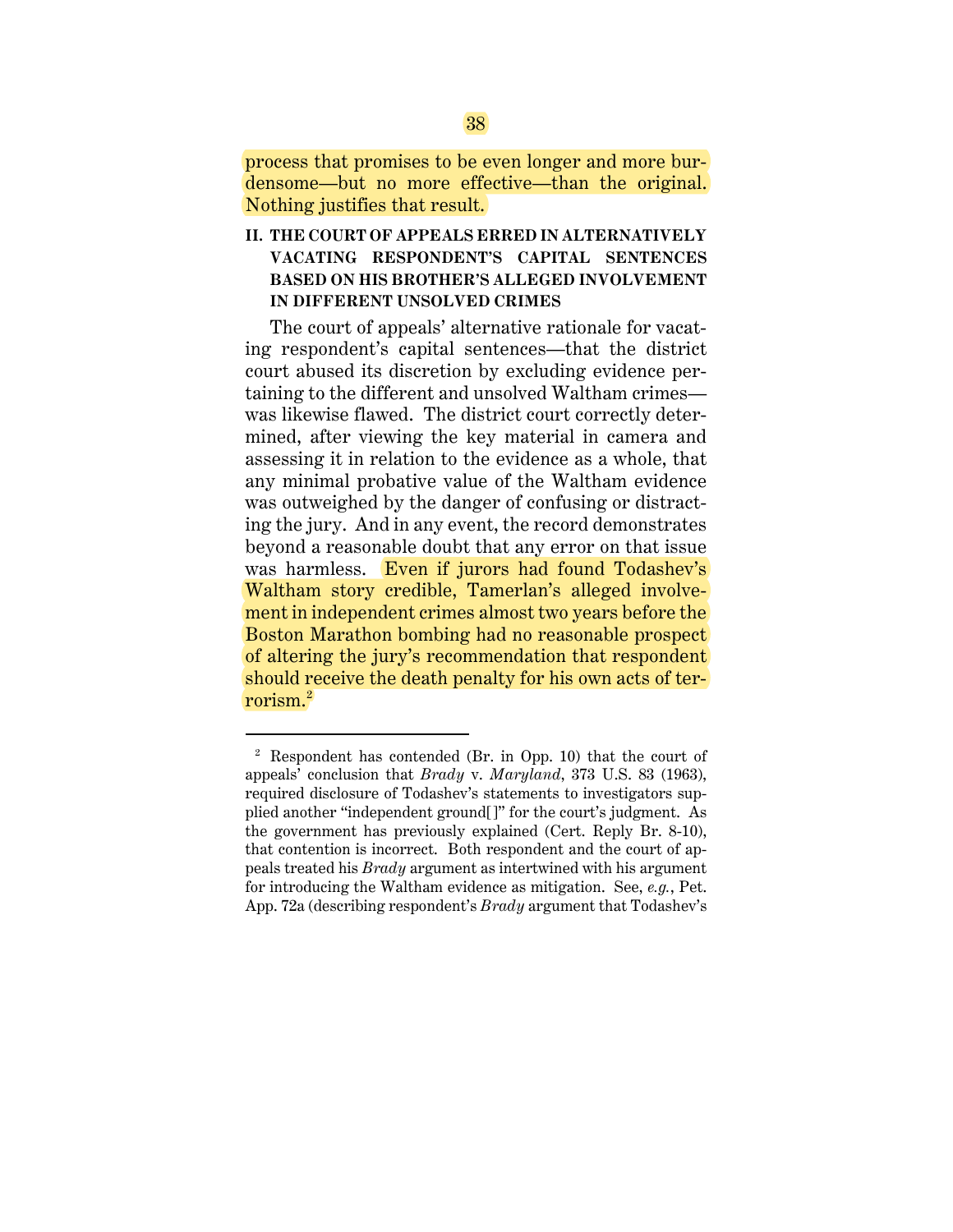# **A. The District Court Did Not Abuse Its Discretion In Declining To Admit The Waltham Evidence**

1. The Federal Death Penalty Act of 1994, 18 U.S.C. 3591 *et seq.*, supplies specialized standards for the admission of evidence in capital-sentencing proceedings. It safeguards a defendant's constitutional right to introduce mitigating evidence by allowing him to offer "any information relevant to a mitigating factor" at the penalty-phase proceeding, "regardless of its admissibility under" other evidentiary rules. 18 U.S.C. 3593(c); see *Eddings* v. *Oklahoma*, 455 U.S. 104, 112 (1982). At the same time, the statute enables district courts to keep the penalty phase properly focused by placing special emphasis on courts' traditional discretion to exclude evidence "if its probative value is outweighed by the danger of creating unfair prejudice, confusing the issues, or misleading the jury." 18 U.S.C. 3593(c).

In requiring "only that the countervailing interests 'outweigh' the information's probative value" for exclusion, Section 3593(c) differs from Federal Rule of Evidence 403, which requires that "the countervailing interests 'substantially outweigh[] the evidence's probative value.'" *United States* v. *Lujan*, 603 F.3d 850, 854 (10th Cir. 2010), cert. denied, 562 U.S. 1303 (2011). And an appellate court reviews a district court's application of that permissive standard only "for abuse of discretion." *United States* v. *Sampson*, 486 F.3d 13, 42 (1st Cir. 2007), cert. denied, 553 U.S. 1035 (2008); see Pet.

 $\overline{a}$ 

statements, "'if presented,' would have" been mitigating). If this Court agrees with the government either that all the Waltham evidence was properly excluded under 18 U.S.C. 3593(c) or that excluding it did not affect the outcome of the penalty proceeding, then it necessarily follows that respondent was not prejudiced by any withholding.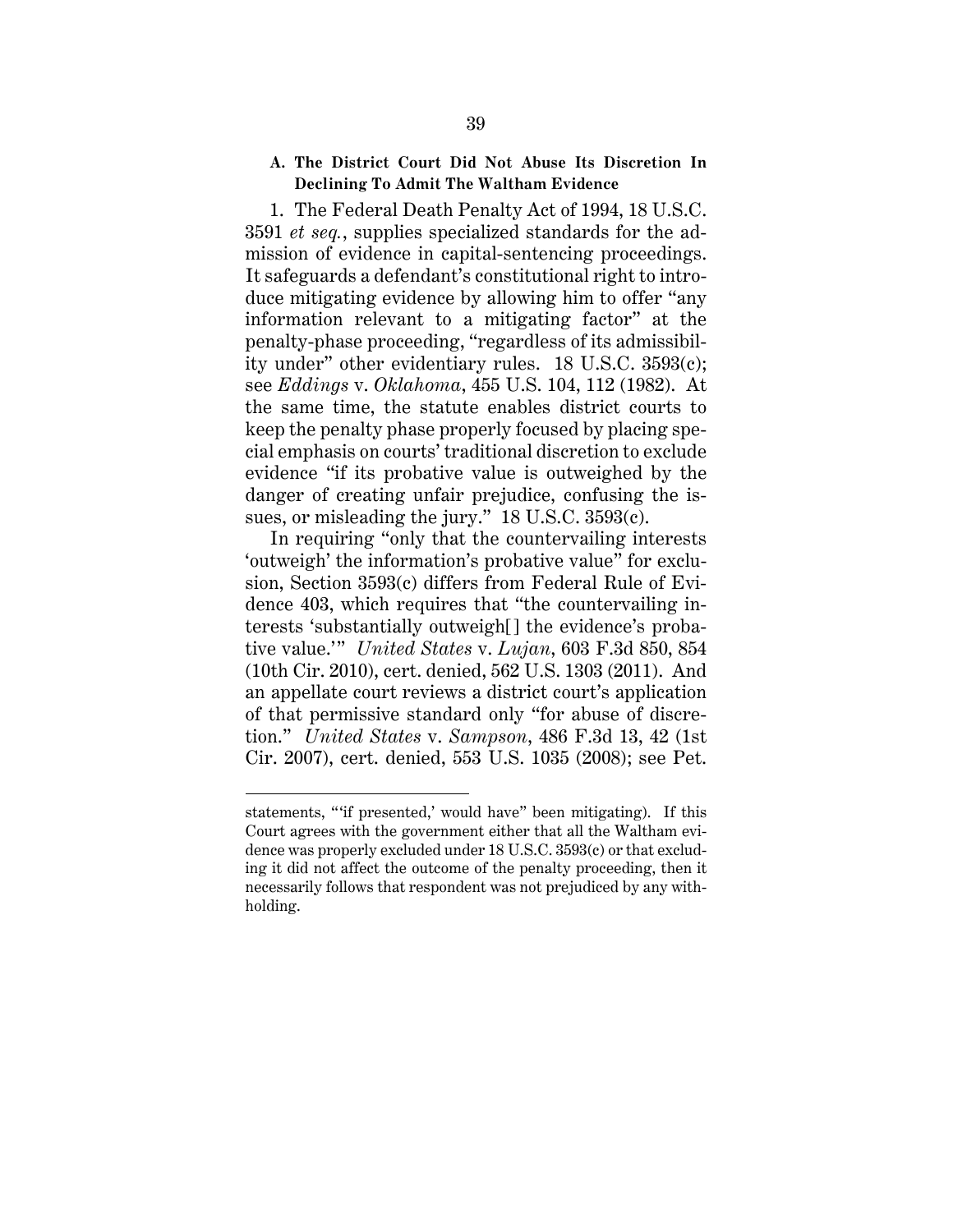App. 72a-73a & n.40. Such review recognizes the district court's "familiarity with the details of the case and \* \* \* greater experience in evidentiary matters," *Sprint/ United Mgmt. Co.* v. *Mendelsohn*, 552 U.S. 379, 384 (2008), and requires "great deference to the trier's firsthand knowledge," *Sampson*, 486 F.3d at 42. Reversal is warranted only if the district court's "judgment is plainly incorrect." *Ibid.*

2. The district court did not abuse its discretion in declining to allow respondent to inject the disputed Waltham issue into the penalty phase of his trial for bombing the Boston Marathon. Instead, the court reasonably determined that any attenuated relevance of the Waltham murders did not warrant inviting a complicated minitrial about that unsolved crime. See, *e.g.*, *United States* v. *Umaña*, 750 F.3d 320, 350-351 (4th Cir. 2014) (finding no abuse of discretion in denial of capital defendant's request to admit evidence of separate murders where "the process would amount to mini-trials that would take days and distract the jury"), cert. denied, 576 U.S. 1035 (2015); *United States* v. *Mitchell*, 502 F.3d 931, 991-992 (9th Cir. 2007) (finding no abuse of discretion where "more information" about "separate murders would confuse the issues and mislead the jury"), cert. denied, 553 U.S. 1094 (2008).

Even if Todashev's story were to be believed, the Waltham crime's participants, manner, and motivation all differ markedly from the Boston Marathon bombing. Todashev's claim was that Tamerlan had recruited Todashev to participate in a robbery for money and then decided on the spur of the moment to kill the victims by himself—to eliminate any witnesses. Pet. App. 65a-66a. The marathon bombing, in contrast, was a preplanned terrorist attack in which respondent personally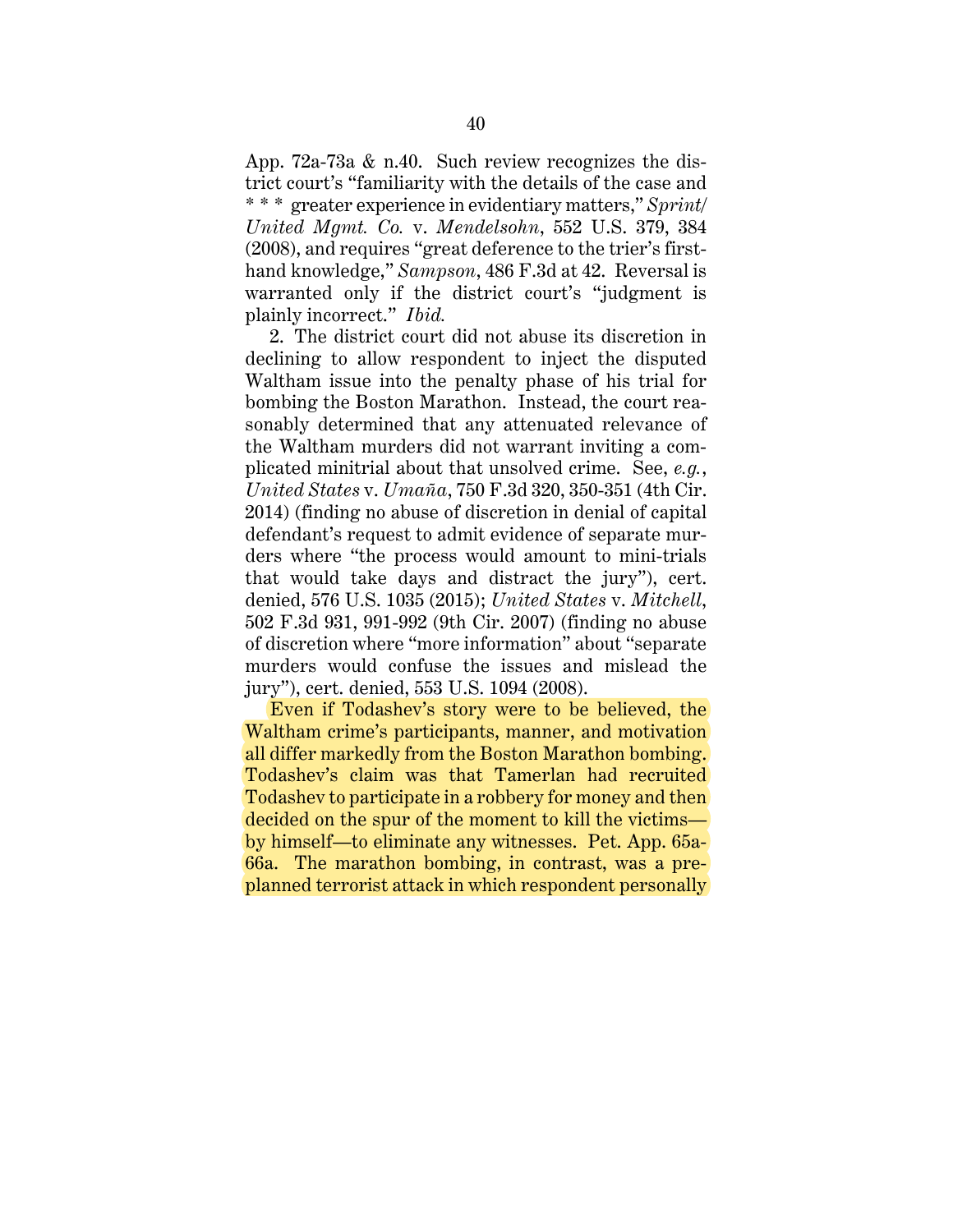murdered multiple "innocent people" in furtherance of his own expressly declared jihadist aspirations. J.A. 204; see, *e.g.*, J.A. 118 (seeking the "[h]ighest level of Jannah [paradise]"); J.A. 117 ("I wanna bring justice for my people."); J.A. 203-204 ("I ask Allah to make me a shahied [martyr].").

Respondent's attempt to link the Waltham murders to his culpability for the marathon bombing involved multiple complicated and contested steps that would have required jurors to evaluate the credibility of Todashev's allegations not only that Tamerlan committed the Waltham murders, but also that Tamerlan did so in the particular way that Todashev claimed. Such an assessment would have been extremely difficult given that "the only identified suspects—Tamerlan and Todashev—were both dead." Pet. App. 87a. The district court thus correctly observed, after reviewing in camera the FBI report describing Todashev's interview in detail, that the Waltham evidence gave the jury no way to sort out the truth. J.A. 650.

As the district court pointed out, the evidence made it just as likely that "Todashev was the bad guy and Tamerlan was the minor actor." J.A. 650. Following the murders, Todashev threw out his cell phone and left Massachusetts under a false name. J.A. 963-964. Tamerlan, in contrast, remained in town and even socialized with the younger brother of one of the Waltham victims. See J.A. 969. When investigators challenged Todashev's denial of involvement in the Waltham crime, Todashev had every reason to deflect blame for the murders by minimizing his own role and exaggerating Tamerlan's, especially because Tamerlan was dead and could not rebut Todashev's account. Todashev's violent attack on the armed investigators shortly thereafter,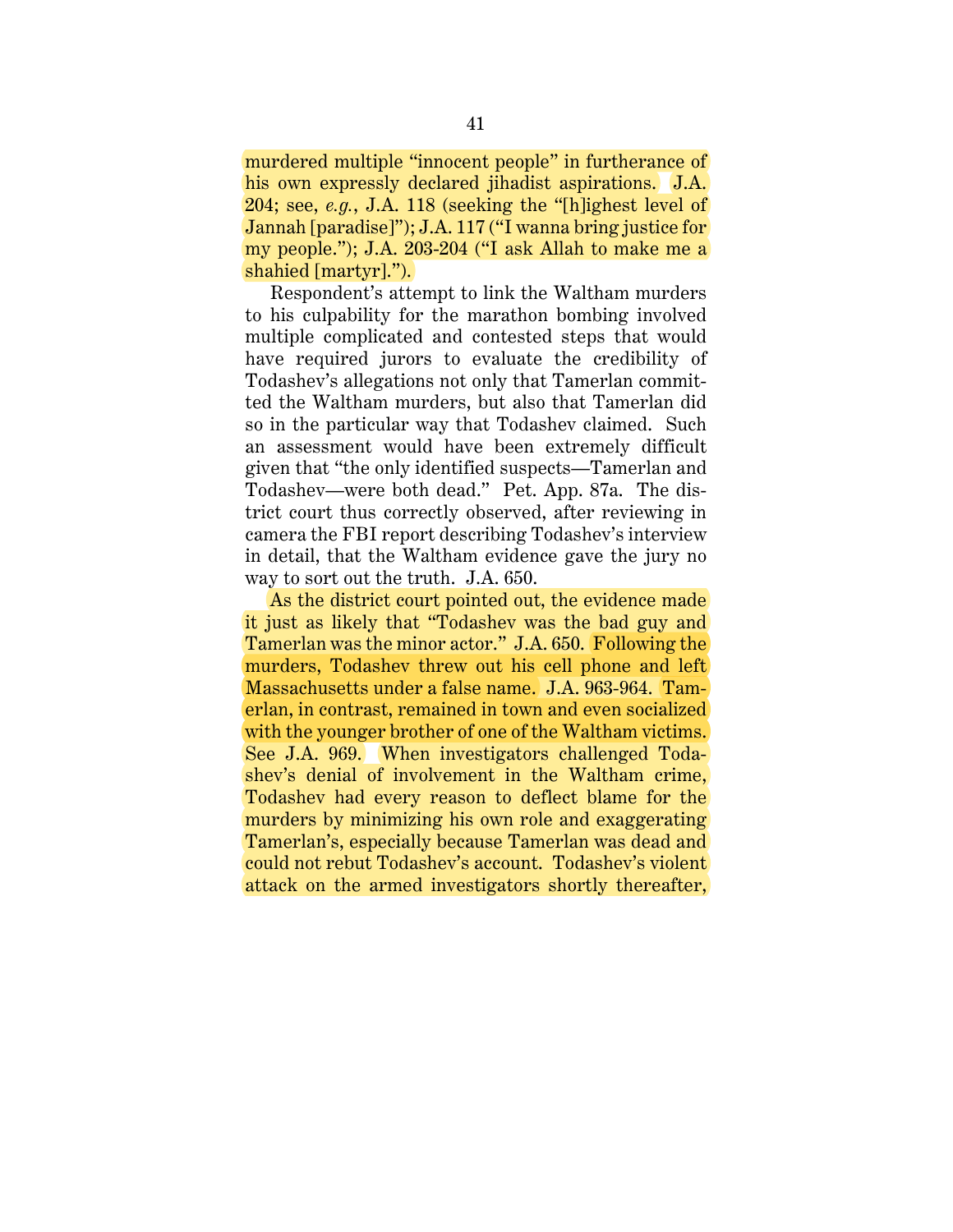while writing out a confession, casts even further doubt on his veracity. See J.A. 918; J.A. 575-579 (report finding officer-involved shooting of Todashev justified).

The district court was not required to sidetrack the penalty phase of respondent's trial for the Boston Marathon bombing by inviting jurors to determine what really happened during the Waltham crimes. If anything, Todashev's story tends to undercut, rather than support, respondent's suggestion that Tamerlan strongarmed him into participating in the marathon bombing. Todashev did not say that he was intimidated or influenced to commit an act of extreme cruelty in Waltham; instead, he told investigators that he *opted out* of murdering the drug dealers whom he had agreed to rob. J.A. 947-948; see J.A. 939-941. Thus, according to Todashev, Tamerlan was unable to persuade or coerce him into committing murder, even though Tamerlan was armed with a gun and argued that they needed to kill the victims to avoid leaving witnesses. See J.A. 947. And Todashev did not indicate that Tamerlan retaliated against him, or even threatened to do so, for declining to participate in the killings.

The Waltham evidence also undercut, or at least complicated, respondent's theory that his willingness to commit murder was solely the result of Tamerlan's influence. Respondent's friend Kadyrbavev's proffer that respondent had described Tamerlan as committing "jihad" in Waltham, J.A. 583-584, indicated that respondent *admired* Tamerlan's perceived religiously motivated murder, not that he saw Tamerlan's actions as intimidating. At a minimum, the sum of the Waltham evidence fails to offer meaningful support to the notion that respondent's own willingness to kill innocent peo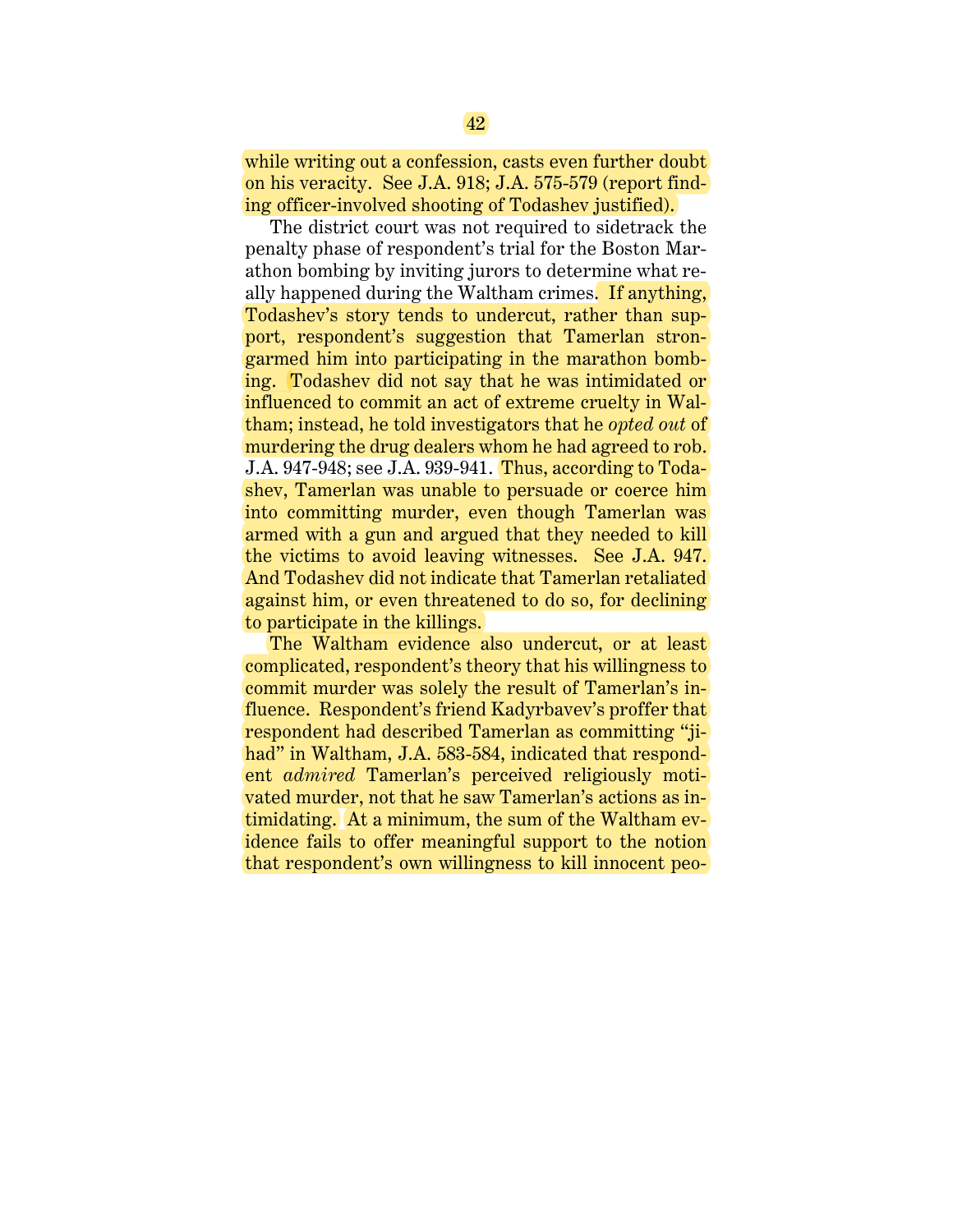ple was the unwanted end-product of religious indoctrination by Tamerlan. Respondent's asserted theory of relevance did not warrant inserting the trial of another crime, not involving respondent, into the penalty phase of his own trial.

3. Neither the court of appeals nor respondent has offered any sound basis for second-guessing the district court's Section 3593(c) determination and ordering a new sentencing proceeding that would include a minitrial of the Waltham murders. The court of appeals focused heavily on Todashev's statement that he "did not have a way out," deeming it evidence that Todashev acceded to "commit[ing] acts of brutality" because he was afraid of Tamerlan. Pet. App. 75a-76a; see *id.* at 77a n.43, 78a. But context does not support that interpretation. Todashev clearly *did* think he had a "way out" of committing murder at Tamerlan's behest—he told investigators that he declined to do so. J.A. 945- 949. The "no way out" statement instead reflects Todashev's claimed realization that once Tamerlan had killed the victims, "it was too late" for Todashev to avoid participating in the crime, which is why he "went back in and helped" Tamerlan wipe the scene of fingerprints. J.A. 948-949.

The court of appeals took the view that the Waltham evidence must have been substantially probative, because the district court admitted "other, lesser evidence of Tamerlan's belligerence—like his screaming at others for not conforming to his view of how a good Muslim should act." Pet. App. 77a. But whatever the probative weight of those other incidents, which the court of appeals viewed as evidence of Tamerlan's "domination," *ibid.*, they do not suggest that the district court was compelled to admit Todashev's unverified story, in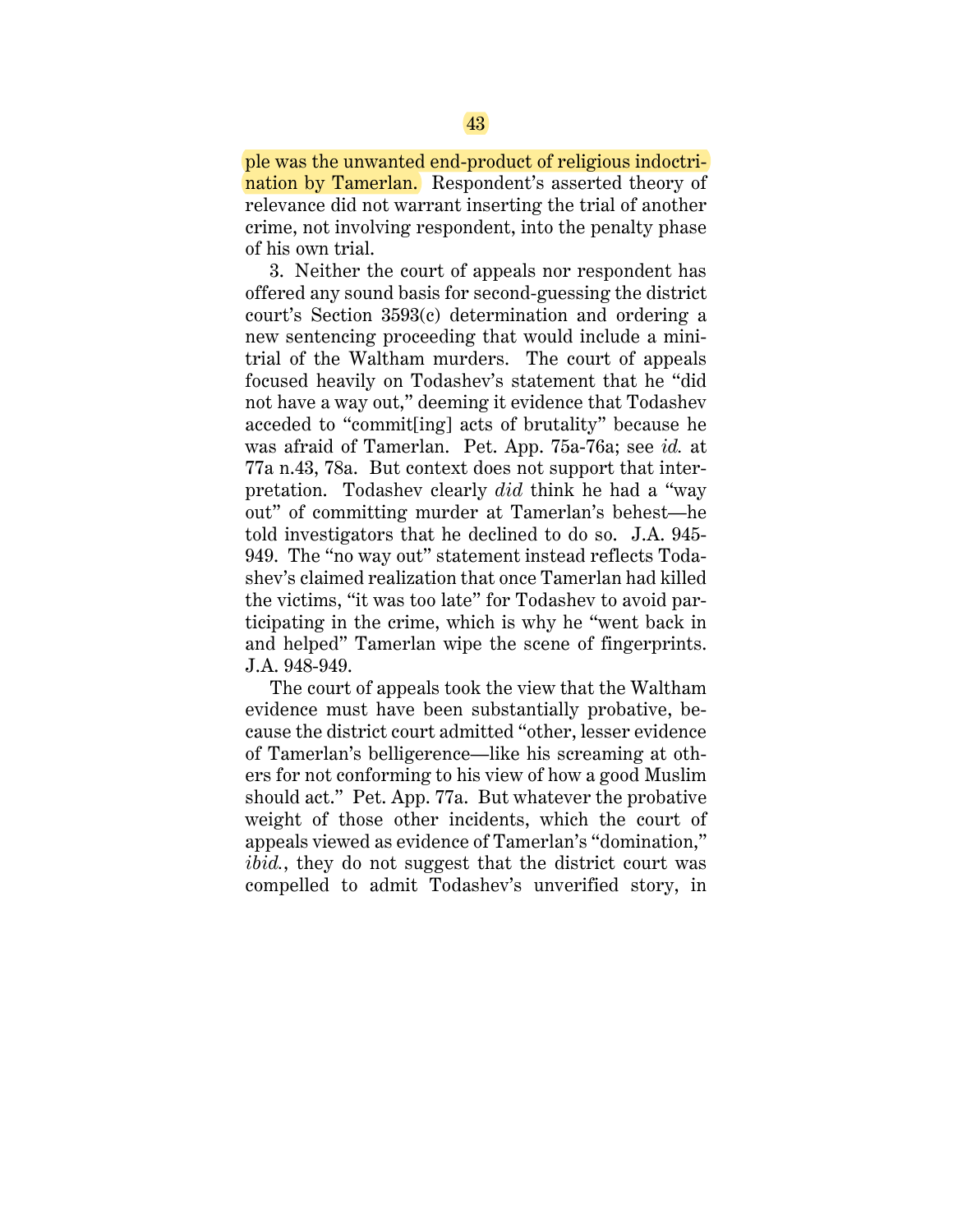which Tamerlan allowed Todashev to opt out of committing murder. In any event, those incidents, unlike the Waltham murders, did not risk distracting the jurors by requiring them to sort through conflicting evidence in an attempt to discern the relevance, if any, of a separate unsolved crime.

Respondent and the court of appeals have suggested (Pet. App. 82a; Br. in. Opp. 20-21) that a new penalty proceeding would not require a minitrial, on the theory that the government essentially forfeited its right to contest Todashev's story when an FBI agent "swore out an affidavit" for a search warrant for Tamerlan's car "saying that there is probable cause to believe that Todashev and Tamerlan planned and carried out" the Waltham murders. Pet. App. 81a n.47; see J.A. 983- 1003. The court of appeals believed that the district court was not aware of that affidavit when it found the Waltham evidence "unreliable." Pet. App. 68a; see Br. in Opp. 21. In fact, however, the district court knew about the search-warrant affidavit when it made its Section 3593(c) determination, which was based on a firsthand view of the evidence as a whole. See J.A. 552- 553, 640, 970-971.

Contrary to the court of appeals' suggestion, the affidavit provided no basis for limiting the discussion of the Waltham evidence. In truthfully describing what Todashev had *claimed*, the affidavit simply represented that Todashev's story supported further investigation not that it was necessarily accurate, let alone accurate in all of its particulars. See *Franks* v. *Delaware*, 438 U.S. 154, 164-165 (1978) (explaining that a warrant affidavit need not be "'truthful' in the sense that every fact recited in the warrant affidavit is necessarily correct,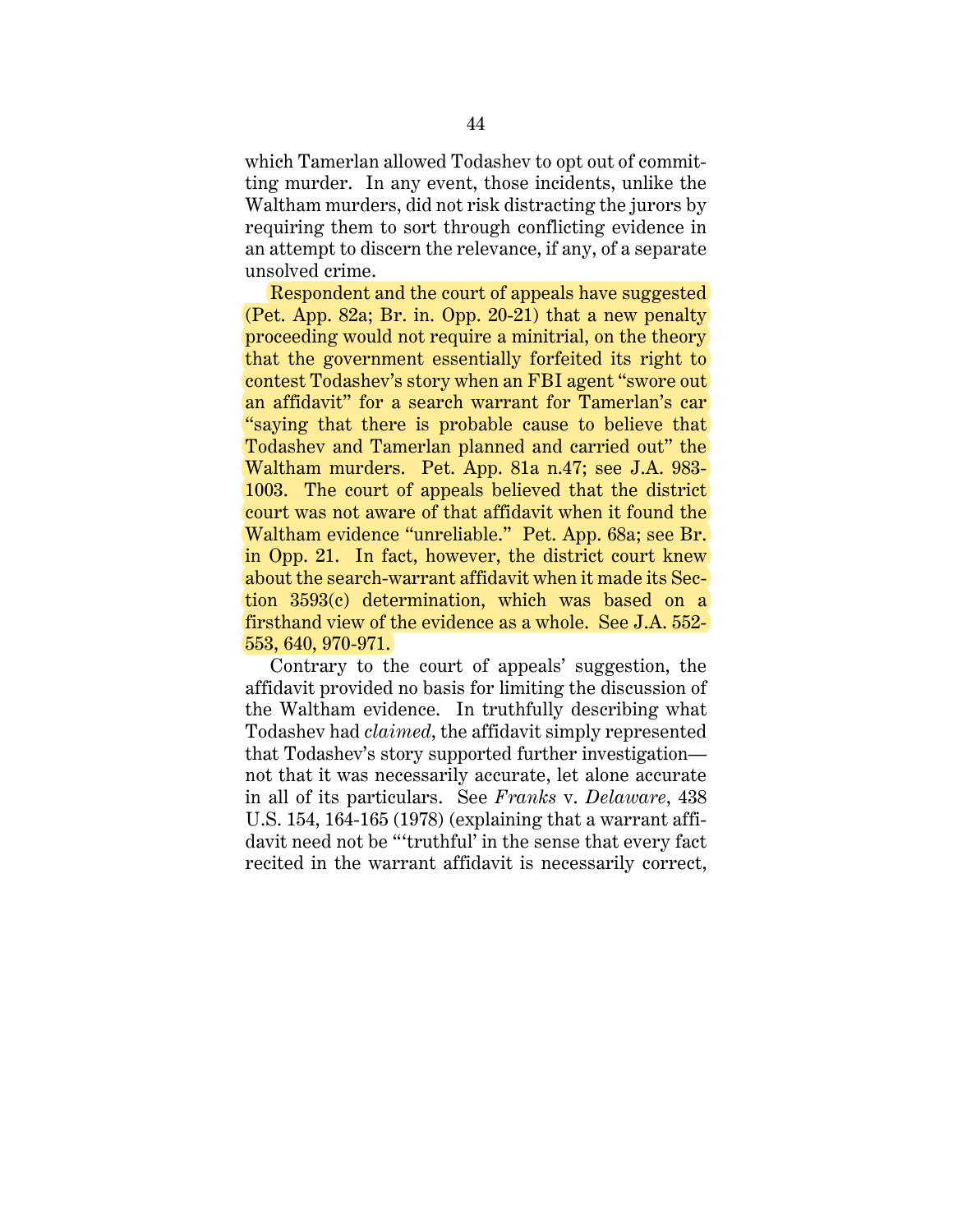for probable cause may be founded upon hearsay and upon information received from informants").

Nor did the district court have any other apparent way to cabin the scope of a Waltham inquiry. Opening the door by admitting any reference to the separate Waltham crimes would have invited a lengthy discussion of Todashev's claims and the many problems with his credibility. The district court did not abuse its discretion by declining to send the jury on a long and convoluted detour to explore what was at most an ancillary matter.

# **B. Any Error In The District Court's Handling Of The Waltham Issue Was Harmless Beyond A Reasonable Doubt**

Even assuming that the district court abused its broad discretion by excluding the Waltham evidence, the record definitively establishes that introducing that evidence would not have changed the outcome of respondent's penalty proceeding. Thus, any error would not entitle respondent to vacatur of his sentences. See 18 U.S.C. 3595(c)(2) ("The court of appeals shall not reverse or vacate a sentence of death on account of any error which can be harmless \*\*\* where the Government establishes beyond a reasonable doubt that the error was harmless."); *Skipper* v. *South Carolina*, 476 U.S. 1, 7-8 (1986) (reviewing the exclusion of mitigating evidence for harmless error).

The court of appeals' speculation that jurors might have concluded that respondent was intimidated by Tamerlan into committing the marathon bombing, Pet. App. 76a, was overwhelmingly refuted by the trial evidence, which confirmed that respondent had a life and mind independent of Tamerlan's. Respondent lived 60 miles away from Tamerlan, with his own car and his own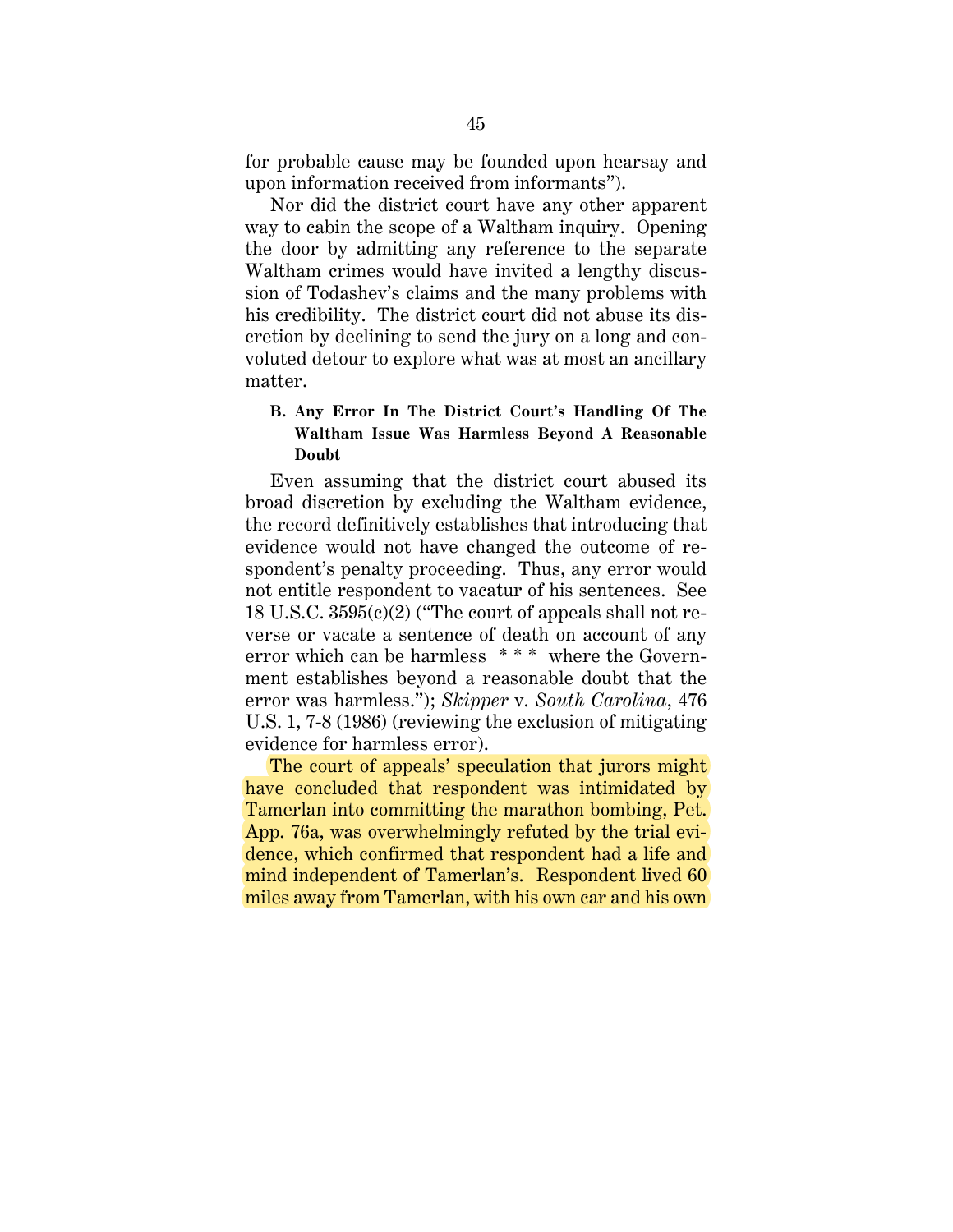friends. See J.A. 690, 889. He used his own computer to read al Qaeda propaganda that encouraged terrorist attacks and gave instructions on making shrapnel bombs to "damage the enemy." See J.A. 99-112, 890- 899. He texted a friend and tweeted about martyrdom and jihad. See J.A. 113 (saying "killing Muslims is the only promise" both 2012 presidential candidates "will fulfill"); J.A. 121 (praying for "victory over kufr [infidels]"); J.A. 118 (seeking "[h]ighest level of Jannah").

Additional evidence confirmed that respondent was a willing participant in terrorism, not a reluctant accessory. The jury watched a video of him separating from his brother and then selecting a crowded outdoor patio with children present as the target for his shrapnel bomb, designed and built to cause maximum suffering and death. See Exhibit 22, at 6:45-7:55; J.A. 124. After the bombing, respondent chose to meet back up with Tamerlan, and he returned to college where he showed no signs of remorse. He looked again at the al Qaeda magazine with the bomb-making instructions, J.A. 103; he went to the gym with a friend, Exhibits 1181-1183; and he tweeted "I'm a stress free kind of guy," J.A. 145. When a friend texted him about being a bombing suspect, respondent texted back "Lol [laughing out loud]." J.A. 146. A few days later, respondent again joined with Tamerlan in murdering Officer Collier, carjacking Dun Meng, and attempting to kill police officers during the Watertown shootout. See Pet. App. 7a-9a.

Respondent never offered a single piece of evidence to suggest that he attempted to get out from under his brother's purported influence or felt apprehension about his crimes. The jury instead saw compelling evidence—including video evidence—showing just the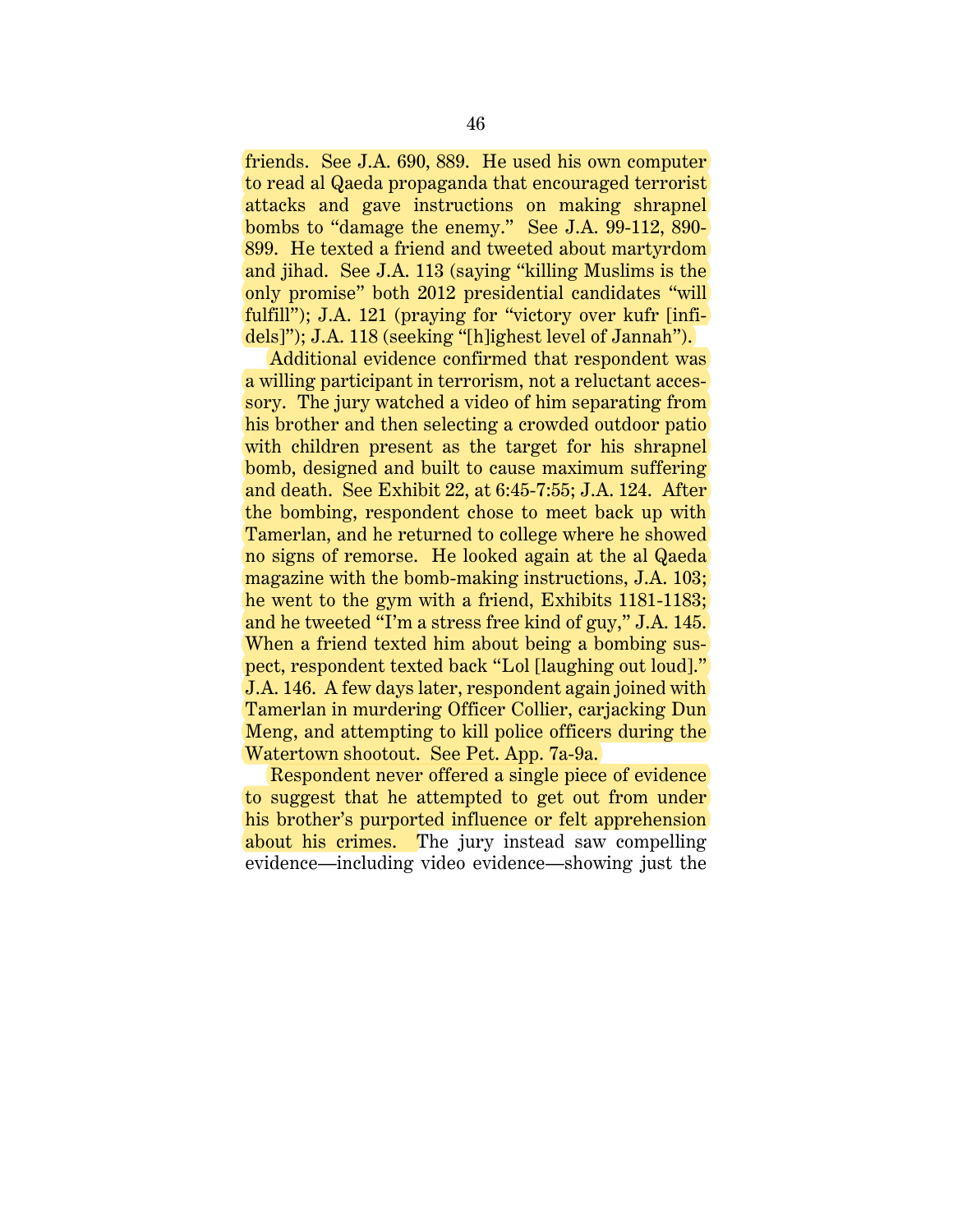opposite. While separated from Tamerlan at the marathon, respondent killed two people and mutilated several more with his own bomb. Exhibits 22, 23, 1634C. While holding Dun Meng a prisoner in his carjacked SUV, respondent casually shopped for snacks at a convenience store. Exhibit 748. When officers tracked him to Watertown, respondent threw explosives at them and tried to run them (and Tamerlan) over. J.A. 180. And when hiding alone in the boat, believing that Tamerlan had died, respondent wrote that he was "jealous" of Tamerlan's martyrdom, that he hoped for his own martyrdom, and that his terrorist actions were justified because of perceived wrongdoing by the American government. J.A. 203-204.

In the face of that evidence, no reasonable prospect exists that Todashev's Waltham story would have changed the jury's determination that respondent deserved the ultimate punishment for his horrific crimes. Respondent nevertheless contends that the jury was "receptive" to the argument that Tamerlan had influenced him, because it "rejected a death sentence for all counts based on acts for which Tamerlan was present." Br. in Opp. 22-23; see J.A. 619-621 (verdict form). But the jury's verdict in fact confirms the irrelevance of the Waltham issue by demonstrating that the jury carefully considered each of respondent's crimes and determined that capital punishment was warranted for the horrors that he *personally* inflicted—setting down a shrapnel bomb in a crowd and detonating it, killing a child and a promising young student, and consigning several others "to a lifetime of unimaginable suffering." Pet. App. 6a. That determination by 12 conscientious jurors deserves respect and reinstatement by this Court.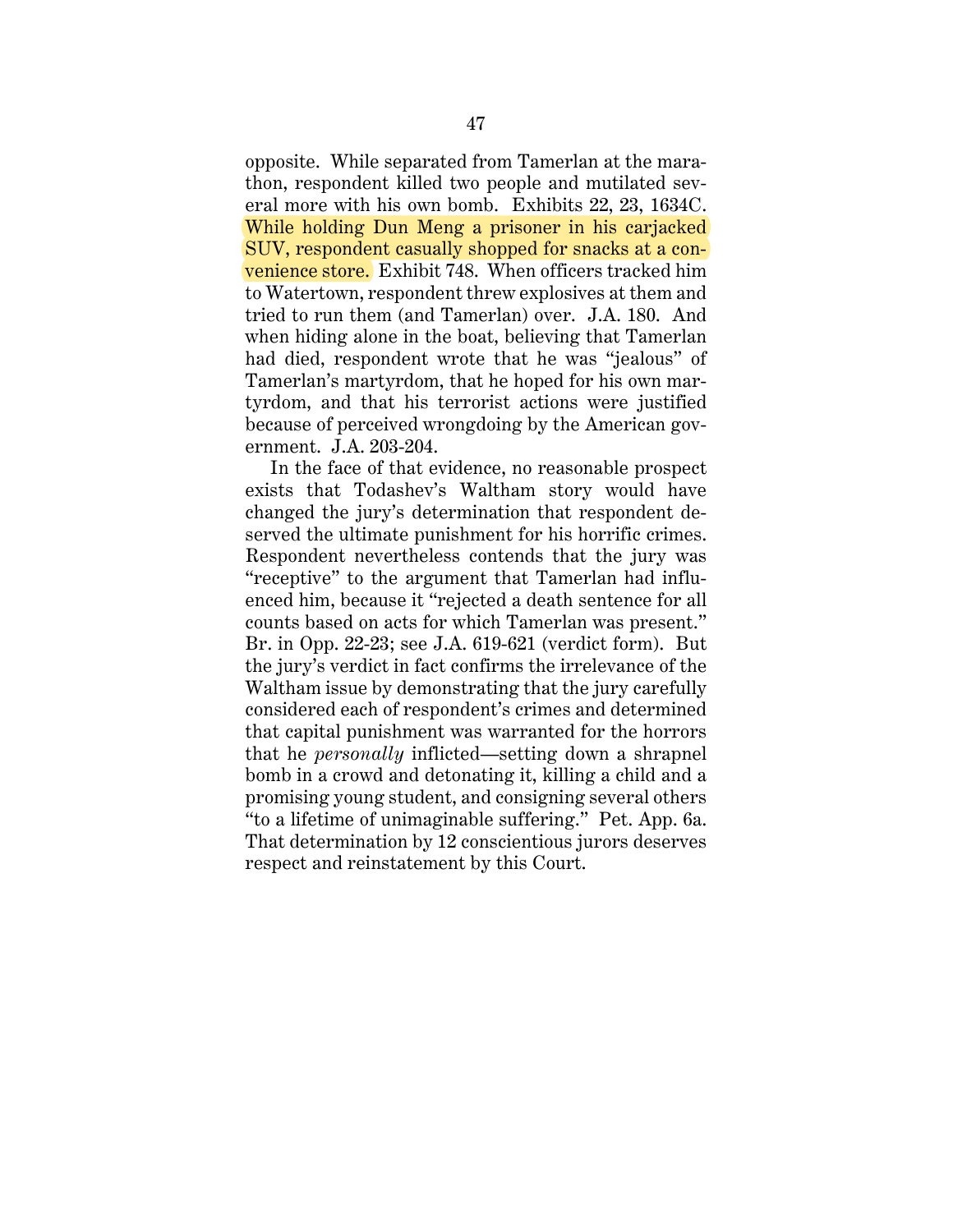## **CONCLUSION**

The judgment of the court of appeals should be reversed.

Respectfully submitted.

ELIZABETH B. PRELOGAR *Acting Solicitor General* JOHN C. DEMERS *Assistant Attorney General* NICHOLAS L. MCQUAID *Acting Assistant Attorney General* ERIC J. FEIGIN *Deputy Solicitor General* CHRISTOPHER G. MICHEL MICHAEL R. HUSTON *Assistants to the Solicitor General* WILLIAM A. GLASER JOSEPH F. PALMER *Attorneys*

JUNE 2021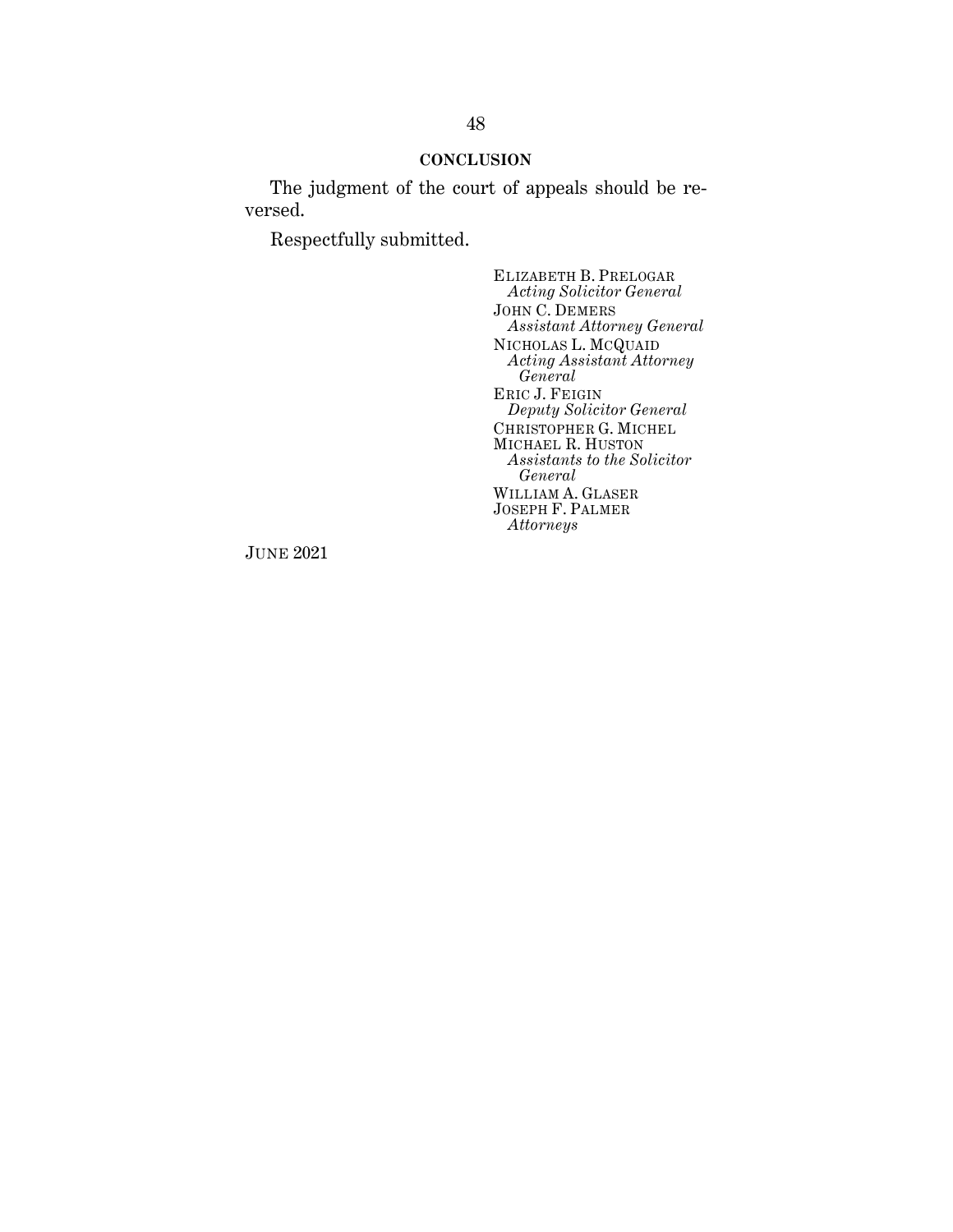## **APPENDIX**

#### 1. 18 U.S.C. 3593(c) provides:

# **Special hearing to determine whether a sentence of death is justified**

(c) PROOF OF MITIGATING AND AGGRAVATING FACTORS.—Notwithstanding rule 32 of the Federal Rules of Criminal Procedure, when a defendant is found guilty or pleads guilty to an offense under section 3591, no presentence report shall be prepared. At the sentencing hearing, information may be presented as to any matter relevant to the sentence, including any mitigating or aggravating factor permitted or required to be considered under section 3592. Information presented may include the trial transcript and exhibits if the hearing is held before a jury or judge not present during the trial, or at the trial judge's discretion. The defendant may present any information relevant to a mitigating factor. The government may present any information relevant to an aggravating factor for which notice has been provided under subsection (a). Information is admissible regardless of its admissibility under the rules governing admission of evidence at criminal trials except that information may be excluded if its probative value is outweighed by the danger of creating unfair prejudice, confusing the issues, or misleading the jury. For the purposes of the preceding sentence, the fact that a victim, as defined in section 3510, attended or observed the trial shall not be construed to pose a danger of creating unfair prejudice, confusing the issues, or misleading the jury. The government and the defendant shall be permitted to rebut any information received at the hearing, and shall be given fair opportunity to present

(1a)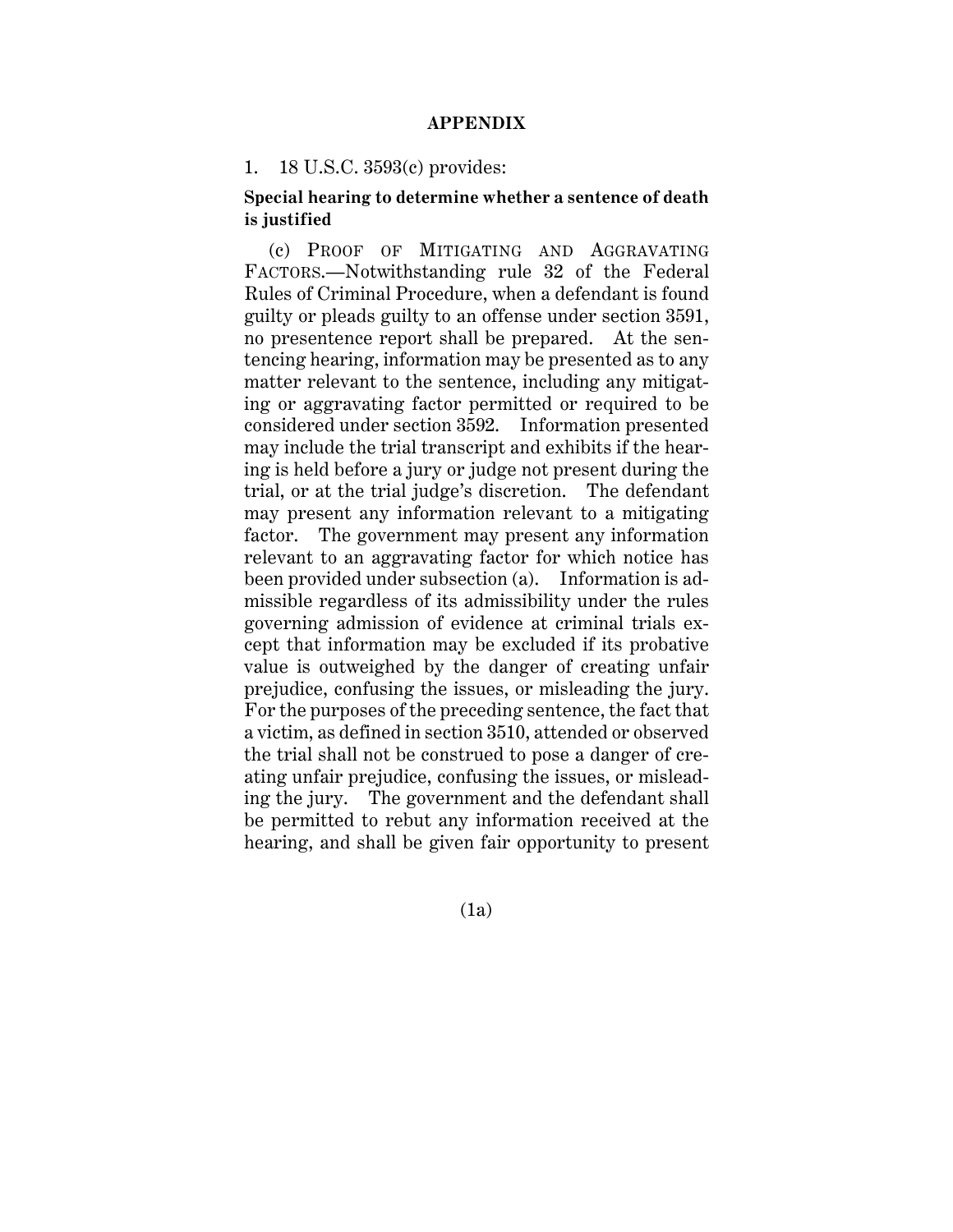argument as to the adequacy of the information to establish the existence of any aggravating or mitigating factor, and as to the appropriateness in the case of imposing a sentence of death. The government shall open the argument. The defendant shall be permitted to reply. The government shall then be permitted to reply in rebuttal. The burden of establishing the existence of any aggravating factor is on the government, and is not satisfied unless the existence of such a factor is established beyond a reasonable doubt. The burden of establishing the existence of any mitigating factor is on the defendant, and is not satisfied unless the existence of such a factor is established by a preponderance of the information.

# 2. 18 U.S.C. 3595(c) provides:

### **Review of a sentence of death**

(c) DECISION AND DISPOSITION.—

(1) The court of appeals shall address all substantive and procedural issues raised on the appeal of a sentence of death, and shall consider whether the sentence of death was imposed under the influence of passion, prejudice, or any other arbitrary factor and whether the evidence supports the special finding of the existence of an aggravating factor required to be considered under section 3592.

(2) Whenever the court of appeals finds that—

(A) the sentence of death was imposed under the influence of passion, prejudice, or any other arbitrary factor;